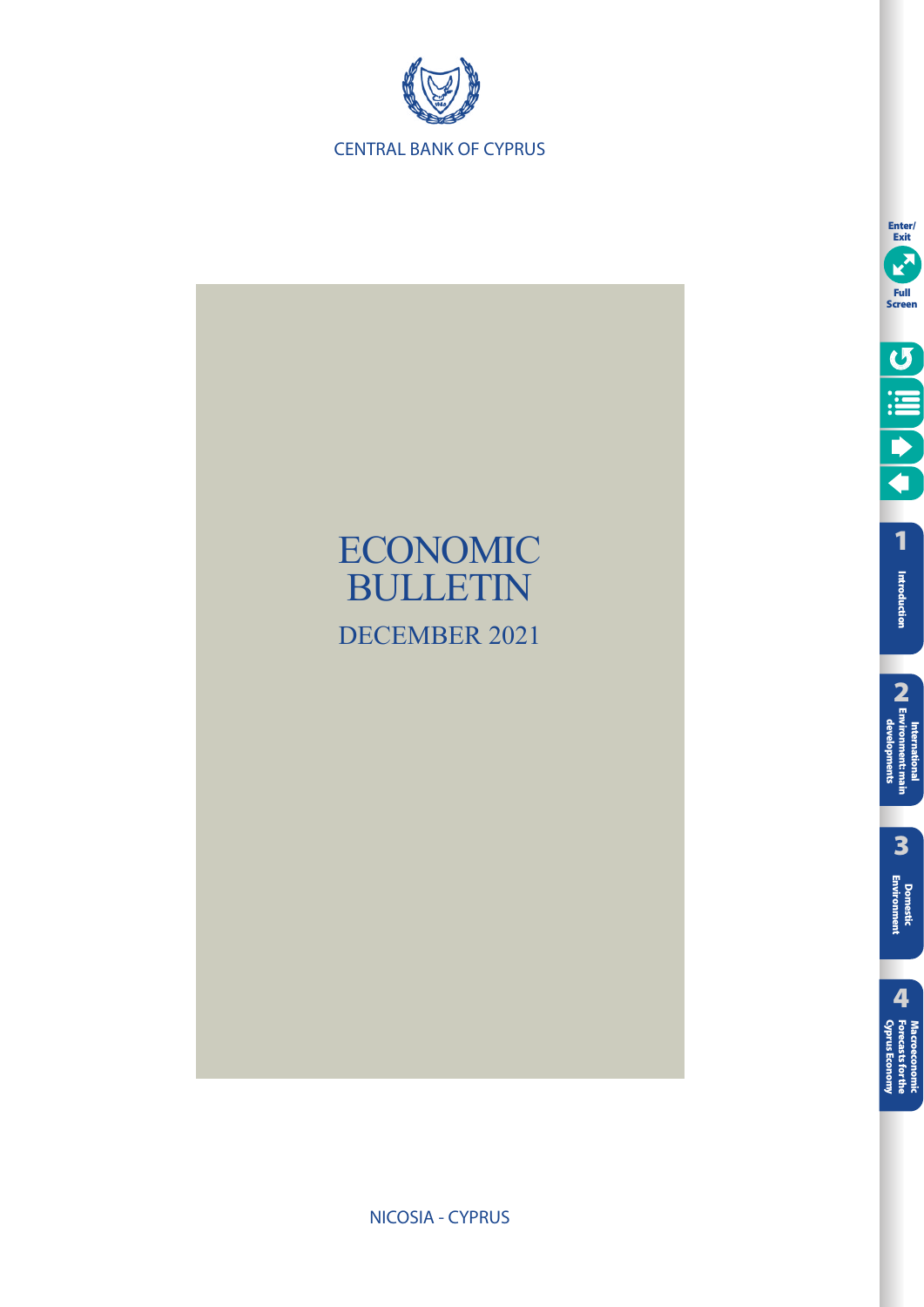**Enter/ Exit**

**[1](#page-7-0)**

Published by: **ECONOMIC ANALYSIS AND RESEARCH** 

Edited by: **Publications Section, General Administration** 

## **© CENTRAL BANK OF CYPRUS, 2022**

| <b>Address</b>        | 80 Kennedy Ave                |
|-----------------------|-------------------------------|
|                       | 1076 Nicosia                  |
|                       | Cyprus                        |
| <b>Postal Address</b> | P.O. Box 25529                |
|                       | 1395 Nicosia                  |
|                       | Cyprus                        |
| <b>Telephone</b>      | +357 22714100                 |
| Website               | http://www.centralbank.gov.cy |
|                       |                               |

| <b>Design and</b> | <b>FBRH CONSULTANTS Ltd,</b> |
|-------------------|------------------------------|
| Interactive pdf:  | www.fbrh.co.uk               |

All rights reserved. Reproduction for educational and non-commercial purposes is permitted provided that the source is acknowledged.

**ISSN (online) 1986 -1060**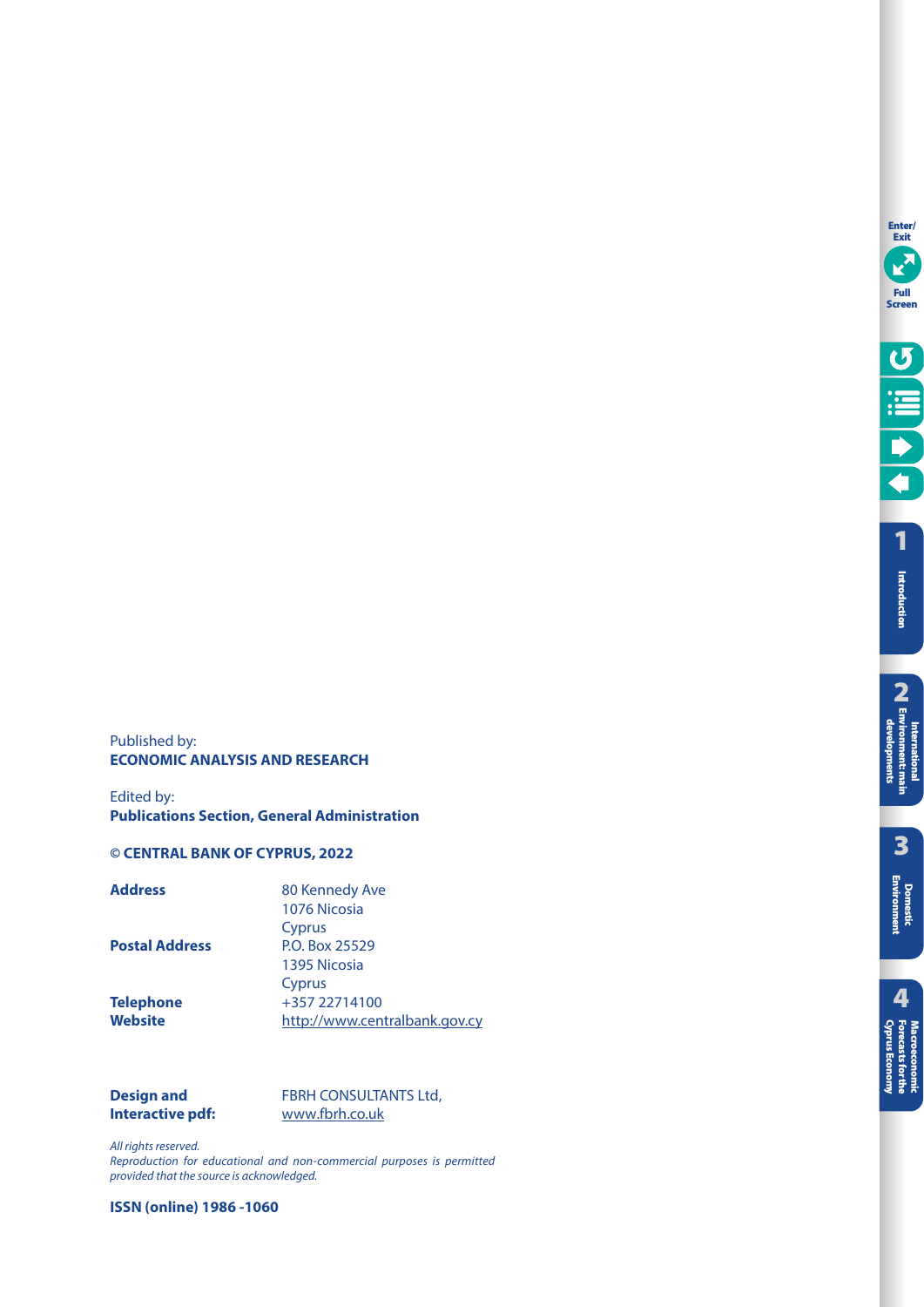

**[1](#page-7-0)**

**Enter/ Exit**

**Full Screen**

O III C

**Introduction**

Introduction

**3**

**Domestic**<br>**Environment** 

**4**

Macroeconomic<br>Forecasts for the<br>**Cyprus Economy** 

**[Domestic Environment](#page-17-0) 2[International Environment: main developments](#page-12-0)**

**National International International**<br>Nationmenti: main<br>developments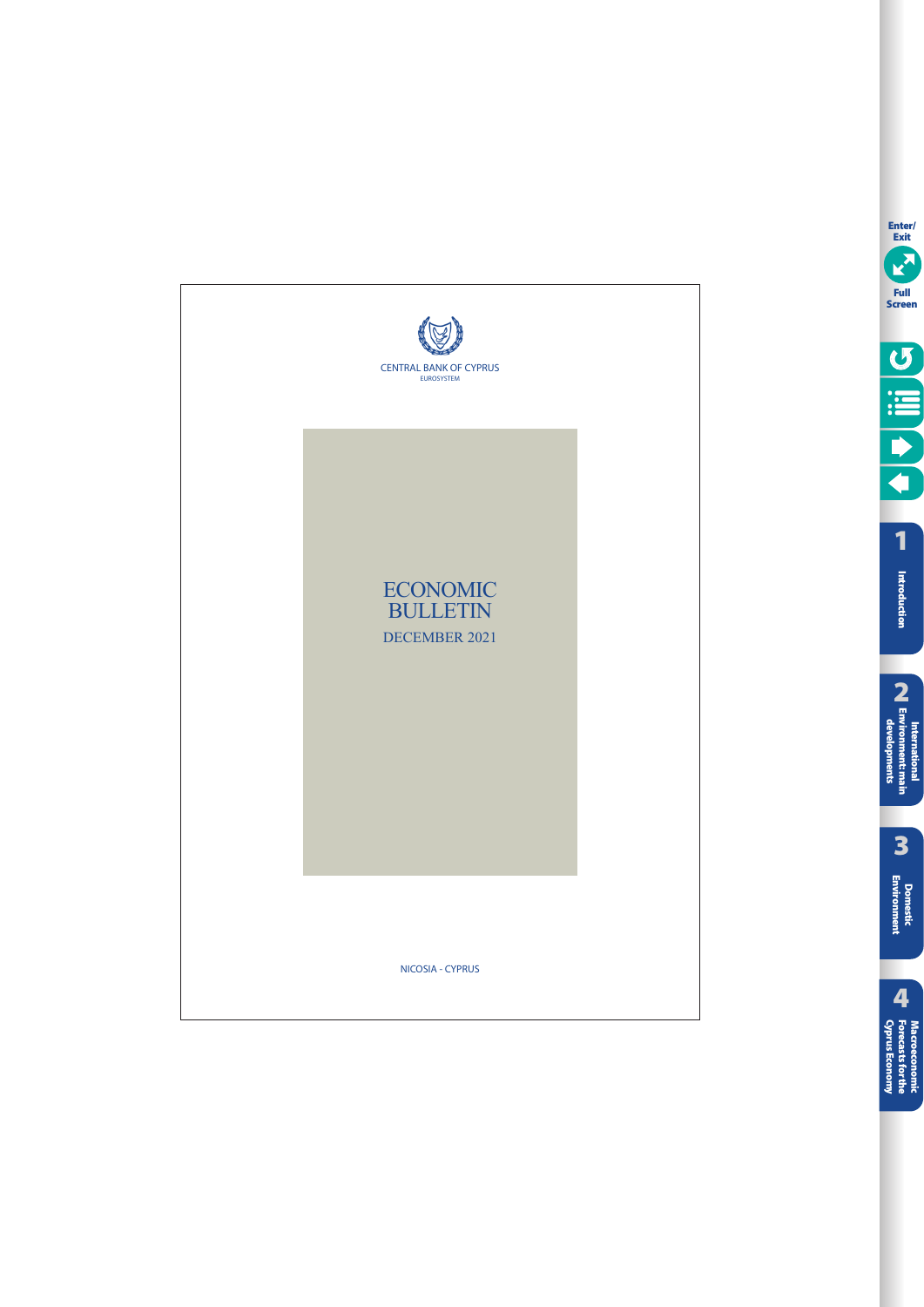# **CONTENTS**

| <b>Introduction</b>                                                     | 8  |
|-------------------------------------------------------------------------|----|
| <b>Synopsis</b>                                                         | 11 |
| (A) International Environment: macroeconomic and financial developments | 13 |
| <b>(B) Domestic Environment</b>                                         | 18 |
| 1. Economic Activity                                                    | 19 |
| 2. Prices (Inflation, real estate prices, labour costs)                 | 24 |
| 3. Labour market                                                        | 30 |
| 4. Balance of payments                                                  | 34 |
| 5. Deposits, credit growth, and interest rates                          | 41 |
| 6. Fiscal developments                                                  | 49 |
| (C) Macroeconomic Forecasts for the Cyprus Economy                      | 52 |
| <b>Technical Notes</b>                                                  | 62 |

Note: The cut-off date for data in this Bulletin is 26th of November 2021.

**Enter/ Exit**

Ø

**Full Screen**

**3**

**[Domestic Environment](#page-17-0)**

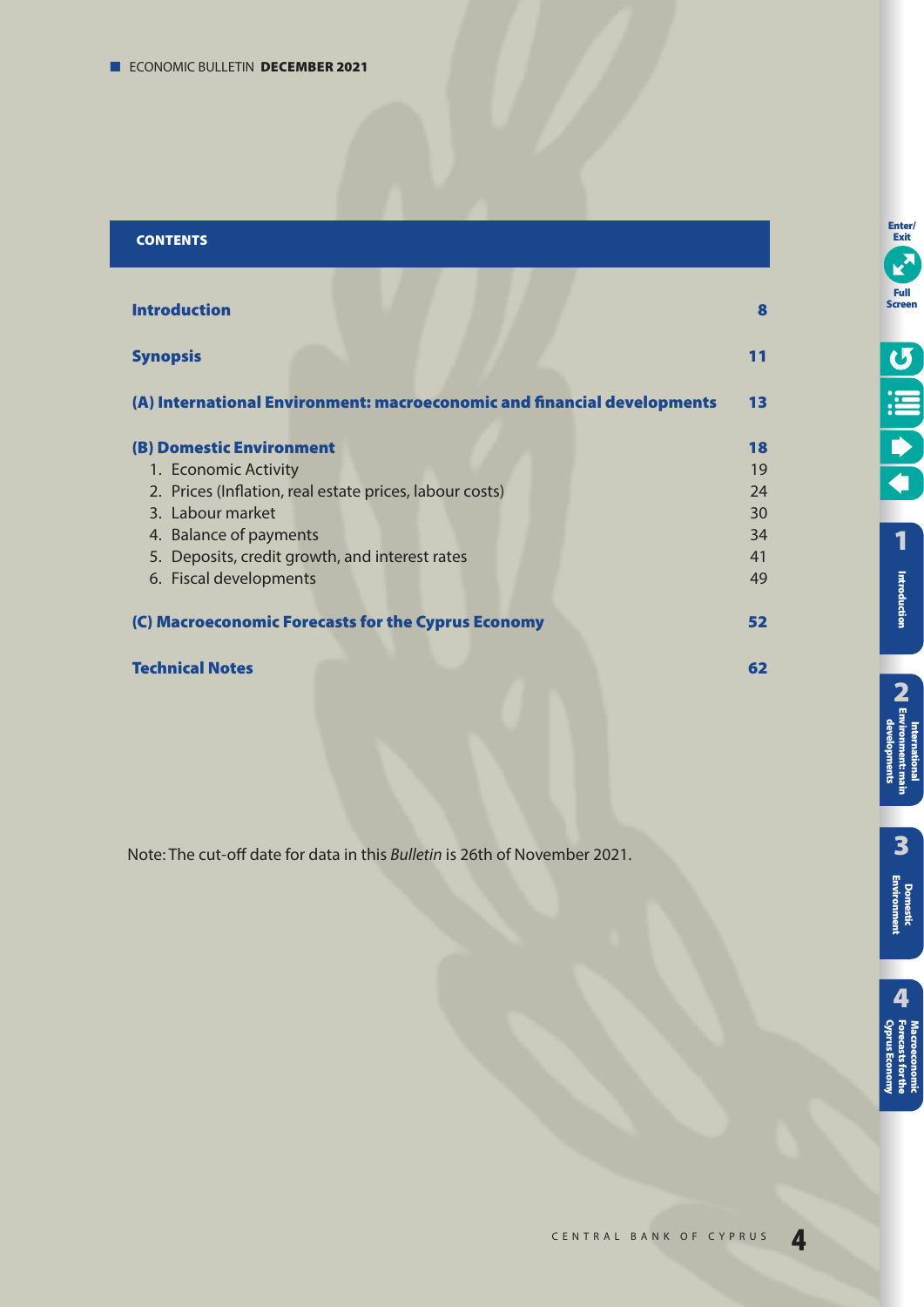# **TABLES AND CHARTS**

# **TABLES**

| A.1  | GDP by expenditure category                          | 20 |
|------|------------------------------------------------------|----|
| A.2  | GDP by economic activity                             | 21 |
| A.3  | Business and consumer surveys: confidence indicators | 21 |
| A.4  | Inflation in Cyprus, main categories                 | 24 |
| A.5  | Real estate sector                                   | 27 |
| A.6  | Balance of payments (main categories)                | 34 |
| A.7  | Services balance (main categories)                   | 35 |
| A.8  | Tourism                                              | 37 |
| A.9  | Loans to domestic households                         | 44 |
| A.10 | <b>Bank Lending Survey (BLS)</b>                     | 44 |
| A.11 | Accounts of general government                       | 49 |
| A.12 | National accounts projections in real terms          | 55 |
|      | A.13 Labour market projections                       | 57 |
|      | A.14 Inflation projections                           | 59 |
|      | A.15 Summary of risk assessment                      | 61 |
|      |                                                      |    |

# **CHARTS**

| GDP in selected countries                                               | 15 |
|-------------------------------------------------------------------------|----|
| Inflation in selected countries                                         | 15 |
| Market-based indicator of longer-term inflation expectations            | 15 |
| Selected ten-year "10YR" or proxies for "10YR" euro area sovereign      |    |
| bond yields (in %)                                                      | 16 |
| Retail sales (excluding motor vehicles)                                 | 22 |
| Consumers' assessment of major purchases                                | 22 |
| Registration of motor vehicles                                          | 22 |
| (a) Inflation in Cyprus (HICP)                                          | 24 |
| (b) Contributions of HICP components to overall domestic HICP inflation | 24 |
| House and Apartment price indices                                       | 26 |
| Residential property price index (RPPI) vs House Price Expectations     |    |
| for the next three months                                               | 26 |
| Lending criteria and interest rate on housing loans                     | 27 |
| Nominal compensation per employee by sector                             | 28 |
| Productivity and real compensation per employee                         | 29 |
| (a) Unit labour costs: Cyprus and the euro area                         | 29 |
| (b) Unit labour costs: Cyprus and the euro area                         | 29 |
| Unemployment and employment                                             | 30 |
| A.16 Registered unemployment                                            | 31 |
|                                                                         |    |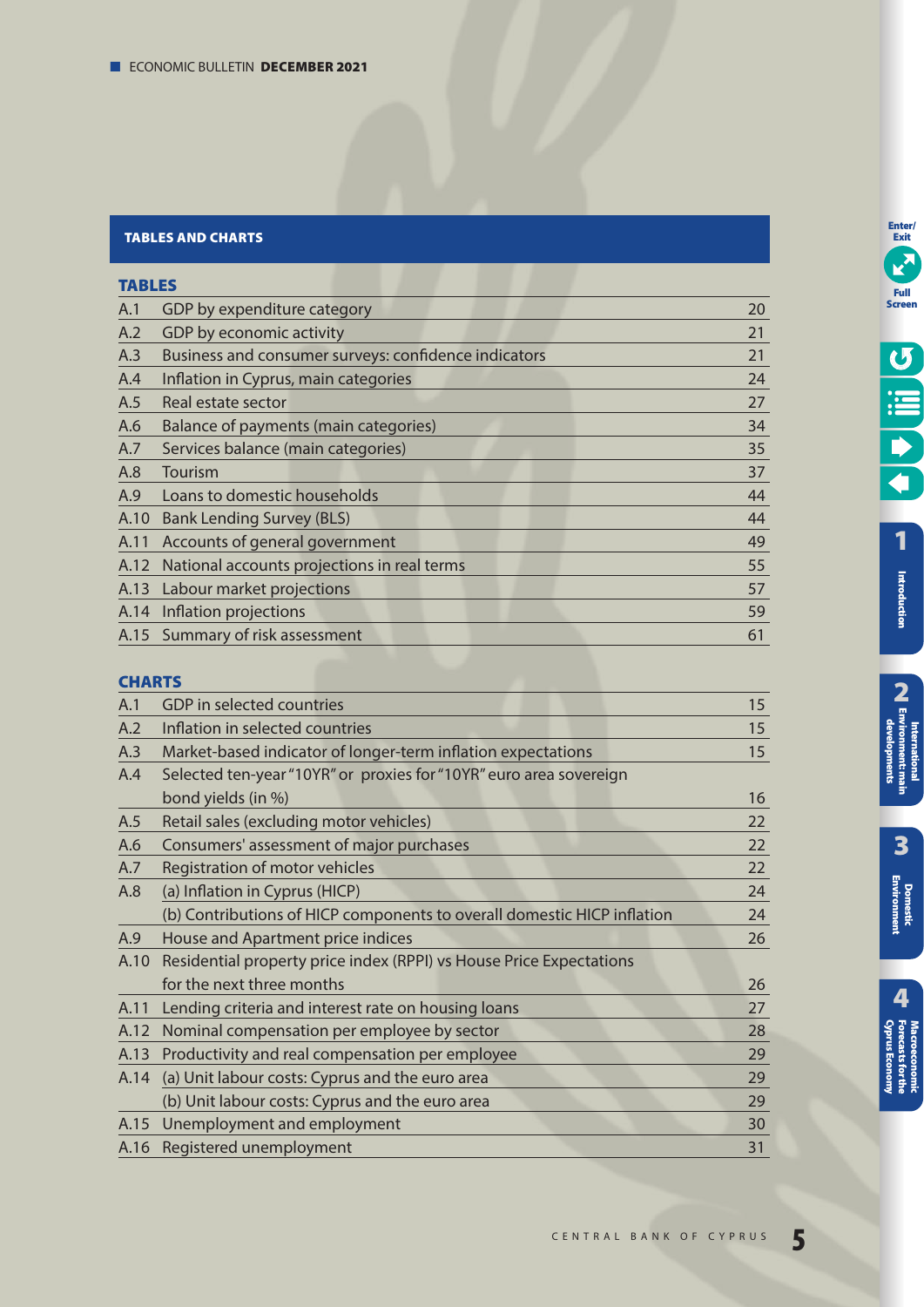# **TABLES AND CHARTS**

| A.17 | (a) Unemployment rate by age group                                       | 31 |
|------|--------------------------------------------------------------------------|----|
|      | (b) Unemployment by duration                                             | 32 |
|      | A.18 Current account balance (CAB)                                       | 34 |
|      | A.19 Net International Investment Position (IIP)                         | 36 |
| A.20 | (a) Tourist arrivals                                                     | 37 |
|      | (b) Receipts from tourism                                                | 38 |
| A.21 | Real and nominal effective exchange rates (IMF weights)                  | 39 |
| A.22 | Deposits of the domestic private sector                                  | 41 |
| A.23 | Deposits of non-residents: Cyprus                                        | 42 |
| A.24 | Volumes of pure new loans (euro-denominated) to euro area                |    |
|      | non-fianancial corporations and households                               | 42 |
|      | A.25 Loans to the domestic private sector                                | 43 |
|      | A.26 MFI interest rates on euro-denominated housing loans (new business) |    |
|      | to euro area households                                                  | 47 |
| A.27 | MFI interest rates on euro-denominated loans (new business)              |    |
|      | up to €1 million to euro area non-financial corporations                 | 47 |
|      | A.28 MFI interest rates on euro-denominated deposits (new business)      |    |
|      | by euro area households                                                  | 47 |
|      | A.29 MFI interest rates on euro-denominated deposits (new business)      |    |
|      | by euro area non-financial corporations                                  | 48 |
| A.30 | Budget and primary balances of the general government                    | 49 |
| A.31 | General government consolidated gross debt                               | 50 |
| A.32 | Real GDP fan chart                                                       | 59 |
|      | A.33 HICP fan chart                                                      | 60 |
|      | A.34 HICP excluding energy and food fan chart (core inflation)           | 60 |
|      |                                                                          |    |

**[1](#page-7-0)**

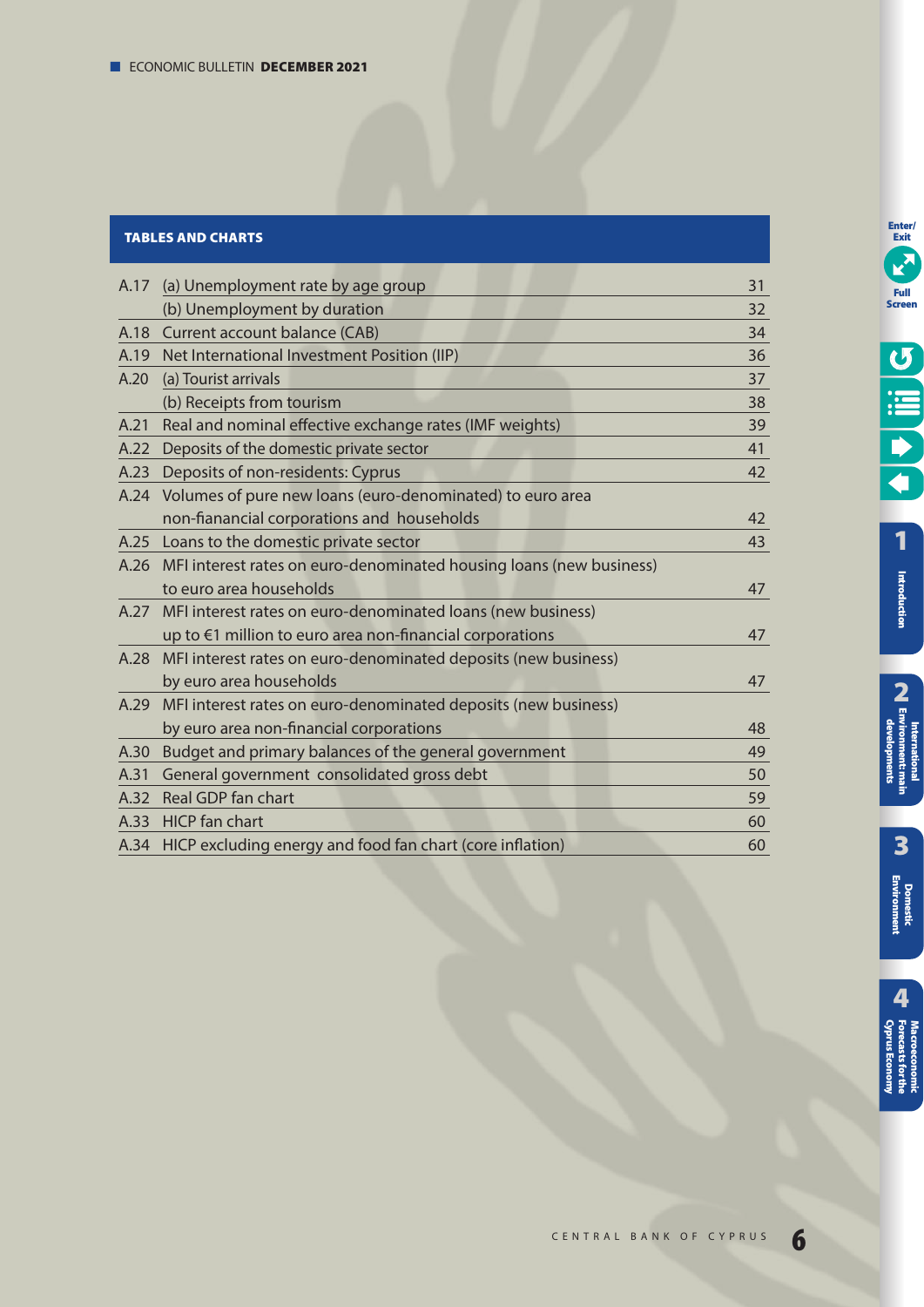# **ABBREVIATIONS**

| <b>BLS</b>     | <b>Bank Lending Survey</b>                 |
|----------------|--------------------------------------------|
| <b>BoE</b>     | <b>Bank of England</b>                     |
| <b>BPM</b>     | <b>Balance of Payments and</b>             |
|                | <b>International Investment Position</b>   |
|                | Manual                                     |
| CA             | <b>Current Account</b>                     |
| CBC            | <b>Central Bank of Cyprus</b>              |
| <b>CCB</b>     | <b>Cyprus Cooperative Bank</b>             |
| <b>CPPI</b>    | <b>Commercial Property Price Index</b>     |
| Cystat         | <b>Statistical Service of the Republic</b> |
|                | of Cyprus                                  |
| <b>DLS</b>     | Department of Lands and Surveys            |
| <b>ECB</b>     | <b>European Central Bank</b>               |
| <b>EER</b>     | <b>Effective Exchange Rate</b>             |
| <b>EONIA</b>   | Euro Overnight Index Average               |
| <b>ESA</b>     | <b>European System of Accounts</b>         |
| ESI            | Economic Sentiment Indicator               |
| <b>ESMA</b>    | <b>European Securities and Markets</b>     |
|                | Authority                                  |
| <b>ESTR</b>    | Euro short-term rate                       |
| EU             | <b>European Union</b>                      |
| <b>EURIBOR</b> | <b>Euro Interbank Offered Rate</b>         |
| Eurostat       | <b>Statistical Office of the European</b>  |
|                | Union                                      |
| <b>FED</b>     | <b>Federal Reserve</b>                     |
| <b>FOMC</b>    | <b>Federal Open Market Committee</b>       |
| <b>GDP</b>     | <b>Gross Domestic Product</b>              |

| <b>GHS</b>    | <b>General Health System</b>             |
|---------------|------------------------------------------|
| <b>HICP</b>   | <b>Harmonised Index of Consumer</b>      |
|               | <b>Prices</b>                            |
| $\mathsf{HP}$ | <b>International Investment Position</b> |
| <b>IFRS</b>   | <b>Interational Financial Reporting</b>  |
|               | Standard                                 |
| <b>IMF</b>    | <b>International Monetary Fund</b>       |
| <b>LFS</b>    | <b>Labour Force Survey</b>               |
| <b>MFIs</b>   | <b>Monetary Financial Institutions</b>   |
| <b>NEER</b>   | Nominal Effective Exchange Rate          |
| <b>NACE</b>   | Statistical classification of            |
|               | economic activities in the               |
|               | <b>European Union</b>                    |
| <b>NFCs</b>   | <b>Non-Financial Corporations</b>        |
| <b>NGEU</b>   | <b>Next Generation EU</b>                |
| <b>NPFs</b>   | <b>Non-Performing Facilities</b>         |
| <b>OPEC</b>   | Organisation of the Petroleum            |
|               | <b>Exporting Countries</b>               |
| <b>PEPP</b>   | <b>Pandemic Emergency Purchase</b>       |
|               | Programme                                |
| QE            | <b>Quantitative Easing</b>               |
| <b>REER</b>   | <b>Real Effective Exchange Rate</b>      |
| <b>RPPI</b>   | <b>Residential Property Price Index</b>  |
| <b>SDW</b>    | <b>Statistical Data Warehouse</b>        |
| <b>SPEs</b>   | <b>Special Purpose Entities</b>          |
| <b>UK</b>     | <b>United Kingdom</b>                    |
| US            | <b>United States of America</b>          |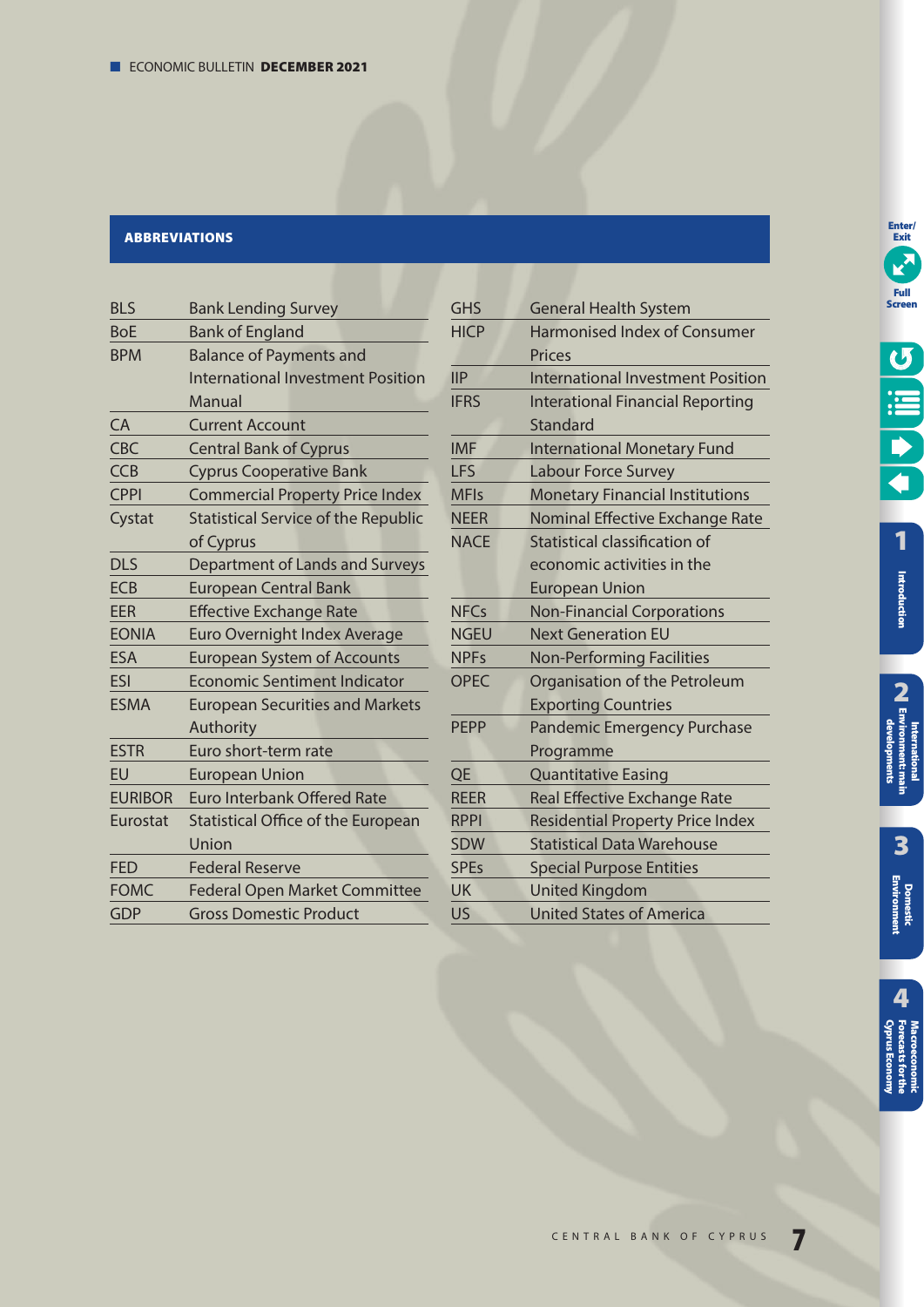## <span id="page-7-0"></span>**Introduction**

The impact caused to the Cypriot economy by the pandemic was relatively more limited compared to the initial estimates, and this is reflected in the strong recovery of economic activity in 2021. This positive outcome is partly attributed to effective fiscal support measures taken by the CBC, the ECB and other European authorities. These measures, especially those targeted at vulnerable groups of households and sectors of the economy, managed to stem significantly the extent of the negative impact of restrictive measures and the lockdown of the economy in general. The fiscal consolidation which preceded the pandemic and the significant deleveraging of bank balance sheets of businesses and households in the years before the pandemic are also factors that contributed to the better than anticipated course of the economy. These factors have created the necessary financial and fiscal leeway to handle the shock of the pandemic effectively.

More specifically, according to the most recent CYSTAT data, published after the cutoff date of the current Economic Bulletin, a significant recovery of GDP by 5,2%, was recorded in the first nine months of 2021, coming from both domestic demand and net exports. From a sectoral point of view, growth reflects the recovery in trade, transport, hotel and restaurant sectors. More generally, and despite the spread of the "Delta" mutation during the summer months, the accelerated pace of vaccinations has helped to prevent the reintroduction of strict restrictive measures, thus strengthening confidence and supporting the recovery of consumption, investment and the tourism sector.

The expected implementation of the investments and reforms included in the Recovery and Resilience Plan further enhances the prospects for GDP recovery. At the same time, the higher than usual levels of household savings observed during the lockdown periods are expected to be channelled towards real economic activity in the medium and long term.

However, the positive outlook continues to be shadowed by a significant degree of uncertainty related to the unpredictable evolution of the pandemic, including the prevalence of the "Omikron" mutation. In particular, the disruptions in production and supply chains caused to international trade, as well as the continuous upward pressures on international commodity prices, limit the growth prospects, as Cyprus' dependence on imports, especially on oil, is very high. The increased inflationary pressures recorded mainly due to the above factors, although expected to weaken from the end of 2022, have, for as long as they last, a negative impact on the purchasing power of both households and businesses, with negative potential consequences for consumer demand and investment.

The banking sector in 2021 has faced additional challenges as a result of the pandemic. Since the beginning of the pandemic and in order to face its consequences in a timely manner, the CBC has acted swiftly. In particular and in cooperation with the Ministry of Finance, the moratorium on loan repayments was issued, whereby the loan instalments of a large part of borrowers (both households and businesses) with performing loans were frozen for a period of nine months. The moratorium period ended **Enter/ Exit**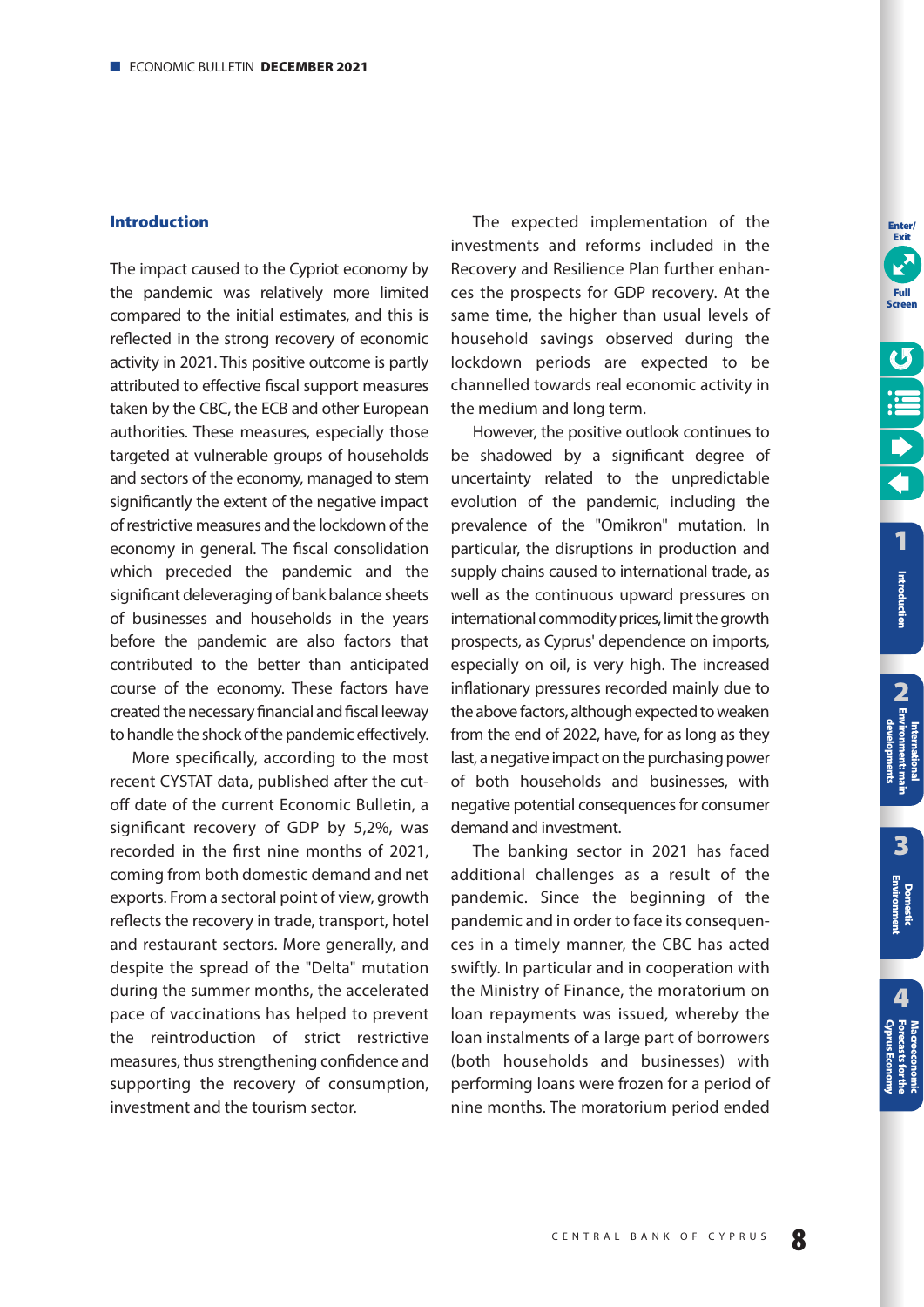on 31 December 2020. The amount of loans subject to the moratorium was circa €11.8 billion. The magnitude of the figure demonstrates the large protection provided to banks, businesses as well as households. However, the ongoing consequences of the pandemic and its unpredictable path increase the risks of a possible new wave of non-performing loans.

In view of the above, the CBC has repeatedly drawn the attention of credit institutions to the need for their operational readiness regarding a possible increase in the flow of applications for restructurings. In addition, banks need to accelerate the volume, processing time and procedures of restructurings in order to avoid the increase of non-performing loans on the one hand and allow viable businesses to continue operating smoothly on the other. As a result of the above interventions of the CBC, data on restructured credit facilities show a significant increase in restructurings for the first half of 2021 ( $\epsilon$ 1.4 billion), compared to the corresponding half of 2020 (€0,27 billion).

In addition, the CBC developed the appropriate tools for data collection and monitoring of the loans for which the repayment of instalments should have been restarted in 2021, due to the expiration of the payment moratorium. The results so far are encouraging, given that the percentage of new loans which have become non – performing, out of the total subject to the moratorium, is below 3%. This shows that actions of the CBC towards banks on the need for operational readiness to deal with higher volumes of restructurings have had the

desired result. However, since a new wave of the pandemic is underway, banks should be constantly alert and accommodative for any new restructurings.

In addition to any new NPEs, the existing ones continue to burden banks' balance sheets, despite the progress made and the reduction of non – performing loans to levels around  $\epsilon$ 4,97 billion<sup>1</sup> at the end of August 2021 (and even close to €4 billion if we take into account the Bank of Cyprus' latest announcement for the sale of non - performing loans of approximately €0.6m). The ratio of NPEs stands at 17% banking system level<sup>2</sup>, and despite its large decrease, it is still significantly higher than the EU average (around 2%). We should neither overlook the fact that a large part of the reduction in NPEs was absorbed by the credit acquiring companies, which are governed by the Sale of Credit Facilities and Related Matters Laws.

The implementation of the Code of Conduct for the Handling of Borrowers facing Financial Difficulties as well as the implementation of the relevant CBC Directive, taking into account the principle of proportionality, should be applied by the credit acquiring companies, following a requirement of the CBC.

In addition, the low profitability of banks due to the current environment and the competition from payment institutions create the need to enhance their efficiency, while the adjustment of their business model is also necessary. In this context, the banking sector also faces the challenge to support green investments as well as to promote digitalisation. Although in the short term these challenges create costs, the benefits will arise gradually in the long term.

**9** CENTRAL BANK OF CYPRUS

**[1](#page-7-0)**

**Enter/ Exit**

**Full Screen**

<sup>1.</sup> Of all credit institutions operating in Cyprus (domestic operations only).

<sup>2.</sup> Including third country branches.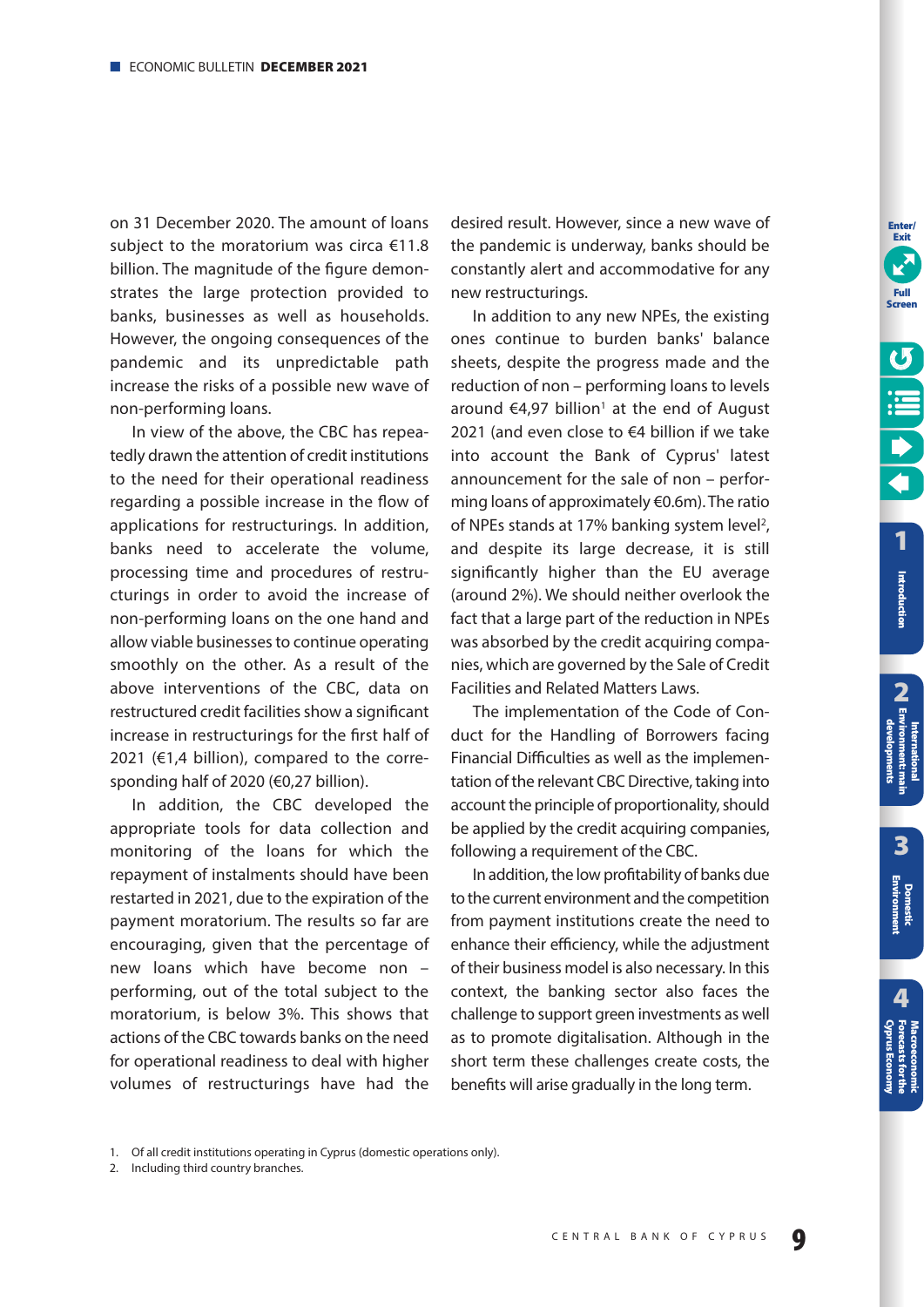## **Synopsis**

During the first nine months of 2021, there was a solid recovery in the global economic activity, albeit challenges and uncertainty amid the ongoing pandemic and new COVID-19 variants remain considerable. The large package of monetary and fiscal support measures and the substantial progress in vaccination rollout continue to contain significantly the negative effects of the pandemic on the global economic recovery. At the same time, significant increases have been registered in global inflation mainly due to the surge in energy prices and the upward impact of other pandemic-related factors. Longer-term inflation expectations in the euro area are moving closer, but they still remain below the ECB's medium-term price stability target.

Regarding the Cyprus economy, and according to the relevant cut-off date for the statistical data of this edition of the Economic Bulletin, a significant recovery in real GDP was recorded in 2021H1 by 5,1% owing to a base effect, the continuous adaptation of consumers and businesses to the new circum stances as well as the effectiveness of policy support measures. According to preliminary data published by Cystat, GDP growth reached 5,2% in 2021Q3.

From the production side, the GDP recovery over 2021H1 emanated from a rise in activity across most economic sectors, excluding that of financial and insurance activities (contribution of -0,2 percentage points). The sectors with the largest contribution to GDP growth were those of trade, transportation, hotels and restaurants (contribution of 2,2 percentage points).

Concerning inflation, the Harmonised Index of Consumer Prices (HICP) reached 1,8% during the first ten months of 2021 compared with -1,1% in the corresponding period of 2020. This development was driven by increases in energy prices, on account of the significant rise in oil price in international markets and an upward base effect, as well as the sizeable recovery in economic activity during the current year compared with 2020. Other factors related to the pandemic, for instance disruptions or shortages in the supply chain and the significant increases in transportation costs also contributed to the rise of specific HICP components, such as nonenergy industrial goods and services.

Based on available data, tourist arrivals reached 46% of the 2019 level, in the first ten months of 2021, recording a better performance than originally projected. For the coming years, and especially for 2022, challenges are excessive amid the uncertainty surrounding the course of the pandemic. A gradual recovery of tourism is expected, while it is estimated to reach the 2019 level in 2024.

Residential property prices increased by 0,9% and 0,3% year-on-year in 2021Q1 and 2021Q2, respectively, driven by increased demand for apartments from domestic buyers. This trend is supported by the state's plan to partially subsidise the interest rate on new mortgages and the low-interest environment. Rising construction costs also contribute to rising prices, although not related to demand effects. In constrast, commercial property prices have been affected by the pandemic, **Enter/ Exit**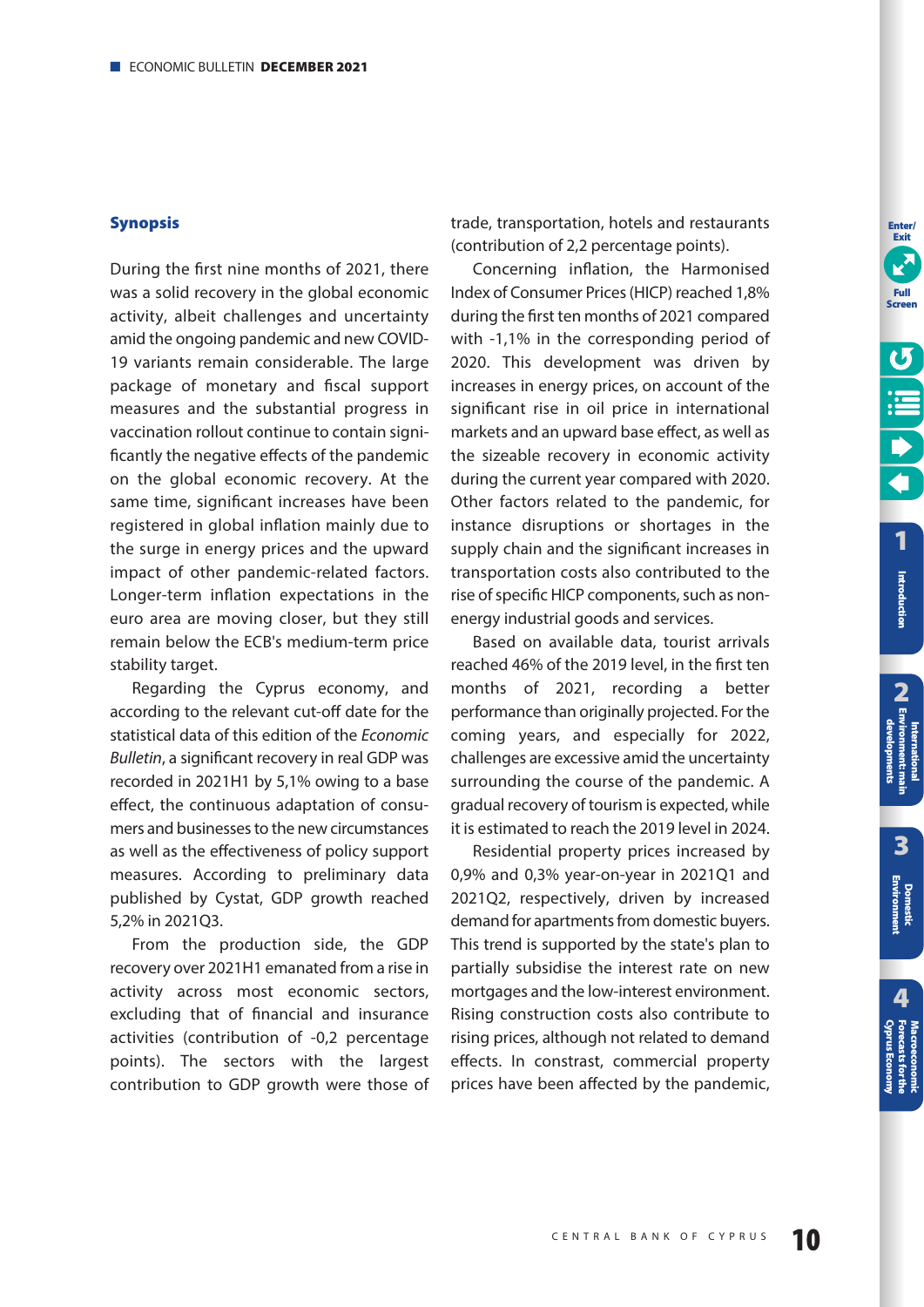<span id="page-10-0"></span>with the prices of shops, warehouses and offices decreasing in the first half of 2021 by 5,2%, 4,3% and 0,9%, respectively.

In 2020 the policy measures to support the economy helped to contain both the deterioration in unemployment and the contraction in employment compared with the previous crisis of 2013. In 2021 there was a gradual recovery in employment, which recorded an annual increase of 0,8% in the first half of the year. Unemployment rose to 8,5% over 2021H1, however, with the publication of data for the third quarter of the year after the relevant cut-off date of this Economic Bulletin, it fell to 6,6%, thus pointing to the limited likelihood of hysteresis effects<sup>3</sup>.

The Covid-19 pandemic consequences and the extensive measures adopted to contain its spread led to a notable acceleration of monetary aggregates. The annual growth rate of domestic private sector deposits recorded a significant increase of 5,3% in October 2021, compared to 2,5% in December 2020. The upward trend in private sector deposits is associated with the strengthening of both forced and precautionary savings, on the back of the lockdown measures coupled with uncertainty as regards the evolution of the health crisis. Moreover, firms' deposits increased significantly due to heightened concerns for their future revenues amid the pandemic on one hand and due to the resumption of economic activity as of 2021Q2 on the other.

Turning to credit growth and despite the termination of the loan instalments scheme and the resumption of repayments, the annual growth rate of net loans to the

domestic private sector accelerated in the first ten months of 2021. Specifically, it reached 3,8% in October 2021 compared with 3,3% at the end of 2020. This was mainly as a result of the recovery of new lending to the nonfinancial private sector as of mid-2020. Specifically, in the first ten months of 2021 new lending to the non-financial private sector reached €2,3 billion compared with €1,9 billion in the corresponding period of 2020. The level of NPFs, within the banking system, remained broadly stable at €5 billion in the first eight months of 2021 after the decline recorded in 2020 in the midst of the pandemic. However, loans off banks' balance sheets continue to weigh on the real economy, which is why special attention is paid to reducing private debt.

Interest rates in Cyprus have remained at their lowest levels during the first nine months of 2021 compared with the last fiveyear period. Nevertheless slight upward pressures were observed for certain lending rates during the period under review, amid increased credit risk perception by banks which was associated with the negative impact of the pandemic. On the other hand, the ECB's continued expansionary monetary policy and its revised strategy in July 2021, contained to a great extent the upward pressures on lending rates. Specifically, the average interest rate on new loans to households for house purchase<sup>4</sup> increased to 2.20% in September 2021 compared with 2.16% in December 2020 and 2.12% in September 2020. The cost of new lending from domestic MFIs to euro area non-financial corporations for amounts of up to €1 million

**4**

**[Cyprus Economy](#page-51-0) Forecasts for the Macroeconomic** 

<sup>3.</sup> Such effects include delayed impacts on unemployment, whereby the unemployment rate continues to rise even after the economy has recovered, e.g. due to loss of professional skills.

<sup>4.</sup> Euro-denominated loans from Cyprus MFIs with an initial rate fixation of up to one year.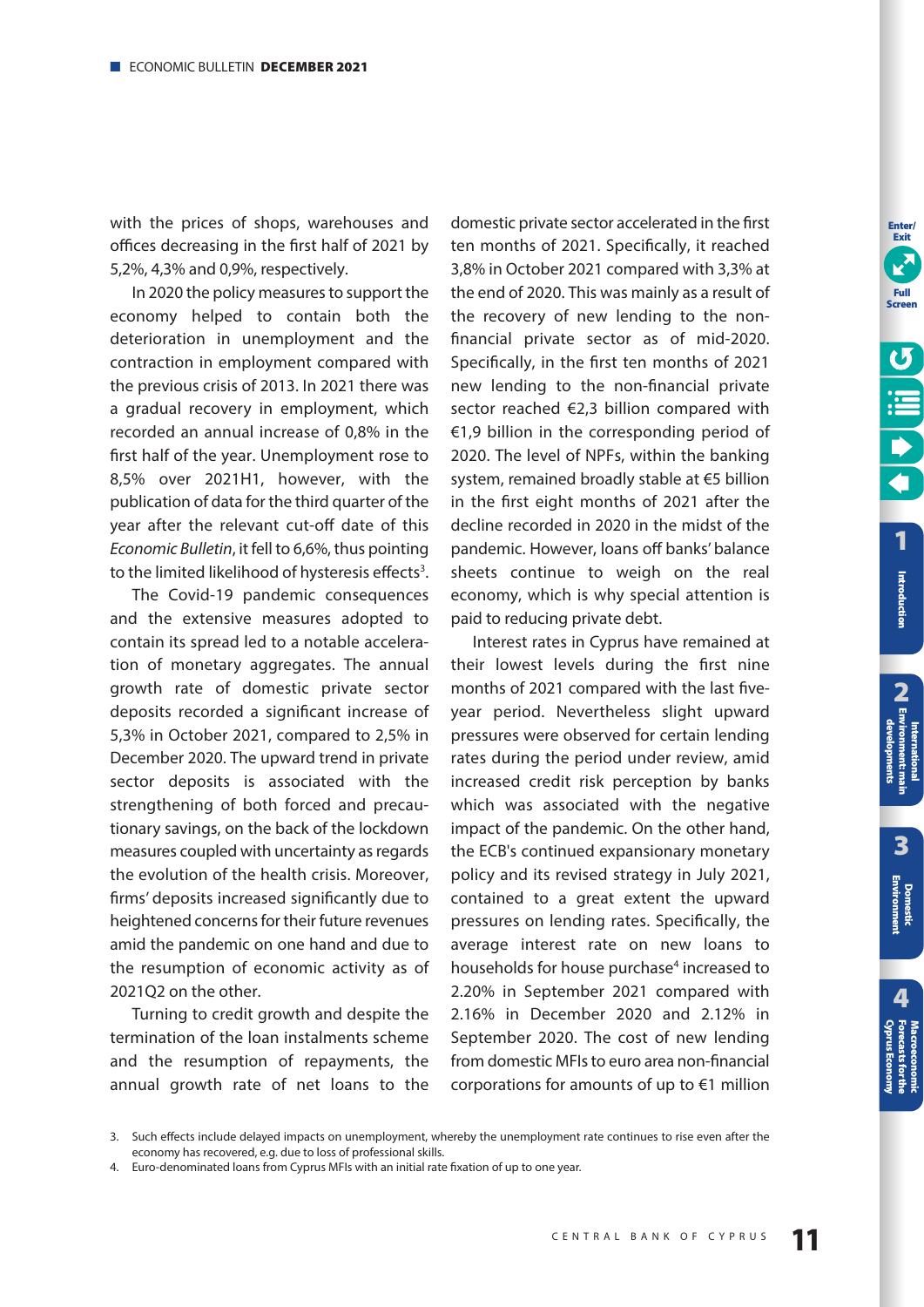increased to 3.27% in September 2021 from 3.13% in December 2020 and 3.17% in September 2020. Deposit interest rates on households and non-financial corporations have not exhibited any significant changes during the period under review.

GDP is expected to expand by 5,6% in 2021, following the 5,1% increase recorded over the first half of this year. For the period 2022-24 GDP is expected to grow on average by about 3,7% per annum, due to the recovery in domestic demand and net exports. Unemployment is expected to fall in 2021H2, with an ongoing decline foreseen in the coming years, reaching 5,6% in 2024. Inflation is expected to increase significantly in 2021 and 2022 (to 2,2% and 2,5%, respectively), mainly due to the significant rises in energy prices, as well as due to supply chain bottlenecks. More modest inflation rates are expected over 2023-24 (1,2% and 1,5%, respectively), driven by the reductions in oil prices. Finally, risks in relation to the baseline projection for GDP are assessed to be balanced and to be tilted slightly upward for inflation over 2021-24.

**12** CENTRAL BANK OF CYPRUS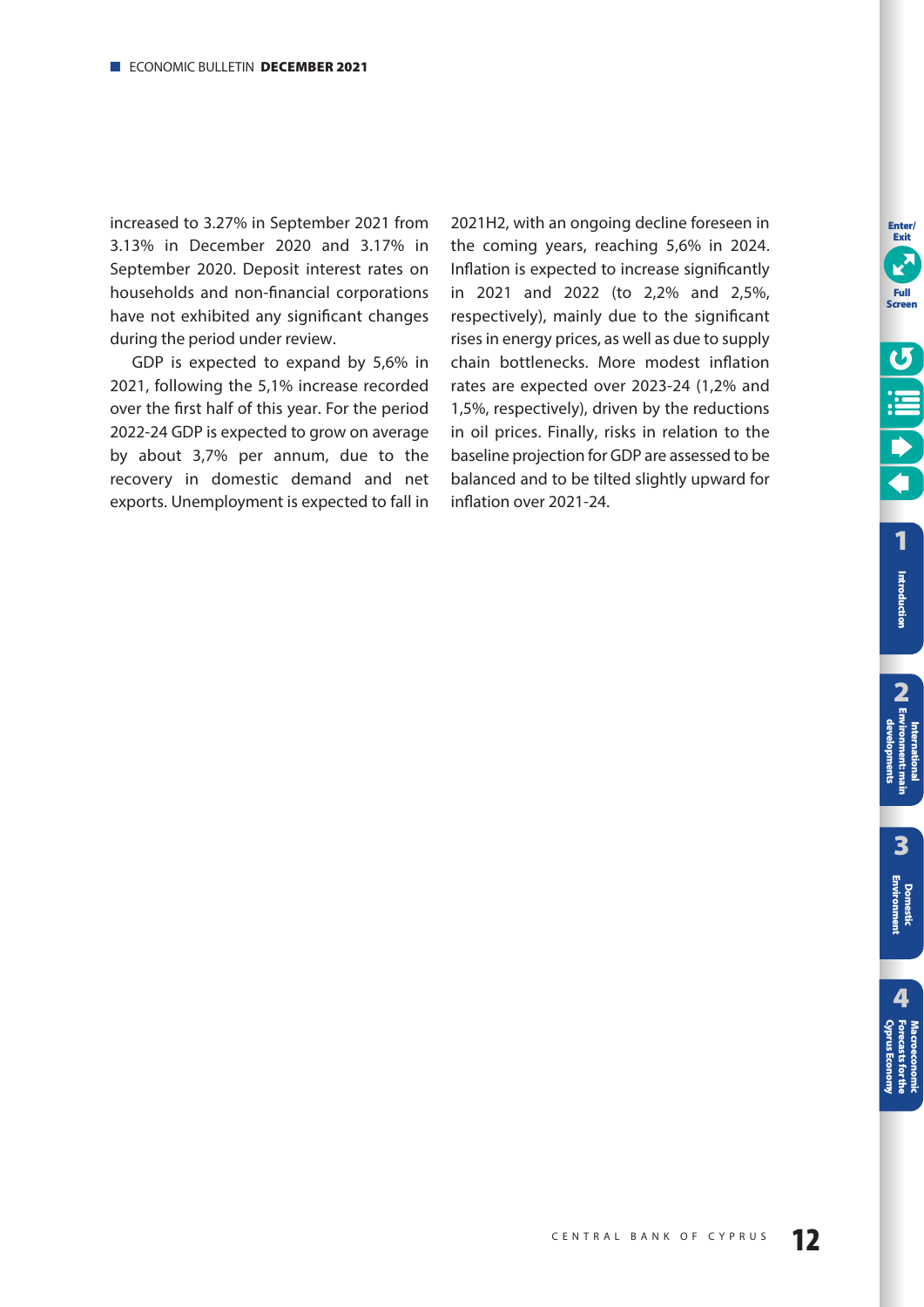# <span id="page-12-0"></span>**(Α) International Environment: macroeconomic and financial developments**

**Enter/ Exit**

E

**Full Screen**

O III C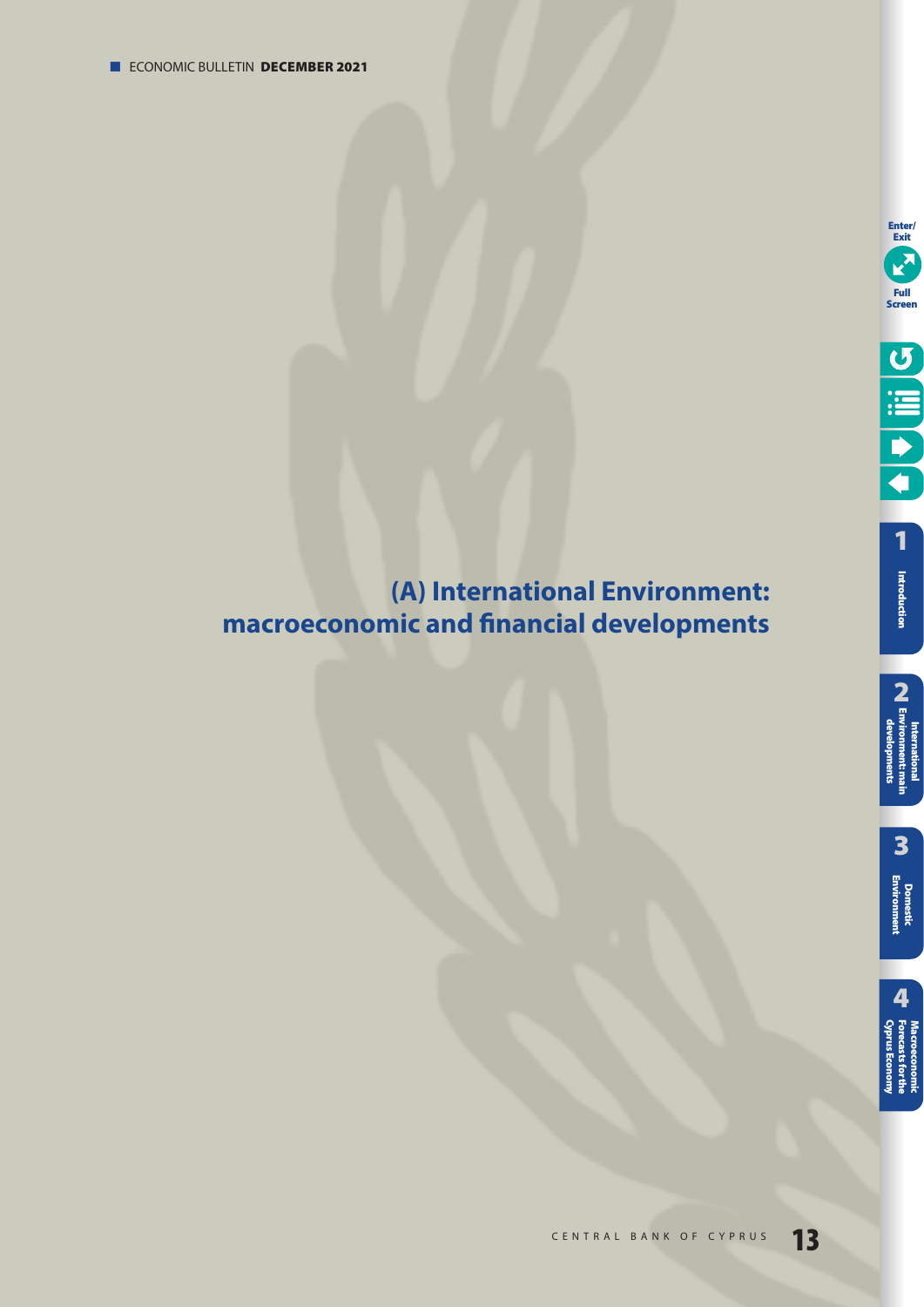- Recovery in the global economy during the first ten months of the year, albeit challenges and uncertainty amid the ongoing pandemic and new COVID-19 variants remain considerable.
- Monetary and fiscal support measures and substantial progress in vaccination rollout continue to significantly contain the negative effects of the pandemic on the global economic recovery.
- Significant increases in global inflation mainly due to the surge in energy prices and the upward impact of other pandemicrelated factors.
- Longer-term inflation expectations in the euro area are moving closer, but still below the ECB's medium-term price stability target.

During the first ten months of 2021, there was a solid recovery in the global economic activity compared with 2020. The ongoing monetary expansionary measures adopted by the major central banks in conjunction with the notable fiscal support have contributed decisively to the containment of the negative effects of the pandemic. The substantial progress in vaccination rollout has also given a special impetus to the global economy, thus supporting market confidence. However, the latest available data show a slowdown in global economic activity and a heterogeneity in growth potential across countries, amid continuing disruptions in the supply chain of international trade and new COVID-19 variants.

According to the most recent projections of international organisations<sup>5</sup>, the outlook for the economic recovery in the major **Enter/ Exit**

**Introduction**

Introduction

<sup>5.</sup> GDP projections are estimated as the average of the most recent projections from: The European Commission (European Economic Forecast, Autumn 2021) and the IMF (World Economic Outlook, October 2021).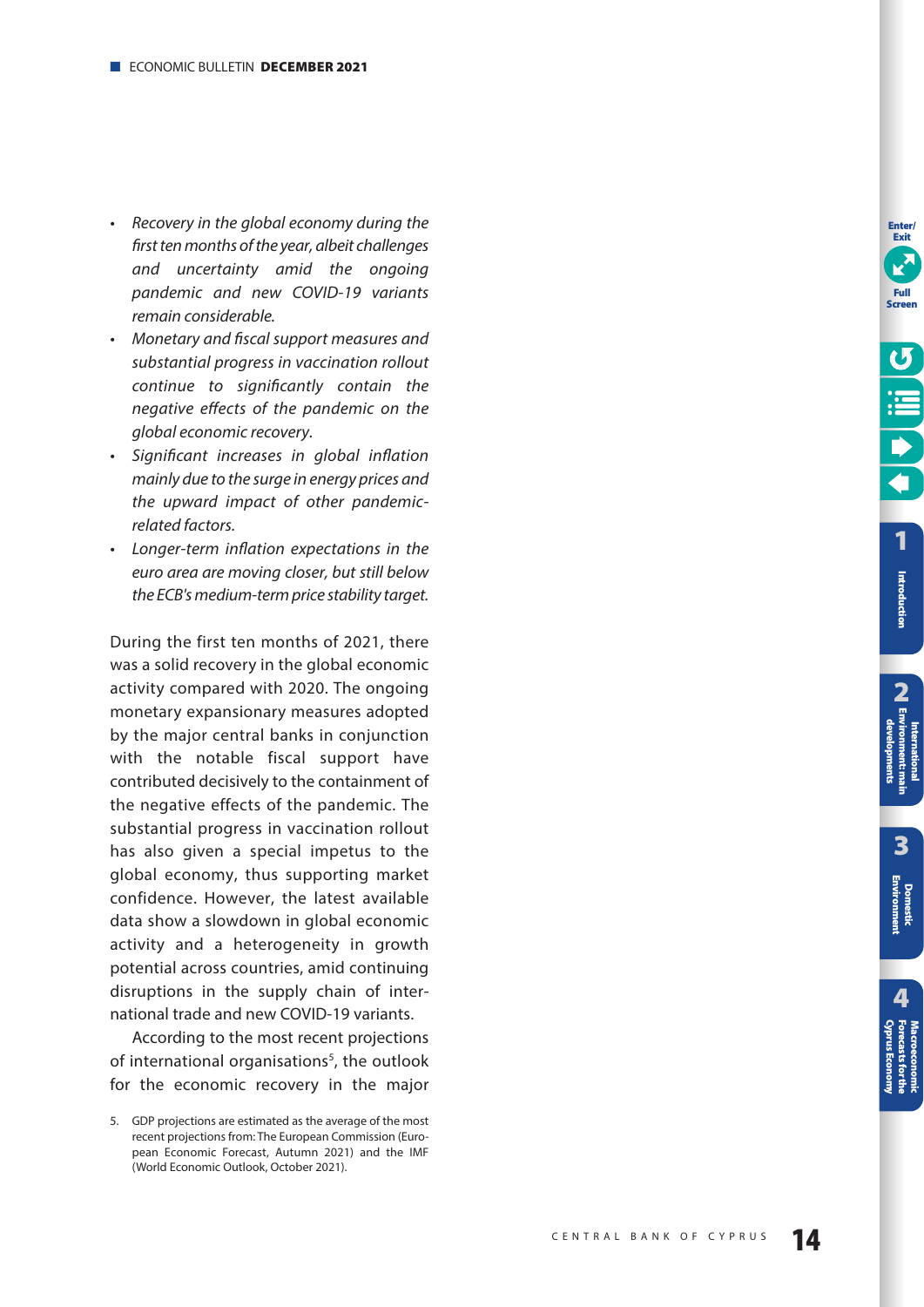<span id="page-14-0"></span>selected advanced economies, despite the ongoing uncertainty due to pandemic, has continued to remain robust for the years 2021-2022 (**Chart A.1**). In particular, GDP growth in 2021 is expected to reach around 5,0% and 5,9% for the euro area and the US, respectively, and decelerate to 4,3% and 4,8%, respectively, in 2022.

Global inflation continued to register substantial increases during the first ten months of 2021, with inflationary pressures proving stronger than initially expected. Pandemic-related factors, such as pressures on production costs due to disruptions in the supply chains, rising food prices, supplydemand imbalances and energy market imbalances are the key factors which contributed to the rise in global inflation during the period under review. Although the pandemic disruptions appear to last longer than initially anticipated, they are expected to be largely resolved in the near future when the macroeconomic environment finally normalises. According to the latest projections<sup>6</sup> of international organisations, inflation in selected major advanced economies, with the exception of Japan, is expected to fluctuate beyond 2% in 2021 (**Chart Α.2**). In particular, inflation in 2021 is expected to hover around 2,3% and 4,3% for the euro area and the US, respectively, and 2,0% and 3,4%, respectively, in 2022.

With regards to the indicator for the euro area longer term inflation expectations (five-year rate five years ahead "5Y5Y"), this stood at 1,81% on 26 November 2021 compared with 1,26% on 31 December 2020 (**Chart A.3**). At the same time, the latest ECB

CHART A.1 **GDP in selected countries** 

(annual change %, seasonally adjusted %)





CHART A.2 **Inflation in selected countries** 



Note: The projections are for the year and are calculated as averages of the most recent projections from the European Commission and the IMF.



**Exit Full Screen**

**Enter/** 

**[1](#page-7-0)**

<sup>6.</sup> Inflation projections are estimated as the average of the most recent projections from: The European Commission (European Economic Forecast, Autumn 2021) and the IMF (World Economic Outlook, October 2021).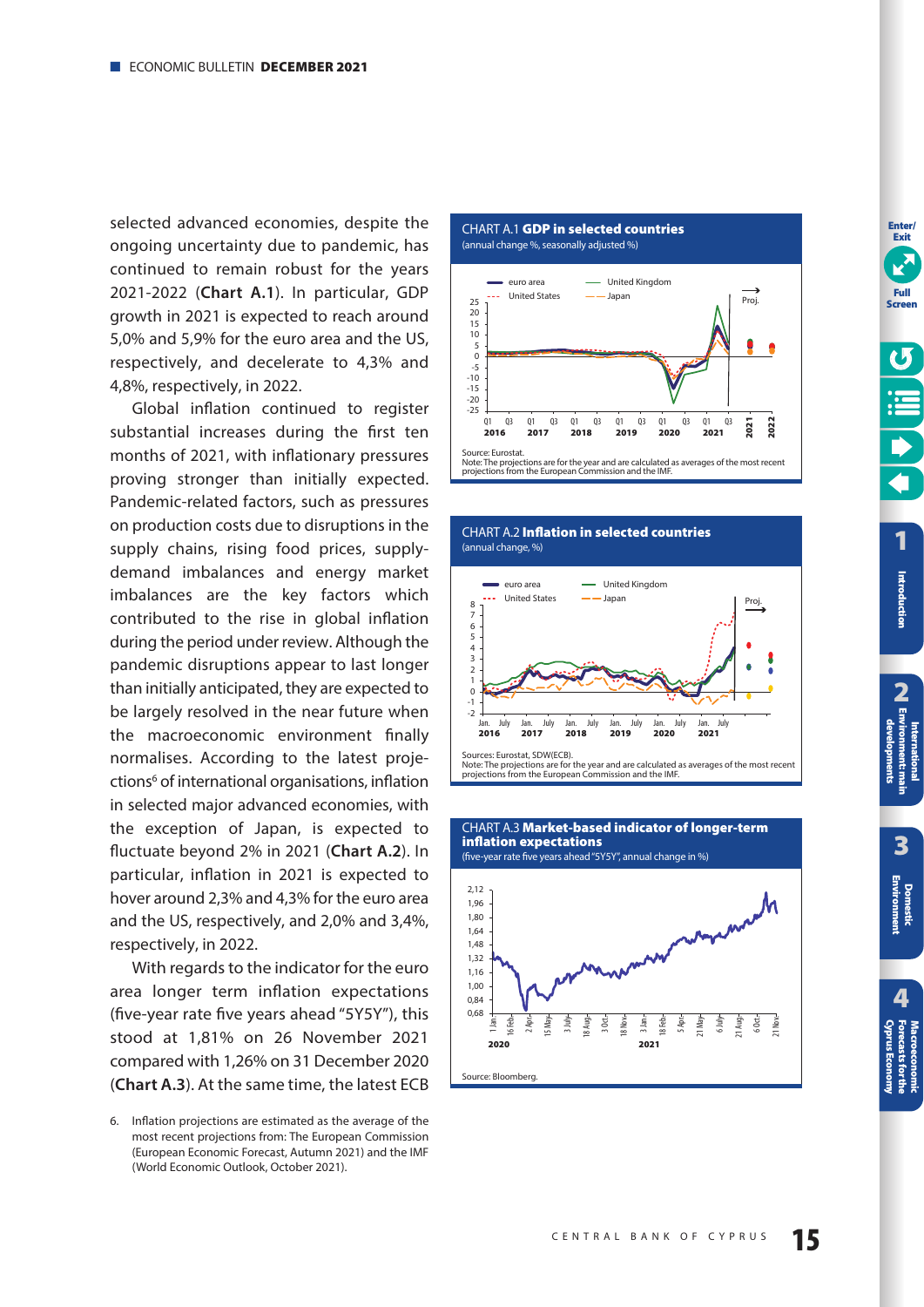<span id="page-15-0"></span>Survey of Professional Forecasters for 2021Q4 showed that the survey-based indicator of longer-term inflation expectations (for 2026) reached 1,9%. In general, the upward trend of the said indicators compared with the end of 2020 appears to be mainly related to the current aforementioned developments.

Noteworthy development for the euro area has been the announcement<sup>7</sup> of the review of the ECB's monetary policy strategy on 8 July 2021, for the first time in 18 years. According to this new strategy, the mediumterm inflation target is symmetrical at 2%. This means that negative and positive deviations of inflation from the said target are equally undesirable and it is possible that during a transitory period, inflation may be moderately above target. Non-standard monetary policy measures, such as forward guidance, asset purchases and longer-term refinancing operations will remain an integral part of the ECB's toolkit, and will be used appropriately.

The preservation of the ECB's highly expansionary and flexible monetary policy has continued to provide favourable financing conditions in all euro area countries, while making a significant contribution towards mitigating the economic impact of the pandemic. For instance, since the end of March 2020, sovereign bond purchases under the PEPP have decisively contributed to the decrease in ten-year (10YR) sovereign bond yields of euro area countries, especially the ones that were the hardest hit by the pandemic (**Chart A.4**).



#### CHART Α.4 **Selected ten-year "10YR" or proxies for "10YR" euro area sovereign bond yields (in %)**

**18/03/2020:** The GC of the ECB decided, among others, the launch of a new temporary asset purchase programme due to the nandemic namely the "Pandemic Emergency Purchase Programme (PEPP)" with an overall envelope of due to the pandemic, namely the "Pandemic Emergency Purchase Programme (PEPP)" with an overall erable of 750 billion.

**04/06/2020**: The GC of the ECB decided, among others, to increase the PEPP envelope by 600bln. to 1.350 bln.

**10/12/2020**: The GC of the ECB decided, among others, to further increase the PEPP envelope by 500bln. to 1.850 bln. and extend it at least the end of March 2022.

**11/03/2021**: The GC of the ECB decided, among others, to purchase flexibly according to market conditions and with a view to preventing a tightening of financing conditions

Source: Bloomberg.

**3**

**2 International [Environment: main](#page-12-0)  developments**

**[Domestic Environment](#page-17-0)**

**[1](#page-7-0)**

**Enter/ Exit**

**Full Screen**

**Introduction**

Introduction

<sup>7.</sup> For more details on the particular decisions of the Governing Council of the ECB (dated 8 July 2021), please see the ECB website link below: https://www.ecb.europa.eu/press/ pr/date/2021/html/ecb.pr210708~dc78cc4b0d.en.html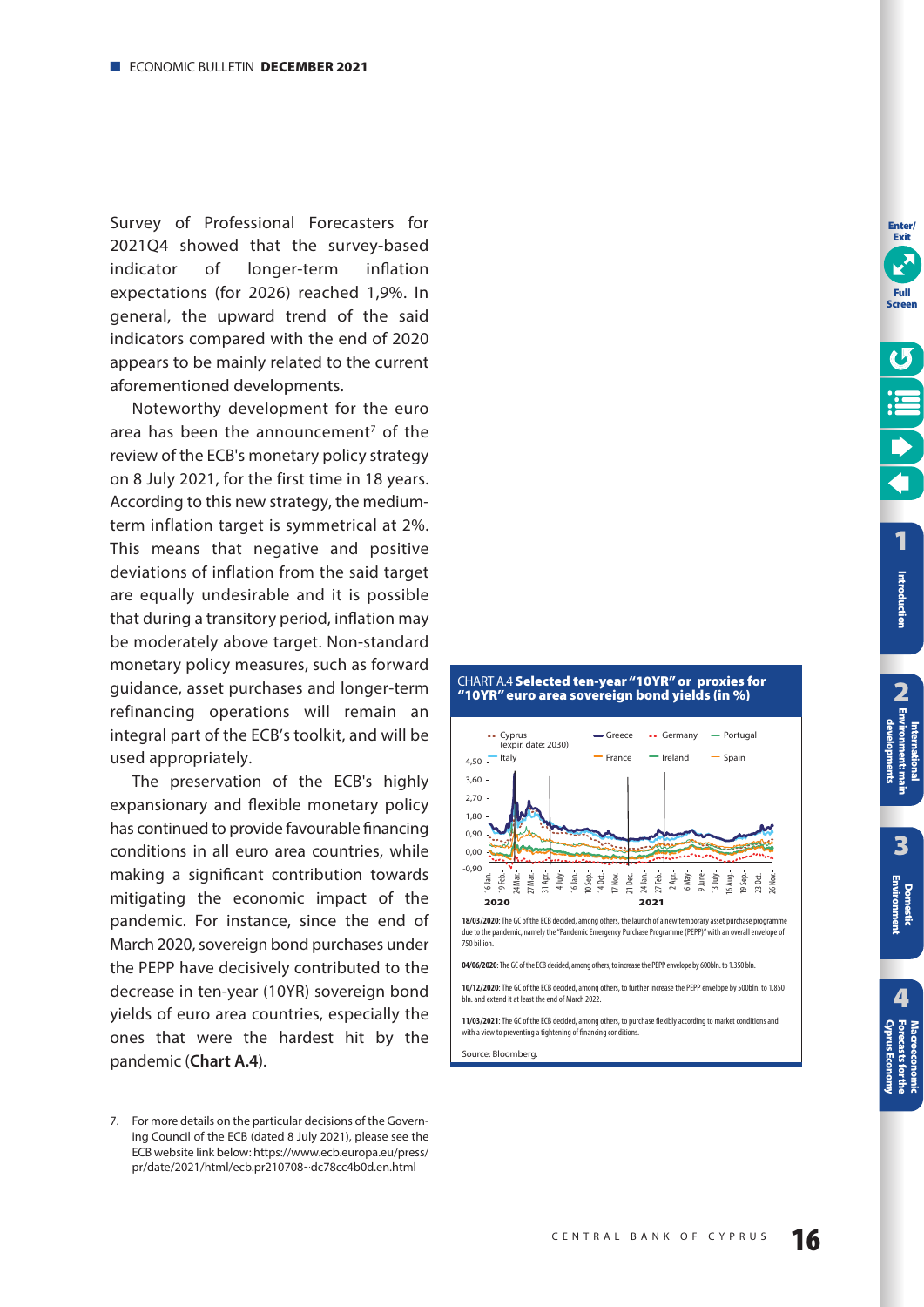In general, the preservation of favourable financing conditions in the euro area and fiscal policy support are still necessary at this stage. Reducing pandemic uncertainty and boosting confidence will underpin economic activity and safeguard medium-term price stability.

**Enter/ Exit**

**3**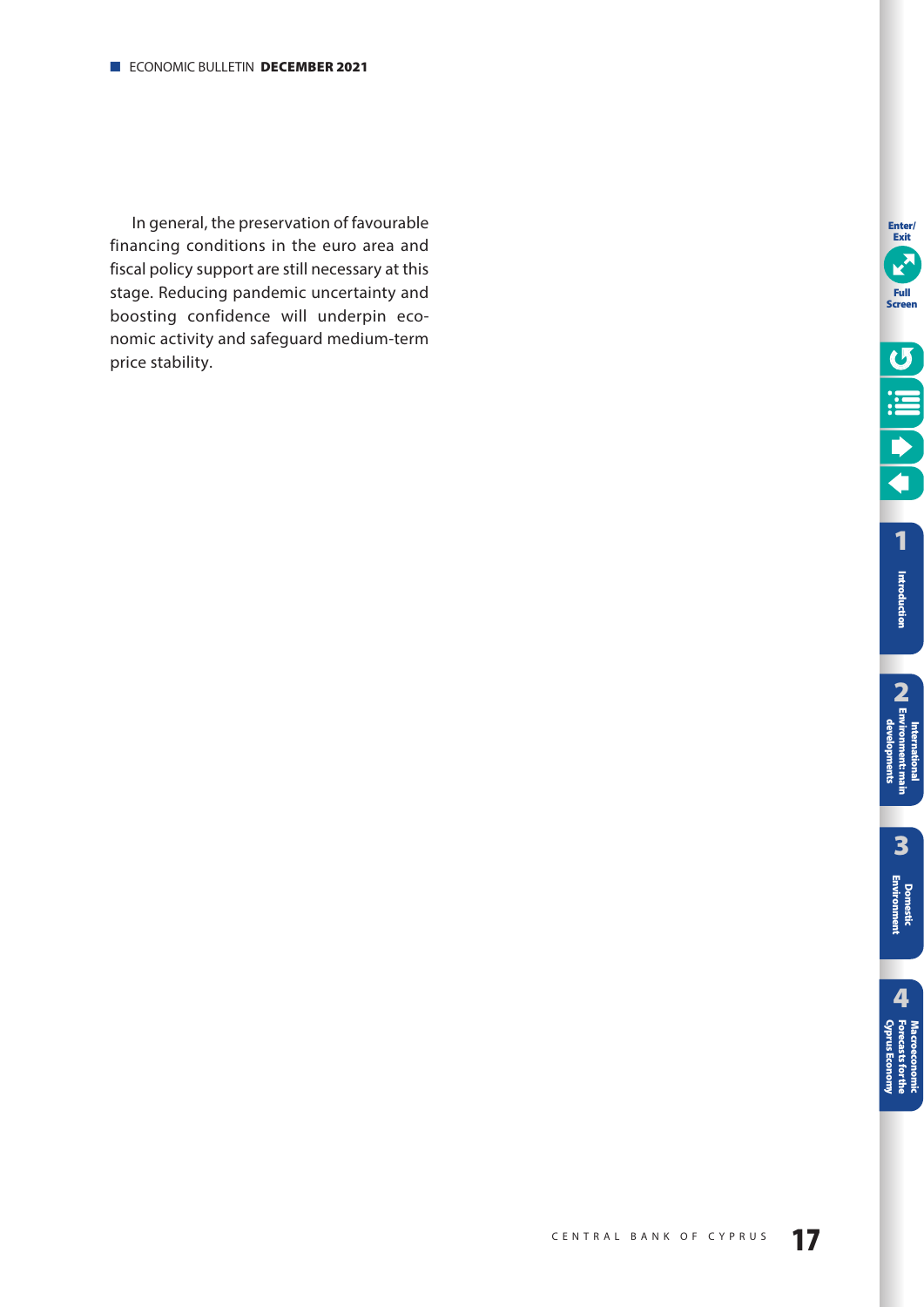# <span id="page-17-0"></span>**(B) Domestic Environment**

**3**

International<br>**[2** Environment: main<br>developments **International [Environment: main](#page-12-0)  developments**

**[Domestic Environment](#page-17-0)**

**[1](#page-7-0) Introduction**

**Enter/ Exit**

**Full Screen**

U lill D

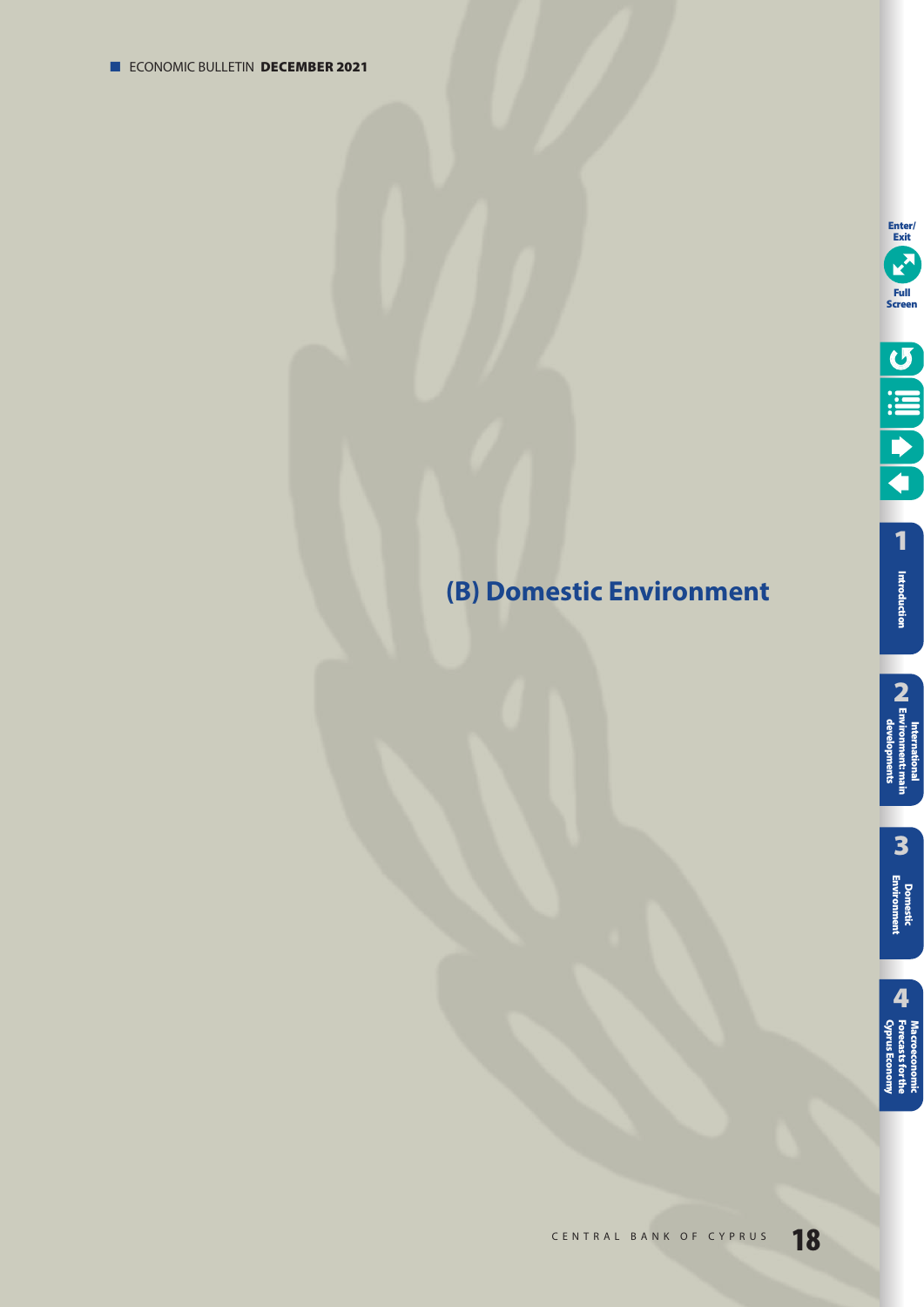- <span id="page-18-0"></span>• Significant GDP recovery in 2021H1 owing to a base effect, ongoing adaptation to the new normal and the effectiveness of policy support measures.
- Domestic HICP inflation returned to positive levels during the first ten months of 2021 due to increases in energy prices and the ongoing imbalance between reduced supply and increased demand for goods and services.
- House prices increased in the first half of 2021. This trend is driven by increased local demand, particularly for apartments.
- Better than expected performance in the tourism sector in the summer and autumn months of 2021.
- Small probability of hysteresis effects owing to the significant GDP rebound and the effectiveness of policy measures to support workers.
- Decrease of the budget deficit reflecting the improvement in economic activity and the labour market.
- Total deposits increased significantly while credit to the domestic private sector supported the real economy.
- Decrease of government debt as percent of GDP in September 2021, compared with the corresponding level of the previous year, due to the decline in government's cash reserves and the strong economic recovery.

# **1. Economic Activity**

According to preliminary data published by Cystat, which were available at the relevant cut-off date of this Economic Bulletin, the economic recovery in 2021Q3 reached 5,2%. **Enter/ Exit**

**Full Screen**

Introduction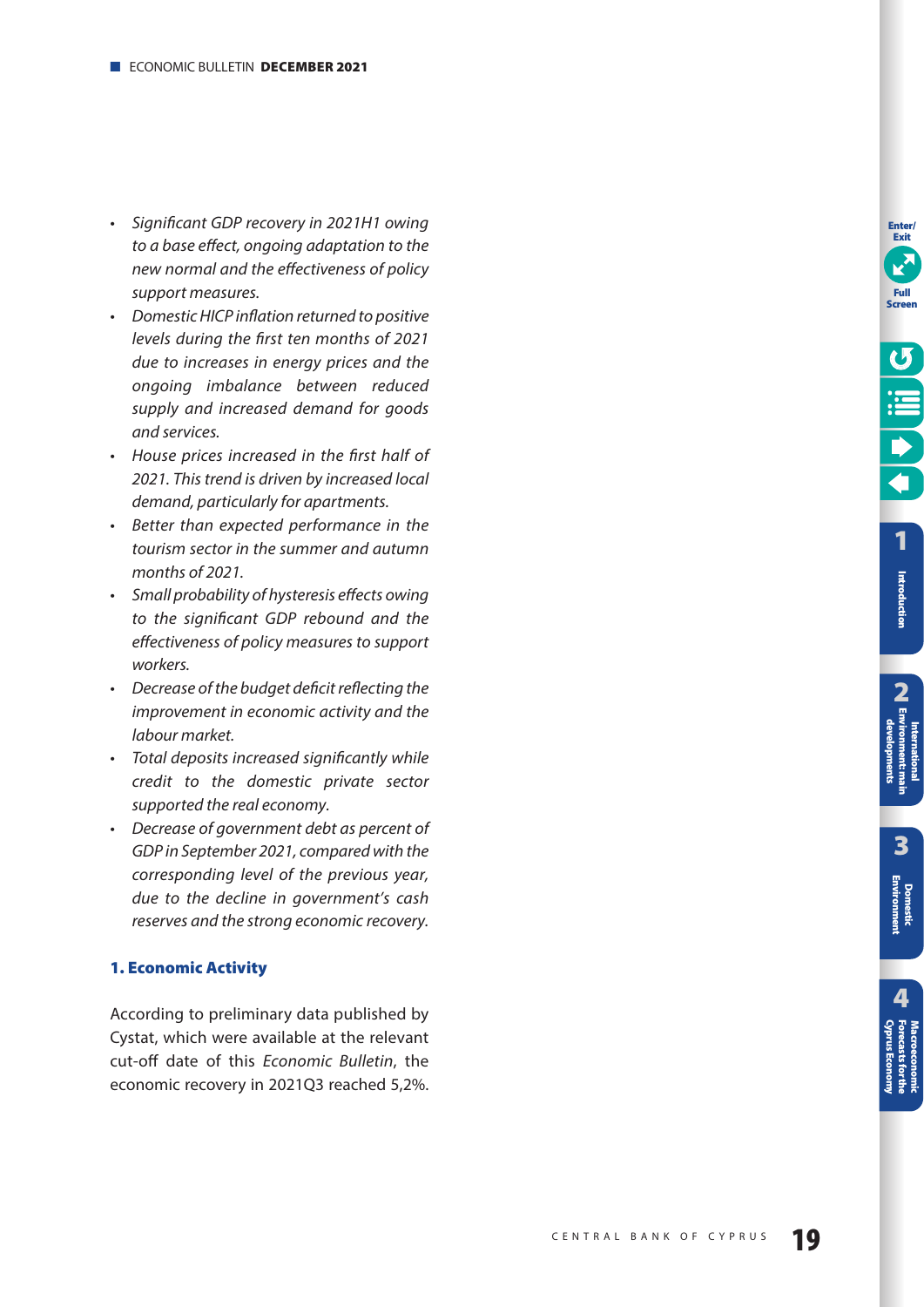<span id="page-19-0"></span>Overall, the ongoing positive GDP outcomes are attributable to the support coming from the economic policy measures and the adaptation effects demonstrated by consumers, employees and businesses to the new circumstances.

Based on detailed data available in line with the cut-off date of this Economic Bulletin and covering 2021H1 (**Table A.1**), the GDP recovery is driven by all GDP sub-categories, and mainly owing to the expansion in domestic demand. Private consumption increased by 2,9%, due to a significant base effect resulting from the impact of the pandemic in 2020Q2, as well as due to the gradual restoration of the level of disposable income over 2021. Investments increased significantly by 26,1% as a result of the aforementioned base effect, the ongoing completion of major infrastructure projects by the private sector, as well as the support coming from housing investments owing to the government's scheme partly subsidising the interest rate relating to new mortgages. Adjusted for the impact of Special Purpose Entities (SPEs), investments still rose, albeit by a smaller extent. Public consumption increased by 14,9%, mainly due to the increase in expenditures relating to the purchase of health services by the GHS and, secondly, due to the ongoing gradual restitution of crisis-era wage cuts (see Fiscal Developments). The growth in total exports by 1,4%, which is higher when the data is adjusted for the impact of SPEs, emanated from the increase in exports of services, due to the partial recovery of tourism (see Balance of Payments). At the same time, the increase

#### TABLE A.1 **GDP by expenditure category**  (real terms, annul change, %)

|                               | 2018   | 2019 | 2020   | 2020 H1 | 2021 H1 |
|-------------------------------|--------|------|--------|---------|---------|
| GDP                           | 5.7    | 5.3  | $-5,2$ | $-6.1$  | 5,1     |
| Private consumption           | 5,1    | 3.0  | $-5,0$ | $-9,0$  | 2,9     |
| Public consumption            | 3.6    | 12.7 | 15,0   | 16,3    | 14,9    |
| Gross fixed capital formation | $-4.9$ | 2.9  | 0.0    | $-10.7$ | 26,1    |
| Exports of goods and services | 7.3    | 7.5  | $-5.1$ | 0.2     | 1,4     |
| Imports of goods and services | 4,3    | 8.3  | $-2.5$ | $-1.0$  | 4,6     |
|                               |        |      |        |         |         |

Source: Cystat.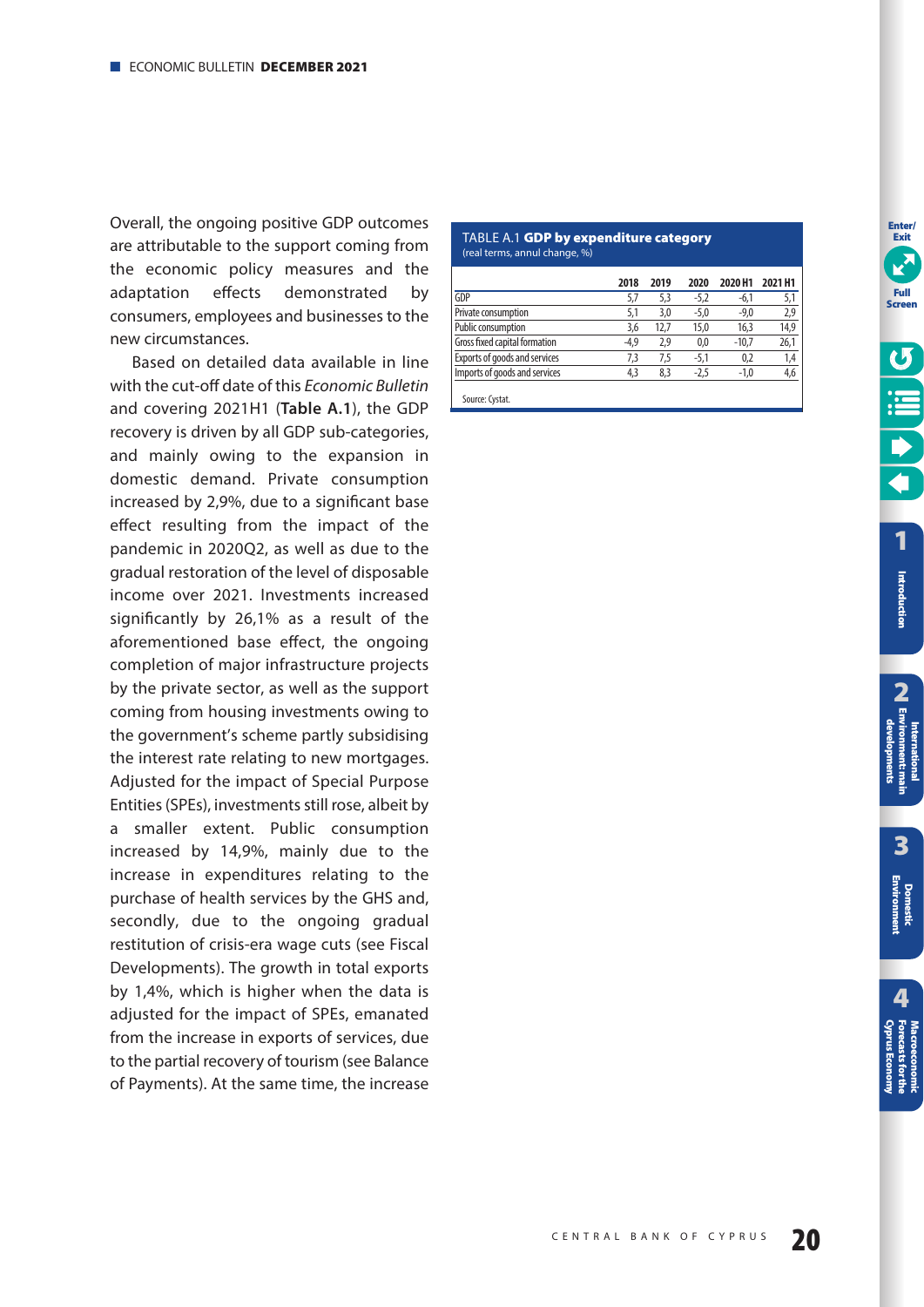<span id="page-20-0"></span>in total imports by 4,6%, with a comparable rise recorded when the data is adjusted for the impact of SPEs, mainly reflects the increase in imports of goods relating to investment and private consumption (see Balance of Payments) and, to a lesser extent, the pick-up in imports of services.

From the production side (**Table A.2**), the GDP recovery over 2021H1 emanated from a rise in activity across most economic sectors, excluding financial and insurance activities (contribution by -0,2 percentage points). The sectors with the largest contribution to GDP growth were those of trade, transportation, hotels and restaurants (2,2 percentage points) as well as construction and manufacturing (0,7 percentage points, each). A positive contribution by 0,2 percentage points was also recorded in the arts, entertainment and leisure sector, which is part of the "other sectors" category as is the case with manufacturing.

Qualitative indicators (soft data) and available quantitative indicators (hard data) relating to 2021Q4, point to the continuation of a positive GDP growth rate. Specifically, the GDP path follows developments in the Economic Sentiment Indicator (ESI), as well as its sub-indices, which provide early signals of the ongoing positive course of the Cyprus economy. Specifically, the average level of the ESI over October-November 2021 amounted to 105,4, recording a continuous increase compared with 103,8 in 2021Q3 and 84 in 2020Q4 (**Table A.3**). More specifically, the subindicators from the Economic Sentiment Surveys (Table A.3) covering October-November 2021 show an improvement in services

#### TABLE A.2 **GDP by economic activity**

(weighted contribution to the overall annual change, percentage points)

|                                           | 2018   | 2019   | 2020   | 2020 H1 | 2021 H1 |
|-------------------------------------------|--------|--------|--------|---------|---------|
| GDP(%)                                    | 5,7    | 5,3    | $-5,2$ | $-6,1$  | 5,1     |
| Construction                              | 0.9    | 0.7    | $-0.4$ | $-0,7$  | 0,7     |
| Trade, transportation, hotels             |        |        |        |         |         |
| and restaurants                           | 2,3    | 0,8    | -4,4   | $-4,3$  | 2,2     |
| <b>Financial and insurance activities</b> | $-1,4$ | $-0,2$ | 0,4    | 0,2     | $-0,2$  |
| Professional, scientific and              |        |        |        |         |         |
| administrative activities                 | 1,2    | 0,7    | $-0,4$ | $-0.4$  | 0,4     |
| Other sectors <sup>(1)</sup>              | 2.7    | 3.3    | $-0.4$ | $-0,8$  | 1.9     |

Source: Cystat.

(1) Main sectors included are those of agriculture, manufacturing, public administration, educationand health as well as information and communication.

| confidence indicators<br>(for sub-indices: difference between percentage of positive answers and<br>percentage of negative answers, period average) |            |            |            |            |            |                   |
|-----------------------------------------------------------------------------------------------------------------------------------------------------|------------|------------|------------|------------|------------|-------------------|
|                                                                                                                                                     | 2020<br>Q3 | 2020<br>04 | 2021<br>Q1 | 2021<br>02 | 2021<br>03 | 2021<br>Oct.-Nov. |
| <b>ESI</b>                                                                                                                                          | 83,9       | 84,0       | 81,8       | 99.6       | 103,8      | 105,4             |
| Industry                                                                                                                                            | $-26,7$    | $-28.8$    | $-35,2$    | $-17,3$    | $-10.9$    | $-7,9$            |
| <b>Services</b>                                                                                                                                     | $-45,8$    | $-45.9$    | $-48,5$    | 14,6       | 26,5       | 32,5              |
| Consumer                                                                                                                                            | $-27,0$    | $-32,3$    | $-29.8$    | $-16.5$    | $-19.9$    | $-19,7$           |
| Retail trade                                                                                                                                        | $-27.0$    | $-26.9$    | $-27.8$    | $-12.8$    | $-6.2$     | $-3,3$            |

Construction -16,5 -18,8 -23,8 -18,7 -17,9 -17,6

TABLE A.3 **Business and consumer surveys:** 

Source: European Commission. Note: Seasonally adjusted data.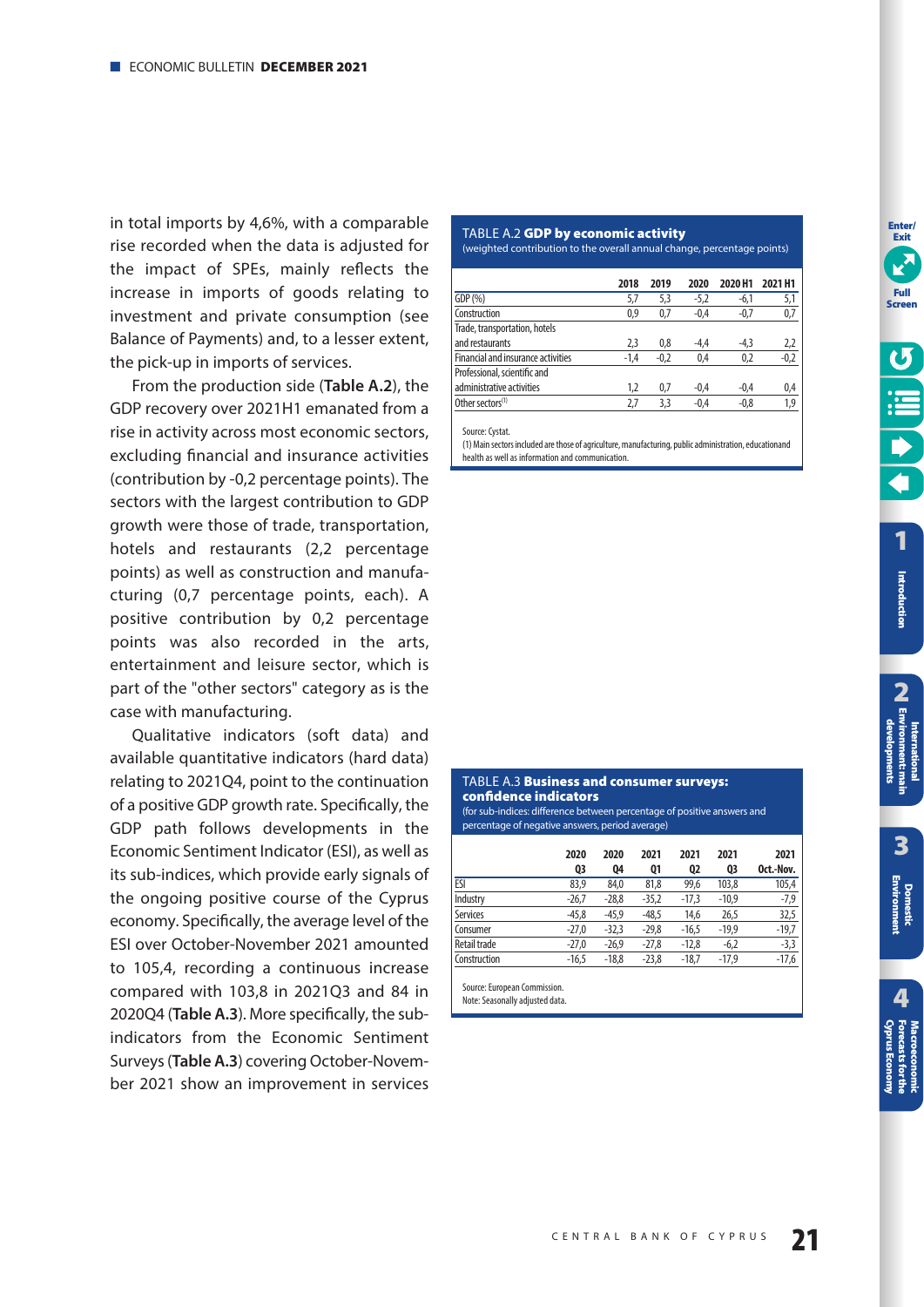<span id="page-21-0"></span>(by 6 percentage points) and, to a lesser extent, in industry and in retail trade (by about 3 percentage points, each) compared with 2021Q3. Regarding quantitative data, the turnover index of retail trade (**Chart A.5**) recorded a slowdown over the period July-August (5,9%) compared with 2021Q2, which in turn registered a significant quarterly increase (10,9%). On the positive side, the index has recovered significantly since the beginning of the year following the lifting of lockdowns as from mid-May 2021, and stands higher than pre-pandemic levels.

The positive path in private consumption is captured across various leading indicators (soft data). Regarding consumers' expecta tions about major purchases over the next 12 months (**Chart A.6**), in general, there has been an improvement since the beginning of 2021, however the index remains 4,6 percentage points lower than in February 2020, prior to the outbreak of the pandemic. At the same time, there is a general stabilisation of the index in terms of expectations at present, which remains however at much lower levels than prior to the crisis. Overall, and despite the fluctuations in the time series, the paths of these indicators point to positive prospects in relation to private consumption. Regarding registrations of motor vehicles (**Chart A.7**) and following the positive annual increases observed each month until April 2021, this picture reversed in the following months due to the shortages observed in the market, owing to the supply chain problems that have affected the automotive industry globally.

In relation to relevant construction sector and tourism indicators (see Construction Sector







**Enter/ Exit**

**3**

**4 [Cyprus Economy](#page-51-0) Forecasts for the Macroeconomic**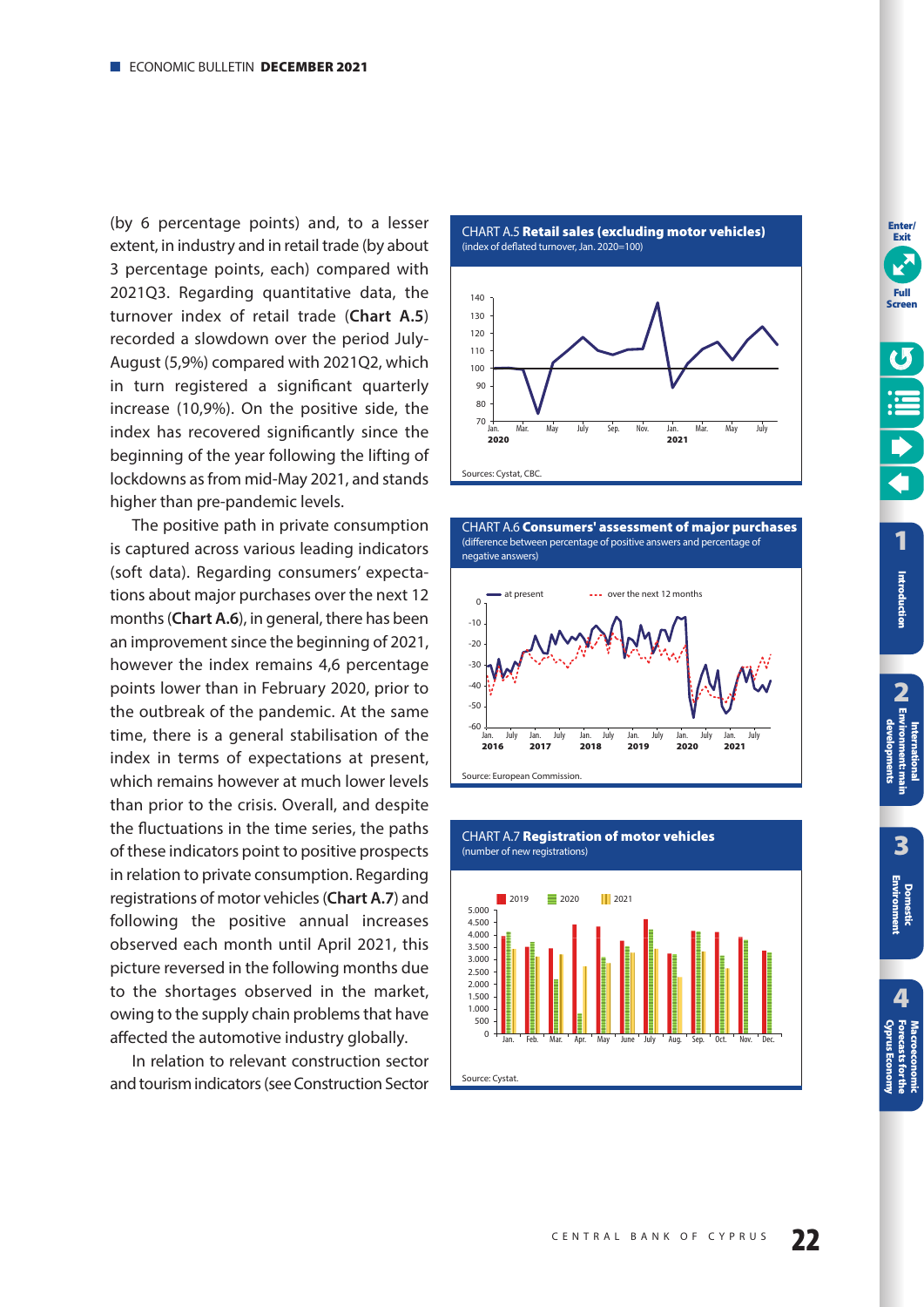and Tourism, respectively), there are continuing signs of recovery. In the real estate sector, the significant boost in housing investment, stemming mainly from domestic demand, is expected to dissipate owing to the termination of the government's interest rate subsidisation scheme relating to new housing loans at end-December 2021. However, construction activity is expected in general to continue to recover owing to the large and multi-year projects that had already begun prior to the breakout of the pandemic (see Macroeconomic forecasts). Regarding tourism developments, relevant risks owing to the emergence of the recent "Omicron" variant are expected to be mitigated by the foreseen long-term improvement in the epidemiological situation, both in Cyprus and in the main tourism markets owing to the incentives for a substantial boost in the vaccination rollout. However, full normalisation in the tourism sector is expected in 2024 (see Macroeconomic forecasts).

**Enter/ Exit**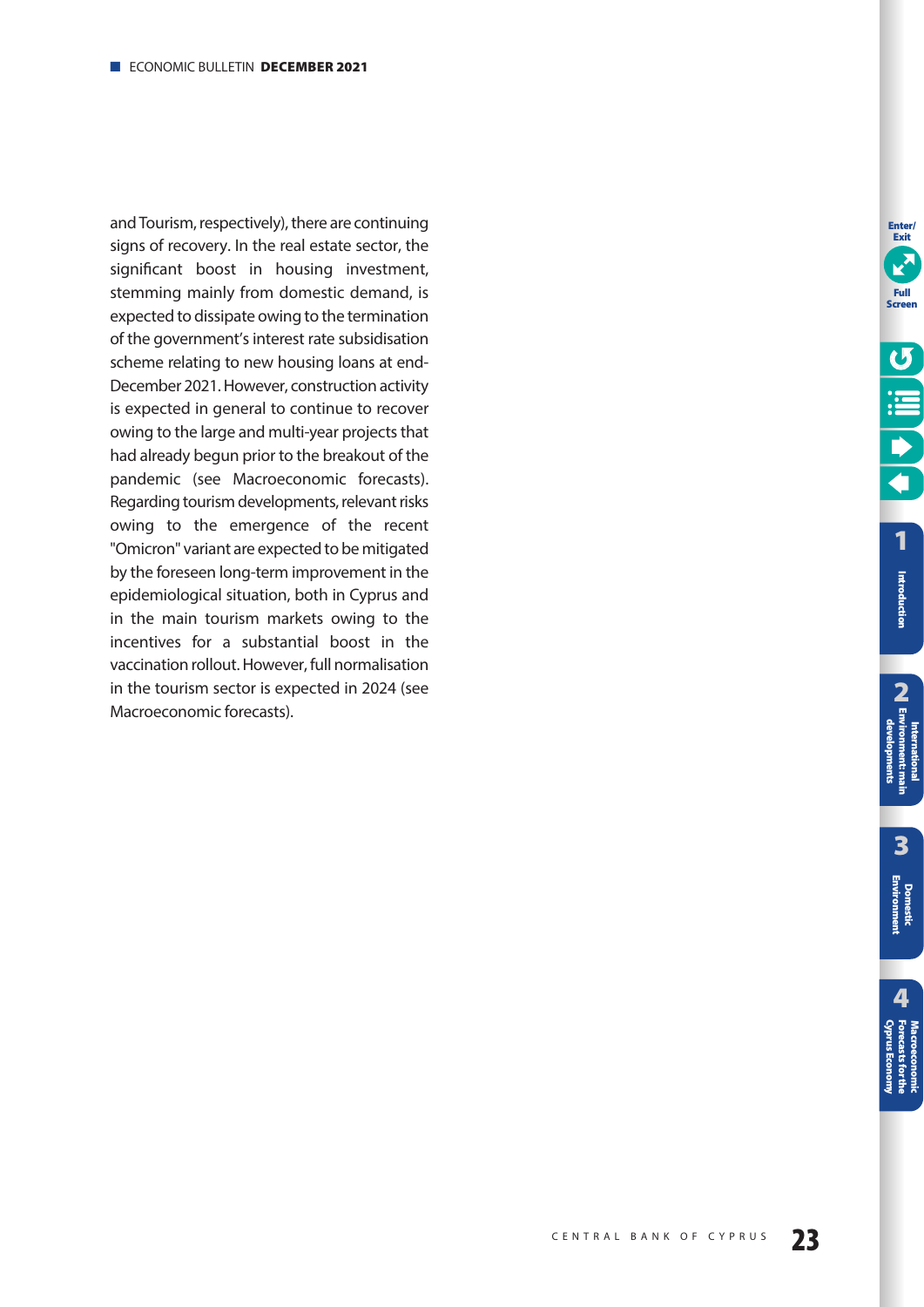# <span id="page-23-0"></span>**2. Prices (Inflation, real estate prices, labour costs)**

## **Inflation**

With regard to the first ten months of 2021, the domestic Harmonised Index of Consumer Prices (HICP), returned to positive levels, reaching 1,8% compared with -1,1% in the corresponding period of 2020 (**Chart A.8a** and **Table A.4**). Similarly in the euro area, the largest rise in HICP has been observed since July 2021, with domestic HICP standing at 4,4% in October 2021 compared with -1,4% in the corresponding month of 2020.

The rising domestic HICP inflation during the first ten months of 2021 largely reflected the significant increases in energy prices (**Chart A.8b**). More specifically, this was mainly stemming from the sizeable surge in oil prices and also an upward base effect, resulting in considerable increases in fuel and electricity prices. It is noted that the increase in oil prices has a much greater impact on energy prices in Cyprus compared with other euro area countries, due to the dependence of domestic electricity production on crude oil. In addition, part of the increase in the price of electricity for the period April-September 2021 was due to a base effect, as a result of the reversal of the effect of the imposed reduction in the price of electricity in the corresponding period of 2020. Moreover, the significant rise in the cost of purchasing greenhouse gas emission allowances, in accordance with the policy affecting all EU member states, also had a positive contribution to the increase of electricity price.

CHART Α.8a **Inflation in Cyprus (HICP)** 





#### TABLE Α.4 **Inflation in Cyprus, main categories**  (annual change, %)

|                             | Jan.-Oct.<br>Oct.<br>Jan.-Oct.<br>Sep.<br>Oct. |        |        |         |      |      |  |
|-----------------------------|------------------------------------------------|--------|--------|---------|------|------|--|
|                             | Weiahts <sup>(1)</sup>                         | 2020   | 2021   | 2020    | 2021 | 2021 |  |
| <b>HICP</b>                 | 1000.00                                        | $-1,1$ | 1,8    | $-1,4$  | 3,6  | 4,4  |  |
| Unprocessed food            | 54,34                                          | 2,8    | 0,3    | 6,3     | 3,0  | 3,4  |  |
| Processed food              | 186,87                                         | 0,1    | $-0,4$ | 0,7     | 0,3  | 0,4  |  |
| Energy                      | 93.48                                          | $-8.9$ | 11,3   | $-13.4$ | 25,5 | 27,1 |  |
| <b>Services</b>             | 411,52                                         | $-1,0$ | 1,1    | $-1,6$  | 2,0  | 2,8  |  |
| Non-energy industrial goods | 253.79                                         | $-0,7$ | 1,3    | $-0,2$  | 1,9  | 2,2  |  |
| HICP excluding energy       | 906.52                                         | $-0.5$ | 0,7    | $-0.4$  | 1,7  | 2,2  |  |
| HICP excluding energy       |                                                |        |        |         |      |      |  |
| and food                    | 665.31                                         | $-0,9$ | 1,0    | $-1,2$  | 1,9  | 2,5  |  |

(1) Based on the weight for 2021.

#### CHART Α.8b **Contributions of HICP components to overall domestic HICP inflation**  (annual percentage changes; percentage point contibutions)

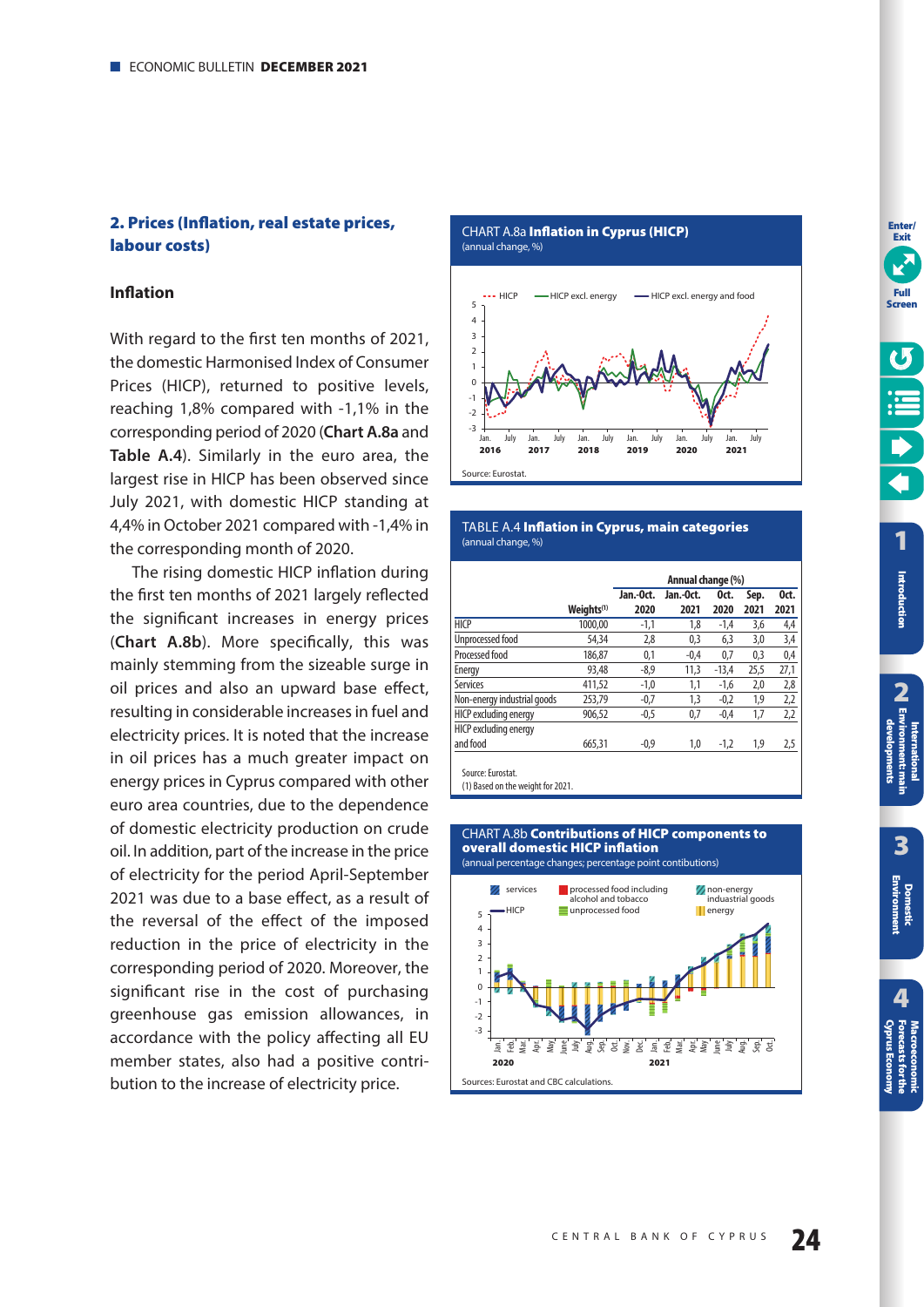In addition to energy prices, rising inflation in both Cyprus and the rest of the euro area was largely due to disruptions and shortages in supply chains as well as significant increases in transportation and freight costs, globally, as a result of the pandemic. The recovery in economic activity in 2021 and the consequent increase in private consumption has created an imbalance between supply and demand. In turn, there are significant upward pressures on various key subcategories of non-energy industrial goods inflation, such as motor vehicles, furniture and fittings, garments and major household electrical appliances.

Furthermore, during the period January-October 2021, services prices also had a positive contribution to HICP, mainly on account of the increased prices of "passenger by air" compared with the corresponding period of 2020. It is recalled that, during the period January-October 2020, "passenger by air" prices were significantly negatively affected by the imposition of restrictive measures as a result of the pandemic and the consequent sharp decline in demand. The recovering demand for travelling as well as the ongoing limited supply of airline travel from/to Cyprus during the first ten months of 2021 have restored the average prices of "passenger by air" to their pre-pandemic levels.

In light of the aforementioned developments, inflation excluding energy and food prices (core inflation) reached 1,0% during the first ten months of 2021 compared with -0,9% in the corresponding period of 2020 (**Chart A.8a** and **Table A.4**, [p. 24\)](#page-23-0).

**Enter/ Exit**

**Introduction**

Introduction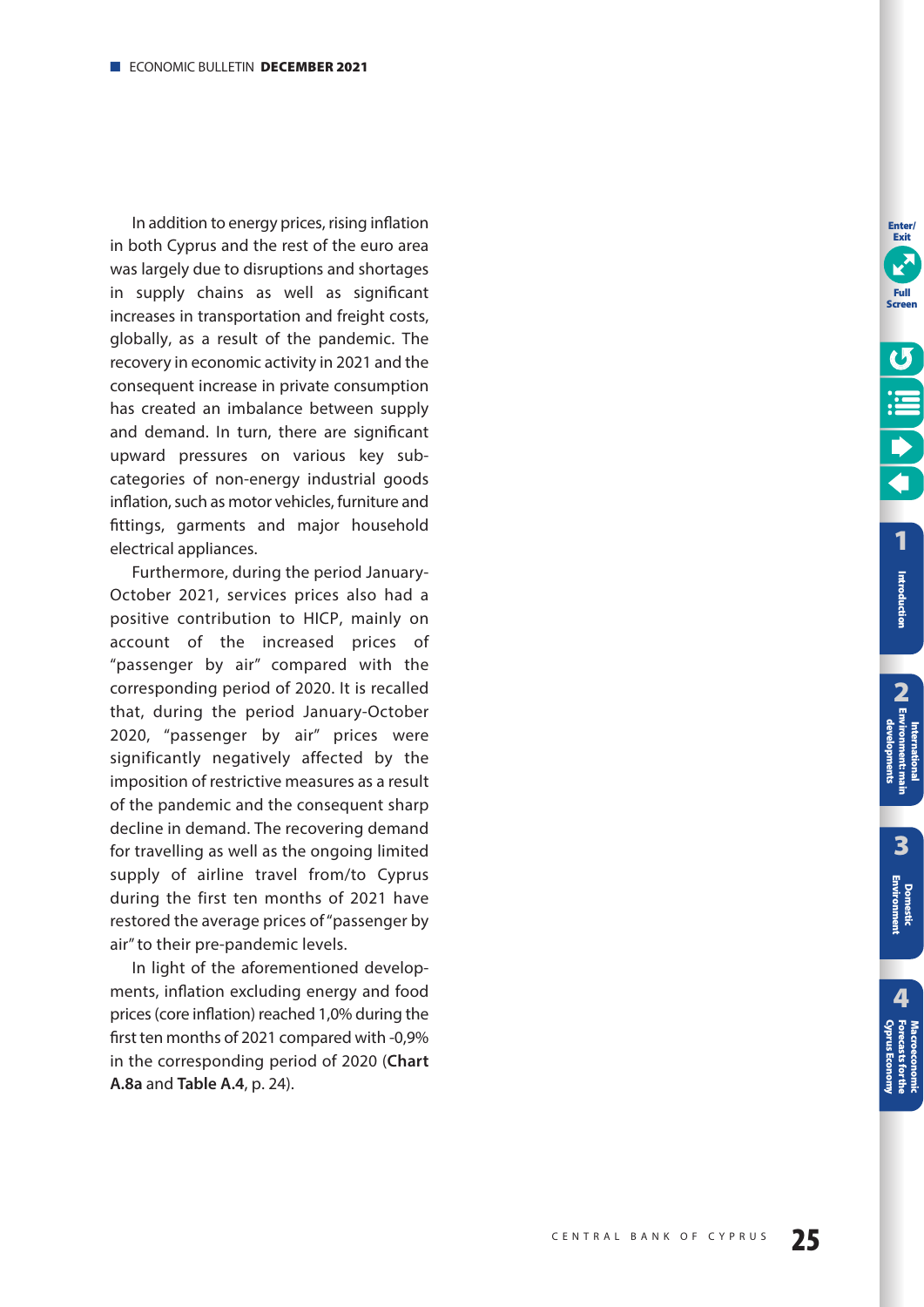## <span id="page-25-0"></span>**Real estate prices and construction sector**

Residential property prices in Cyprus, especially apartment prices (**Chart A.9**), recovered in the first half of 2021, while commercial property prices recorded reductions in the same period. Specifically, according to CBC RPPI available data for 2021Q1 and 2021Q2, residential property prices recorded quarterly increases of 0,5% and 0,3%, respectively. RICS Cyprus prices for shops, warehouses and offices recorded a decrease in the first half of 2021 by 5,2%, 4,3% and 0,9%, respectively. Furthermore, according to 2021Q3 preliminary data there is a continued increase in residential property prices, which is still driven by the market segment of apartments. This trend in prices is supported by the state's plan to partially subsidise the interest rate on new mortgages, the low interest rates environment in the domestic market, the promotion of foreign investment through incentives for headquartering foreign high-tech companies in Cyprus, as well as the permanent residency program through the purchase of real estate by foreign investors.

The increase in residential property prices is in line with the broader macroeconomic developments, such as the significant recovery in the GDP growth rate. More recent indicators such as the index of real estate price expectations for the next three months published in the European Commission's Business and Consumer Surveys, are in line with the sector's growth dynamics, having recorded a positive sign in the first half of 2021 (**Chart A.10**).



CHART Α.9 **House and Apartment price indices** 



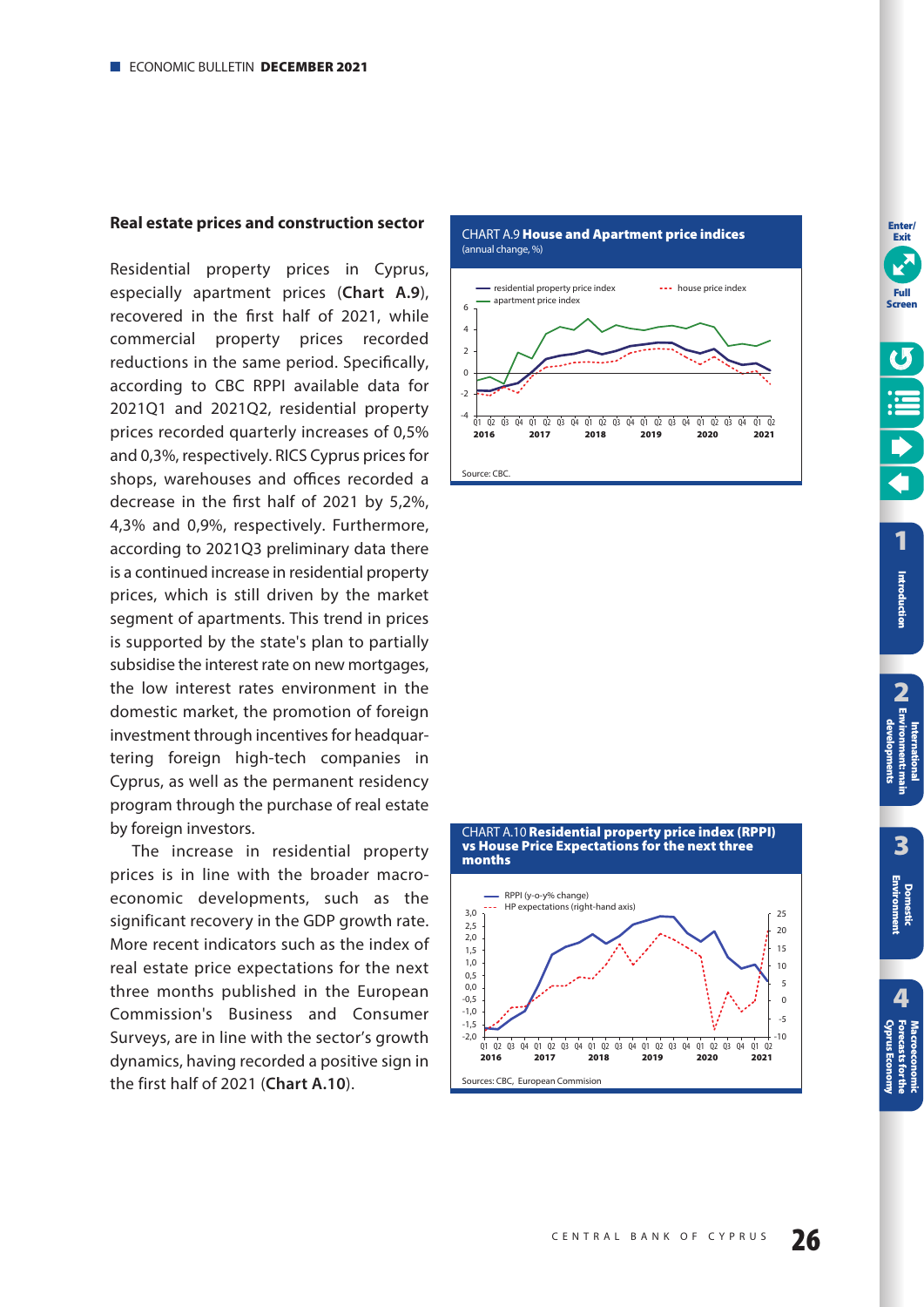<span id="page-26-0"></span>The continued increase in demand for real estate, which is still supported by the demand from domestic buyers, is strengthened to some extent by the signs of stabilisation in the demand from foreign investors. According to data of sales contracts from the Department of Lands and Surveys (DLS), real estate sales in Cyprus reported an annual increase of 37,6% in the first half of 2021, albeit from a low base due to Covid-19 measures. This increase corresponds to an annual increase of 62,8% and 3,5% in sales to domestic and foreign buyers, respectively. During the first ten months of 2021, the transactions of real estate on a Pancyprian basis showed an annual increase of 21,6%, which corresponds to an annual increase of 29,4% and 9% in sales to domestic and foreign buyers, respectively (**Table A.5**). It is worth mentioning that transactions increased in Nicosia by 37,6% in the first ten months of 2021, compared with the same period of 2019, which is mainly attributed to domestic buyers (increase of 44,2%).

The increased demand from domestic buyers is favoured by the continued environment of low interest rates, while the fact that lending criteria remained at relatively strict levels is an indication that the new mortgage lending will continue to be sustainable to a large extent (**Chart A.11**).

The increase in the cost of construction materials seems to play an important role in maintaining prices, regardless of demand, especially in 2021Q3. It is thus imperative to closely observe the real estate market developments, so as to monitor if the hitherto

#### TABLE A.5 **Real estate sector** (annual change, %, unless otherwise stated)

|                                                      | Jan.-Oct. | Jan.-Oct. | Oct.    | Sep.    | Oct.    |
|------------------------------------------------------|-----------|-----------|---------|---------|---------|
|                                                      | 2020      | 2021      | 2020    | 2021    | 2021    |
| Sales contracts (total)                              | $-23.9$   | 21.6      | 30,9    | 16.3    | $-14,4$ |
| Sales contracts (locals)                             | $-16,1$   | 29,4      | 43,3    | 9,3     | $-22,3$ |
| Sales contracts (foreigners)                         | $-33,8$   | 9,0       | 12,3    | 30.4    | 0,8     |
| <b>Building sentiment indicator</b>                  |           |           |         |         |         |
| (average of index)                                   | $-11.0$   | $-19.8$   | $-11.3$ | $-19.6$ | $-16,4$ |
| Property price expectations for                      |           |           |         |         |         |
| the next 3 months (average of index)                 | 2.4       | 28.7      | 1,6     | 54,0    | 67,0    |
| Price index of construction materials <sup>(1)</sup> | $-0,6$    | 8,9       | $-0.5$  | $-0,8$  | n/a     |
|                                                      |           |           |         |         |         |

Sources: Cystat, DLS, European Commission.

(1) Data up to October 2021.



# CHART Α.11 **Lending criteria and interest rate on housing loans**

**Enter/ Exit**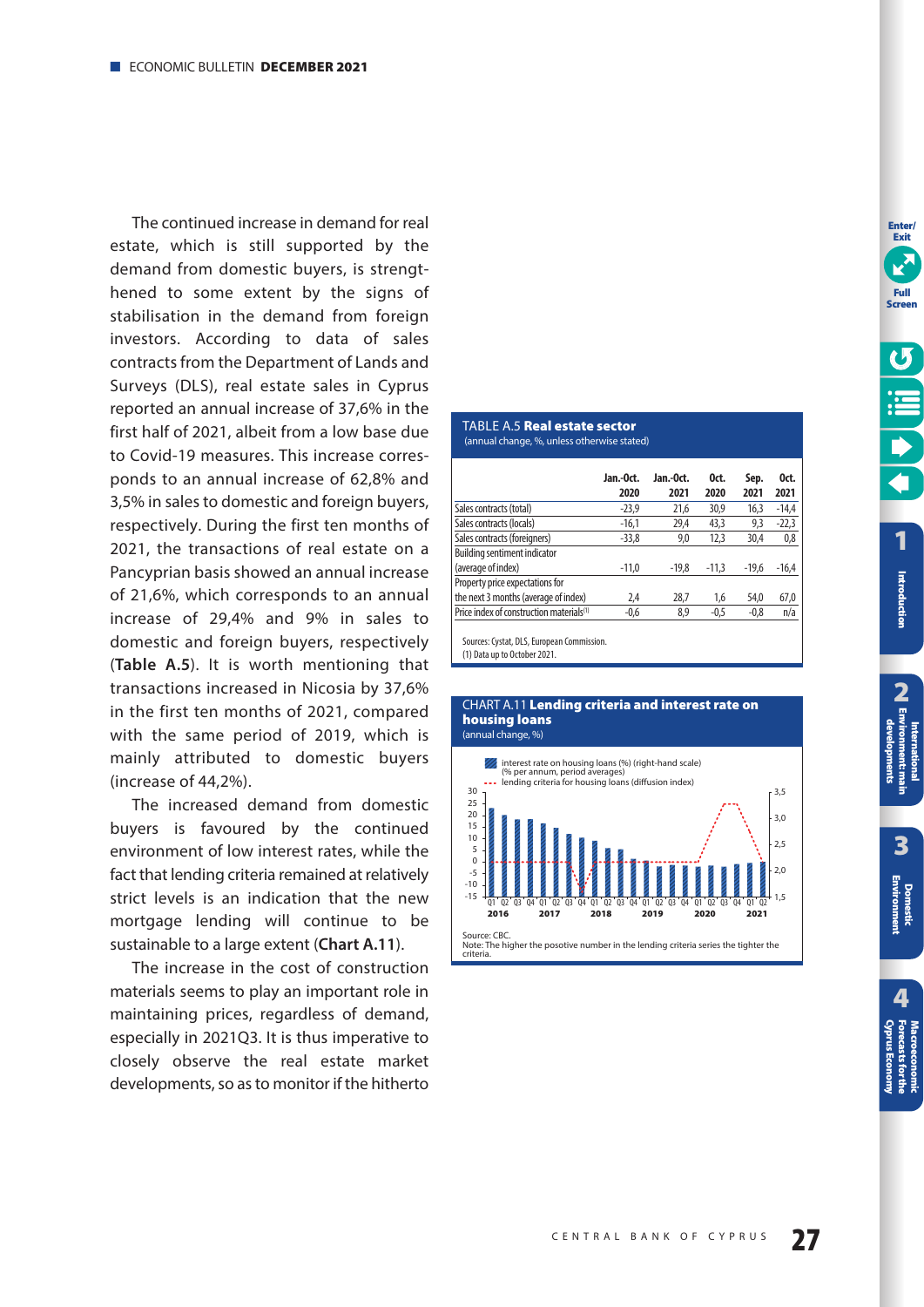<span id="page-27-0"></span>positive trend in the sector will be maintained, despite the problems observed in the market as a result of epidemiological developments, as well as the existing effort to sell real estate properties from the portfolios of banks and credit acquiring companies.

## **Labour costs**

The pandemic had a significant impact on labour costs (compensation per employee) over 2020, partly mitigated by compensatory measures to support jobs and incomes. The schemes were in place until end-October 2021 and mainly aimed at supporting the tourism sector. Over 2021, and following the decline recorded until the first quarter of the year, there was a significant correction in labour costs in the second quarter, due to a base effect and the rise in hours worked per employee (see Labour Market). At the same time, compensation per hour recorded a much smaller increase.

More specifically, nominal compensation per employee recorded an increase of 2,9% in 2021H1, following a decrease of 3,3% in the corresponding half of the previous year (**Chart A.12**). Compensation per employee in the public sector rose by 4,1%, while a smaller increase of 2,3% was recorded in the private sector. In addition to the effect stemming from the General Health System (GHS), developments in public sector compensation per employee were also mainly the result of the ongoing gradual restitution of cuts in wages and pensions that had been adopted during the crisis. In the private sector, the aforementioned increase mainly emanated



**Enter/**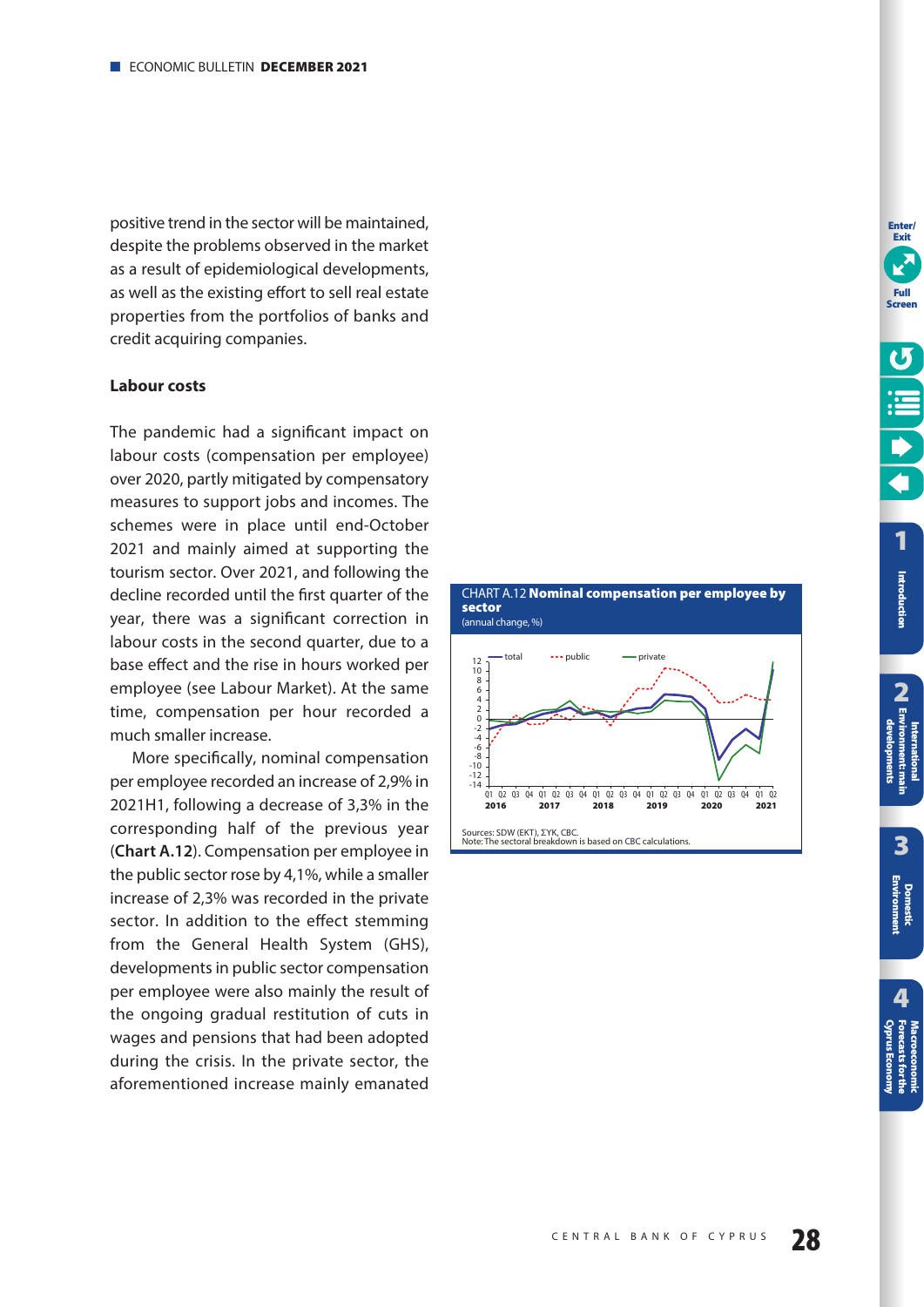<span id="page-28-0"></span>from the construction, manufacturing and professional services sectors.

Real compensation per employee<sup>8</sup> recorded an increase of 2,6% compared with a decline of 3,3% in 2020H1, influenced to a small extent by price developments that slightly reduced the purchasing power of households (**Chart A.13**).

Regarding productivity, which is calculated as the change in real GDP per employed person, the relevant index recorded a significant increase of 4,3% in the period under consideration compared with a drop of 6,6% in 2020H1. This indicator is significantly affected by the impact of the pandemic and the associated restrictive measures on GDP, as well as the implementation of policy measures to support employment (**Chart A.13**, [p. 29\)](#page-28-0).

The smaller increase in compensation per employee over 2021H1 compared with the rise in productivity translates to a decrease in unit labour costs by 1,3% (**Chart A.14a**), a significant indicator of competitiveness vis-à-vis competitor economies. Despite the significant increase that has been recently observed, the significant cumulative reductions in wages from 2012 and following the crisis help to maintain the competitiveness of the Cyprus economy in the long term. In particular, the index recorded a cumulative decrease of 13,2% in the period 2013-16 and, despite the annual increases recorded since then, continues to stand lower than the euro area since 2013 (by about 19 percentage points in 2020) (**Chart A.14b**).

CHART Α.13 **Productivity and real compensation per employee**  (annual change, %)





CHART Α.14a **Unit labour costs: Cyprus and the euro** 

**area** 



**3**

**2 International [Environment: main](#page-12-0)  developments**

developments

**[1](#page-7-0)**

**Enter/ Exit**

**Full Screen**

**Introduction**

Introduction

<sup>8.</sup> It should be noted that for the calculation of real compensation per employee the private consumption deflator is used rather than the CPI.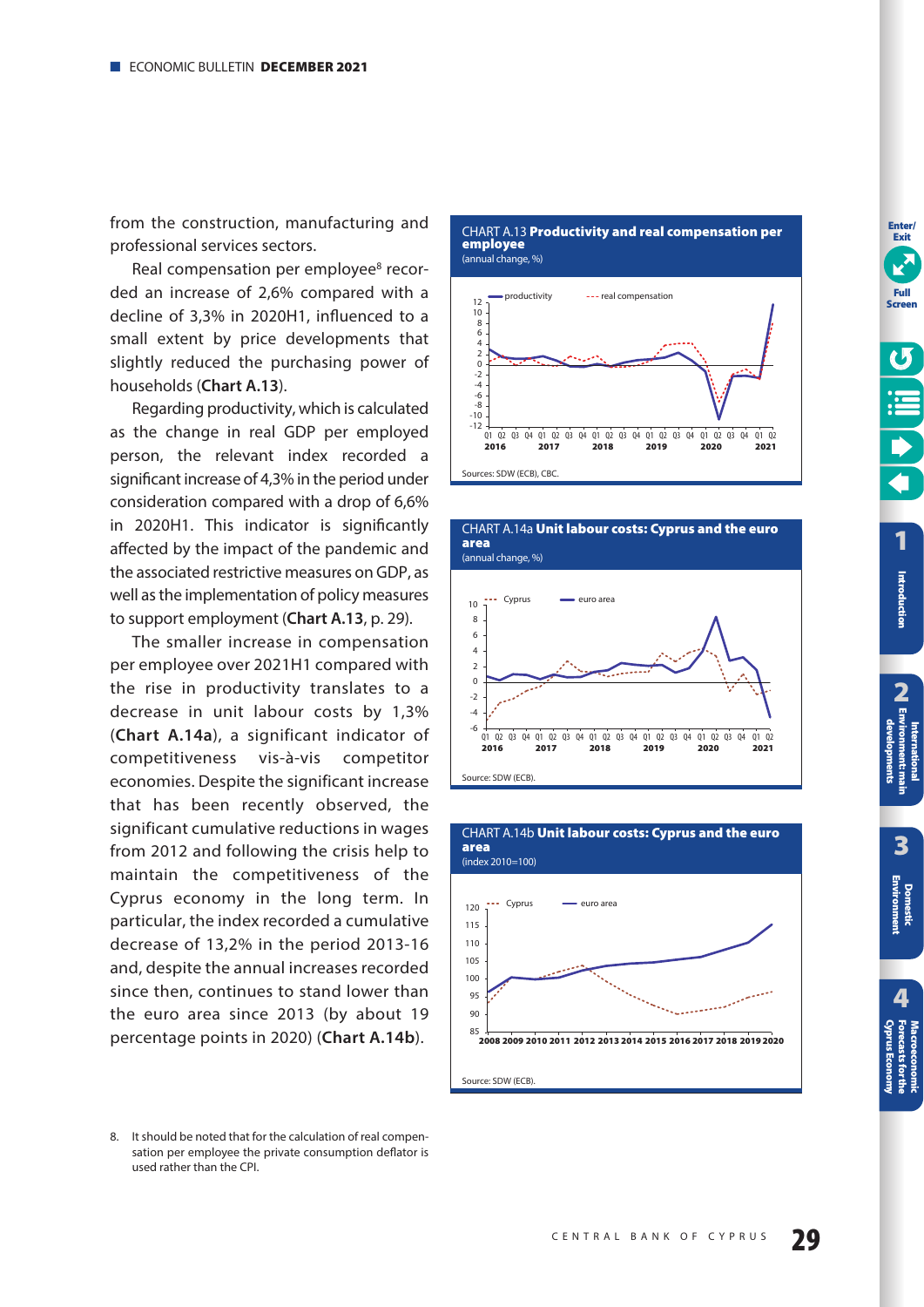## <span id="page-29-0"></span>**3. Labour market**

Overall, the policy support measures helped to contain both the deterioration in unemployment and the contraction in employment over 2020 compared with the previous crisis of 2013. It should be noted that the measures were extended until end-October 2021 and have then been lifted due to the significant improvement in the economic environment and, as a result, in the labour market.

In 2021, there was a gradual recovery in employment, reaching 0,8% over the first half of the year under consideration, following an increase of 0,6% in the corresponding half of the previous year (**Chart A.15**). The small increase in employment came mainly from the sectors of information and communication, construction, professional services as well as trade, transportation, hotels and restaurants. The aforementioned increases were partially moderated by a marginal decline in employment in the financial services sector.

Hours worked per employee registered an annual increase of 2,5% in 2021H1 compared with a significant decline of 7,6% in the corresponding period of the previous year owing to the full or partial suspension of company operations. It should be noted that a significant increase was recorded in 2021Q2 (9,5%), in conjunction with the robust recovery in GDP, thus pointing to the limited likelihood of hysteresis effects<sup>9</sup>.

The negative effects of the pandemic, albeit subdued, are captured in the unemployment data relating to the first half





<sup>9.</sup> Such effects include delayed impacts on unemployment, whereby the unemployment rate continues to rise even after the economy has recovered, e.g. due to loss of professional skills.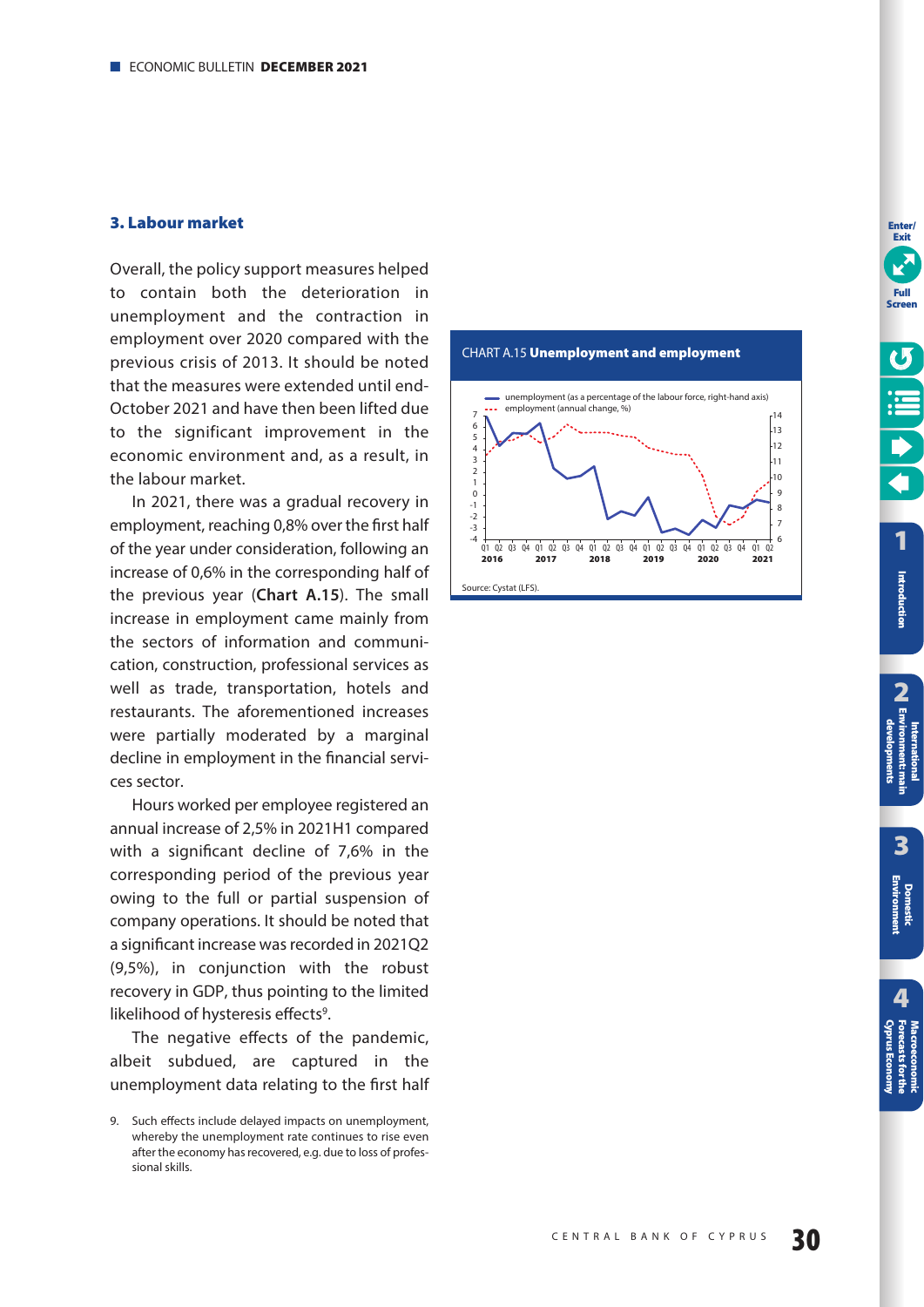<span id="page-30-0"></span>of the year. According to the Labour Force Survey (LFS), unemployment rose to 8,5% over 2021H1 (**Chart A.15**, [p. 30\)](#page-29-0). However, with the publication of the third quarter figures for the current year following the cutoff date for the statistical data update of this Economic Bulletin, unemployment recorded a significant improvement reaching 6,6%. According to the registered unemployment data, the downward trend is evident as from June 2021 (**Chart A.16**), with the latest data for October pointing to a significant annual drop of 65,1% (from 31.487 to 10.974 individuals). In addition to the significant impact emanating from the GDP recovery, the significant reductions recorded in the registered unemployment data from June 2021 onwards were expected owing to the termination of the automatic renewals of registered unemployed and new registrations of unemployed individuals without their physical presence. It should be noted that the previous system was introduced in March 2020, aiming at limiting the spread of the coronavirus.

Regarding developments in unemployment by age group (**Chart A.17a**), the observed increase in unemployment over the first half of the current year is mainly driven by the age group of 25-34 years of age, with a contribution of 3 percentage points to the overall unemployment rate of 8,4% for 2021Q2. A smaller contribution to the overall unemployment rate emanated from young individuals aged 15-24. This percentage fell marginally to 17% in 2021Q2 compared with 17,8% in the corresponding quarter of the previous year, and constitutes only about 1,4



15 호 국<br>2018 **z**  <u>로 분 출 경 등 중 중 중</u> 동<br>2019 - 2020 - 2021

2021

 $\overline{0}$ 5

Source: Cystat.

*로* 호르 경 로 호르 경<br>2016 - 2017



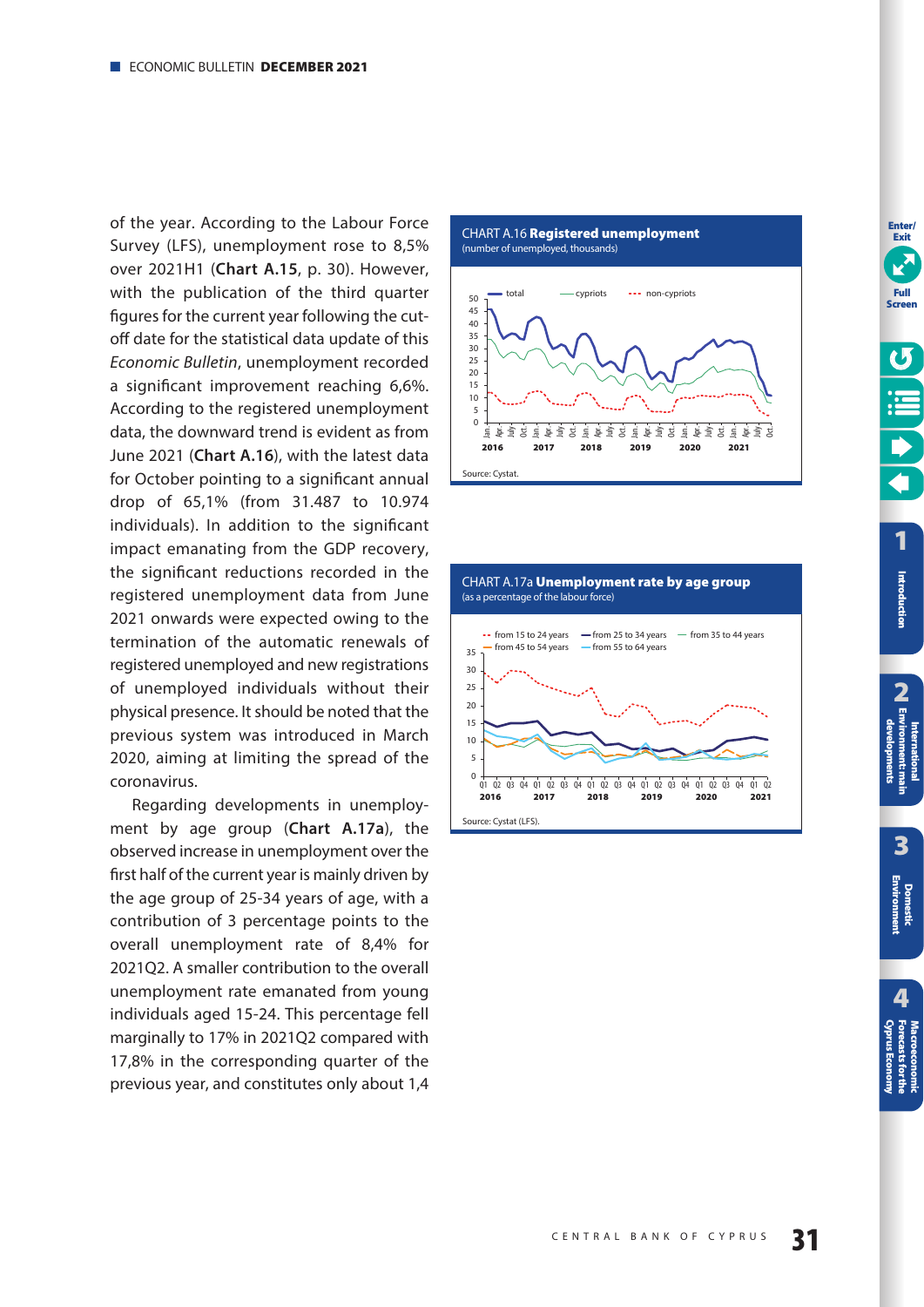<span id="page-31-0"></span>percentage points of the overall unemployment rate for the quarter in question.

An important parameter in the analysis of labour market developments is the path of long-term unemployment as, in periods of persistently high unemployment, the longterm unemployed find it more difficult to re-enter employment. According to the latest available Cystat data relating to the number of long-term registered unemployed, a significant drop of 15.601 individuals was recorded in October 2021 compared with the corresponding month of the previous year. At the same time, and according to the LFS data that is considered to reflect more accurately the labour market situation, the unemployment rate with a duration of six months and over, rose in 2021Q2 to 5% compared with 2,9% in the corresponding quarter of the previous year (**Chart A.17b**).

In relation to the view of possible tightness in the labour market, the following elements should be noted. First, and according to LFS data, the inflow of foreign labour continues, which may meet job requirements by businesses. Second, with the ongoing economic recovery, the long-term unemployed may be gradually absorbed into the labour force, given the enhanced capacity of the Public Employment Services to match unemployed individuals to job vacancies. Third, owing to the gradual recovery foreseen in some services sectors, especially tourism, working hours are expected to return to precrisis levels slowly and towards the end of the forecast horizon, thus reflecting the underutilisation of the labour force (labour market slack). At the same time, and according to a





**Enter/**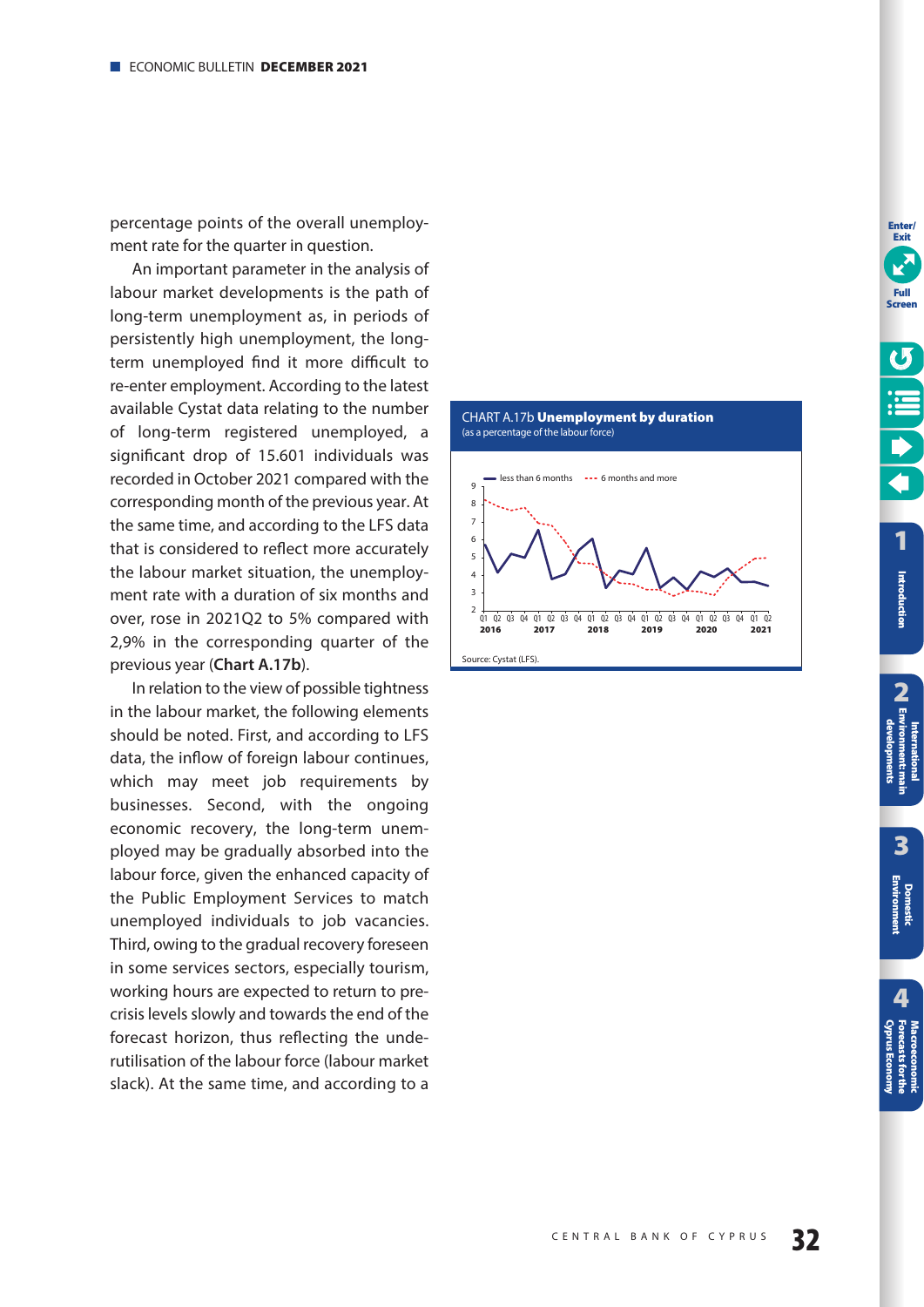recent survey by the Cyprus Employers and Industrialists Federation (November 2021), the relative tightness in the labour market is associated with specific sectors and occupations (hospitality, cleaning staff and generally unskilled workers).

Overall, the latest available economic data demonstrate the improvement in labour market conditions and the small probability of hysteresis effects, owing to the GDP rebound and the implementation of policy measures to support affected workers in the private sector. At the same time, the available quantitative data and surveys do not capture broad-based labour market tightness across the economy, but for specific sectors, which is expected to decrease with the normalisation of epidemiological situation.

**Enter/ Exit**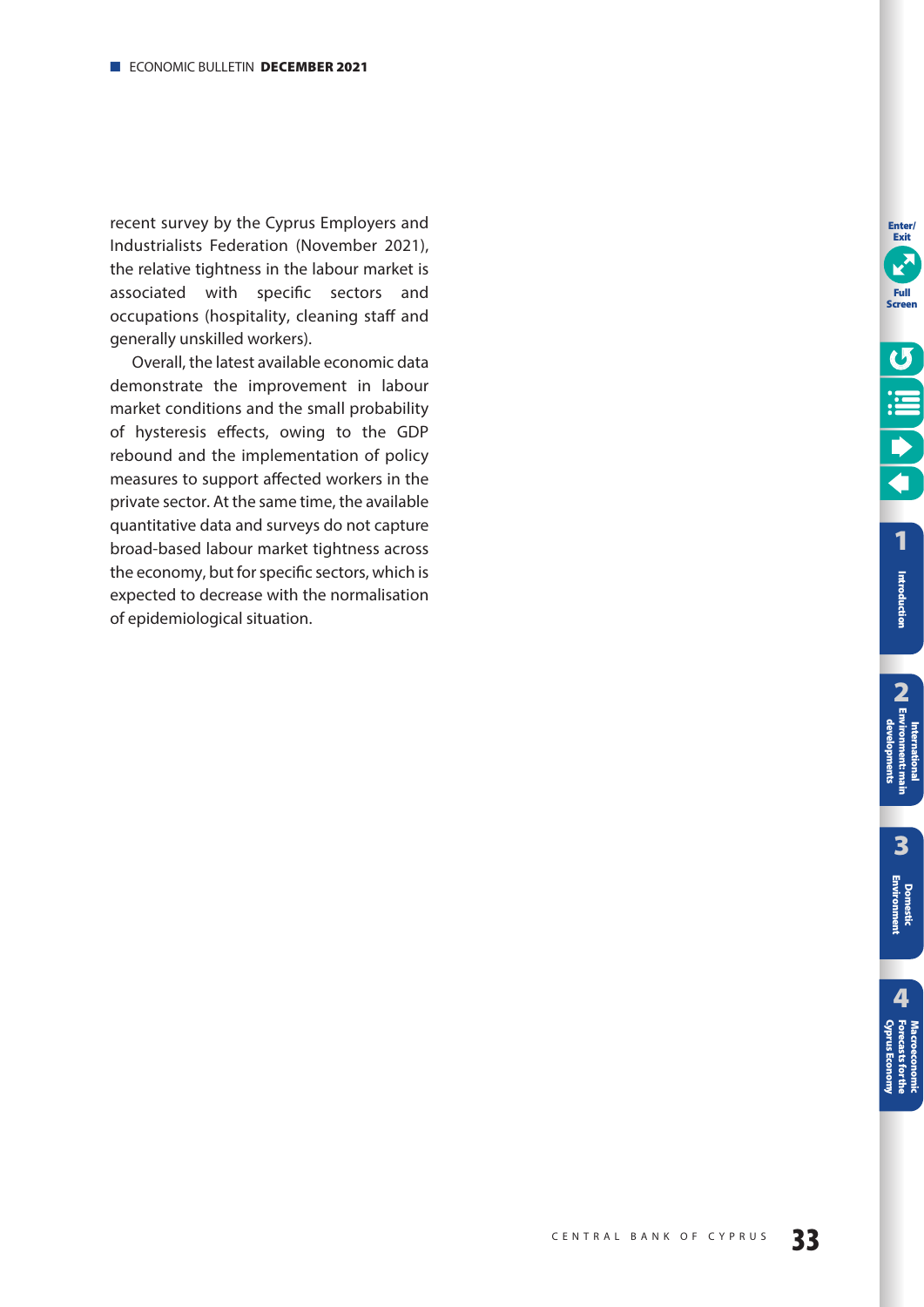### <span id="page-33-0"></span>**4. Balance of payments<sup>10</sup>**

The current account deficit reached €1.453,5 million (-13,1% of GDP) in 2021H1, compared with a deficit of €812,1 million (-7,8% of GDP) in the corresponding period of 2020 (**Table A.6** and **Chart A.18**). The deterioration of the deficit was mainly driven by the primary income account and the goods balance, which was partly offset by the increase of the surplus in the services balance. The current account deficit, adjusted for the impact of SPEs, deteriorated and reached €1.269,9 million (-11,4% of GDP), compared with -€945,8 million (-9% of GDP) in the corresponding period of 2020 (**Table A.6** and **Chart A.18**). The above, mentioned path of the current account deficit was determined by the outbreak of the pandemic, as well as the various restrictive measures adopted.

In particular, the trade deficit of goods increased substantially to €2.362,5 million in 2021H1, compared with a deficit of  $\epsilon$ 1.735,4 million in the corresponding period of the previous year, due to the decrease in exports of goods and the simultaneous increase in imports of goods. The decrease in exports of goods refers primarily to SPEs transactions, while the increase in imports is mainly due to the imports of goods for home consumption and investments. More specifically, intermediate inputs, consumer and capital goods, increased, in line with the recovery in domestic demand. Oil imports registered a small increase, due to large increases in oil prices, despite the decrease in the volume of oil imports.

## TABLE A.6 **Balance of payments (main categories)**

|                                         | 2020H1      | 2021H1     | Change                                             |
|-----------------------------------------|-------------|------------|----------------------------------------------------|
|                                         | (€ million) |            | $(\epsilon \text{ million})$ ( $\epsilon$ million) |
| <b>Current account balance</b>          | $-812.1$    | $-1.453.5$ | $-641.4$                                           |
| Current account balance adjusted for    |             |            |                                                    |
| the impact of SPEs                      | -945.8      | $-1.269.9$ | $-324.1$                                           |
| <b>Goods and services balance</b>       | $-309.4$    | -542.9     | $-233,4$                                           |
| <b>Trade balace</b>                     | $-1.735,4$  | $-2.362.5$ | $-627,1$                                           |
| <b>Exports of goods</b>                 | 1.675,7     | 1.341,7    | $-334,0$                                           |
| of which:                               |             |            |                                                    |
| Exports of goods - SPEs                 | 588.3       | 259.3      | $-329.0$                                           |
| Imports of goods                        | 3.411.1     | 3.704.2    | 293.2                                              |
| of which:                               |             |            |                                                    |
| Imports of goods - SPEs                 | 650.8       | 645.2      | $-5,6$                                             |
| <b>Services balance</b>                 | 1.425,9     | 1.819,6    | 393,7                                              |
| <b>Exports of services</b>              | 6.341,3     | 6.871,3    | 529,9                                              |
| Imports of services                     | 4.915,4     | 5.051,7    | 136,2                                              |
| Primary income (net)                    | $-292,3$    | $-718,1$   | $-425,8$                                           |
| Secondary income (net)                  | $-210,4$    | $-192.5$   | 17,9                                               |
|                                         |             |            |                                                    |
| Current account balance (% of GDP)      | -7.8        | $-13.1$    |                                                    |
| <b>Current account balance adjusted</b> |             |            |                                                    |
| for the impact of SPEs(% of GDP)        | -9,0        | $-11.4$    |                                                    |
| Sources: Cystat, CBC.                   |             |            |                                                    |





<sup>10.</sup> The external statistics data are significantly affected by the classification of SPEs as residents of Cyprus and, in particular, by those which are considered as economic owners of mobile transport equipment (mainly ships). The transactions of SPEs do not affect nor are affected substantially by the domestic economic cycle.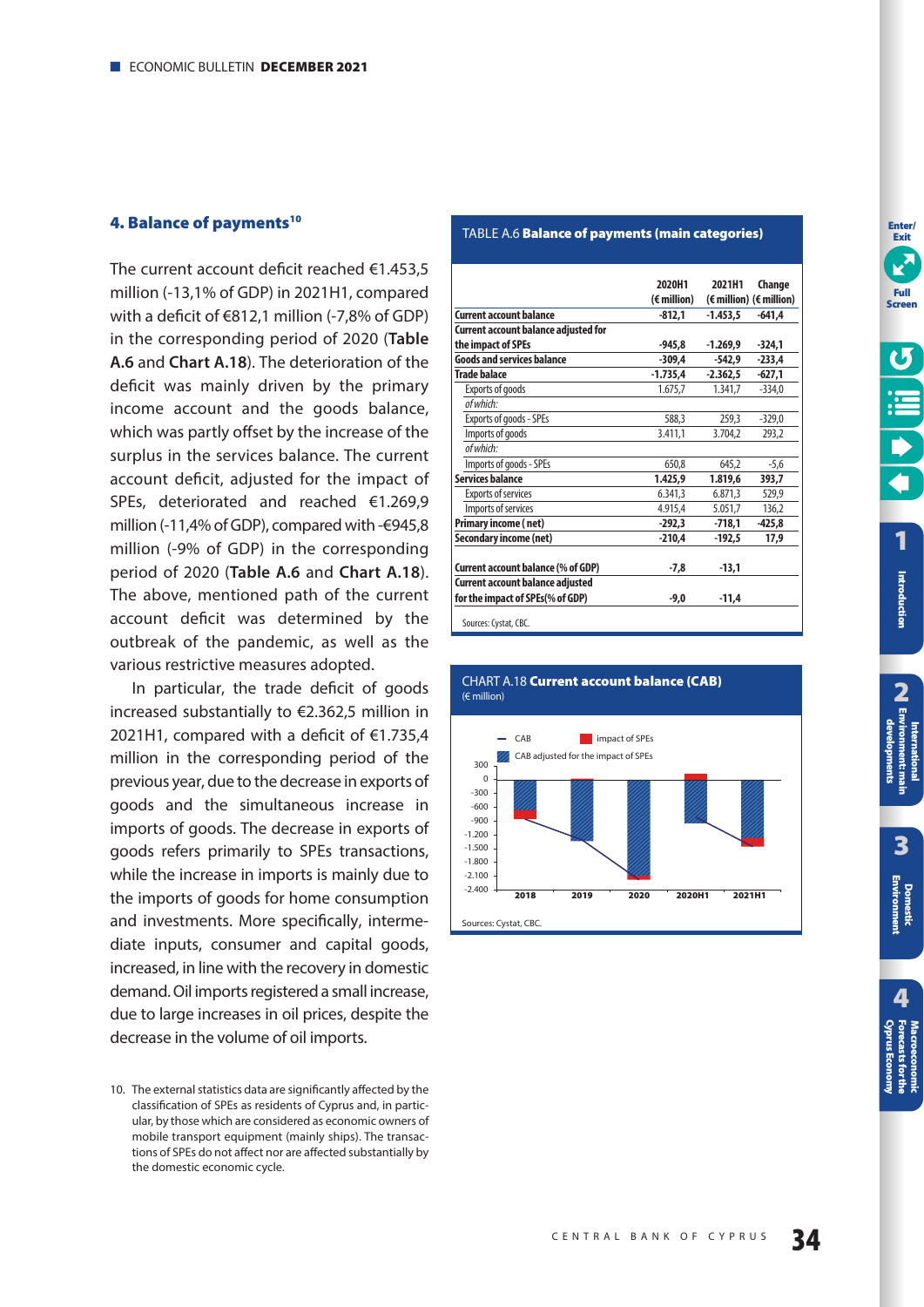<span id="page-34-0"></span>The surplus of the services balance reached €1.819,2 million in 2021H1, increasing by €393,7 million, compared with the corresponding period of the previous year, mainly due to the larger increase in exports over imports of services (**Table A.7**). For analysis purposes, exports of services and specifically tourism related services are considered to be important, as Cyprus is a tourist destination and a business centre thus relying heavily on the supply of services. In 2020, tourism was significantly affected by the spread of the pandemic. However, in 2021, vaccinations against the pandemic intensified, both in Cyprus and in other countries, leading to the gradual lifting of the restrictive measures in travel, as from the early months of the summer, achieving a significant recovery of the tourism sector.

Ιn 2021H1 exports of services (**Table A.7**) recorded an annual increase of 8,4% (€529,9 million), mainly driven by the most major categories, with the exception of other business services (-€25,3 million). In particular, telecommunications, computer and information services increased by  $E$ 235,2 million. Financial services increased by €174,4 million, reflecting the pickup in the turnover of investment companies as a result of the pandemic. At the same time, travel category which includes revenues from tourism increased by  $€119,3$  million (current developments and more recent, available data on tourism are analysed in the Tourism subsection).

Imports of services increased by 2,8% (€136,2 million) in 2021H1 (**Table A.7**) as a result of the increases recorded in the cate-

#### TABLE A.7 **Services balance (main categories)**  (€ million)

|                                  | 2020H1      | 2021H1  | Change                  |
|----------------------------------|-------------|---------|-------------------------|
|                                  | (€ million) |         | (€ million) (€ million) |
| <b>Services balance</b>          | 1.425.9     | 1.819,6 | 393,7                   |
| <b>Exports of services</b>       | 6.341,3     | 6.871,3 | 529.9                   |
| of which:                        |             |         |                         |
| <b>Transport</b>                 | 1.478,5     | 1.513,7 | 35,3                    |
| <b>Travel</b>                    | 210,2       | 329,5   | 119,3                   |
| <b>Finanacial services</b>       | 2.560,8     | 2.735,2 | 174,4                   |
| Telecommunications, computer and |             |         |                         |
| information services             | 1.307,3     | 1.542,5 | 235,2                   |
| Other business services          | 362,5       | 337,1   | $-25,3$                 |
| <b>Imports of services</b>       | 4.915,4     | 5.051,7 | 136,2                   |
| of which:                        |             |         |                         |
| <b>Transport</b>                 | 861,6       | 881,1   | 19,5                    |
| <b>Travel</b>                    | 332,4       | 273,1   | $-59.3$                 |
| <b>Finanacial services</b>       | 1.662,7     | 1.734,4 | 71,7                    |
| Telecommunications, computer and |             |         |                         |
| information services             | 1.181,7     | 1.196,7 | 15,0                    |
| Other business services          | 533,6       | 609,0   | 75,4                    |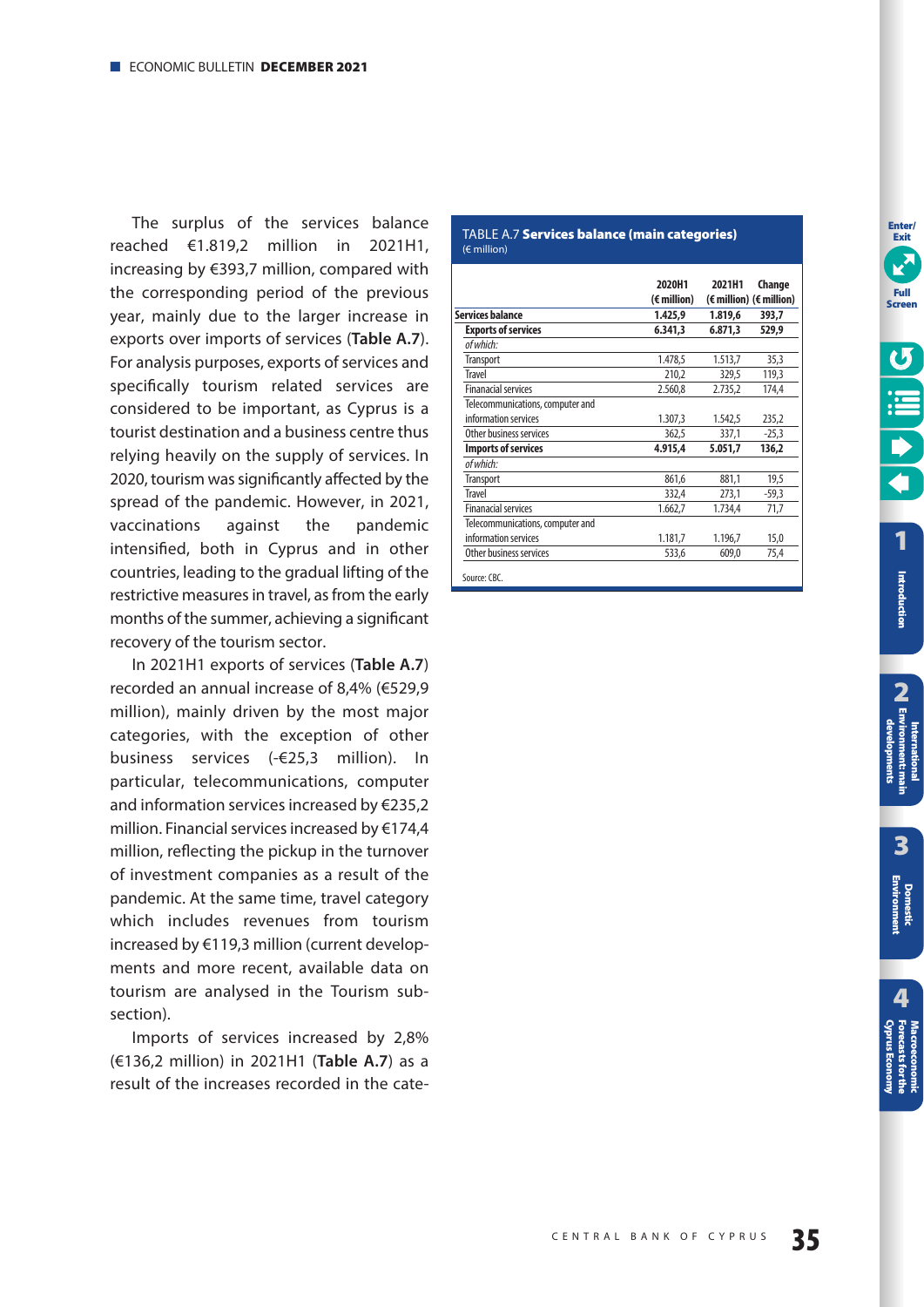<span id="page-35-0"></span>gories of other business services (€75,4 million) and financial services (€71,7 million). It is noted that in 2021 many Cypriots did not travel abroad, therefore the import side of the travel category decreased by (-€59,3 million), supporting the domestic tourism sector.

In 2021H1, the deficit in the primary income account (which mainly includes income from employment and investment) widened by €425,8 million, compared with the corresponding period of 2020, and reached -€718,1 million. This development is mainly associated with the income from direct investments and more specifically, to the larger decrease in the inflows of income from abroad, compared to the income outflows abroad. The deficit in the secondary income account (which mainly includes current transfers) did not record any material change (**Table A.6**, [p. 34\)](#page-33-0).

Regarding the financial account, in 2021H1, significant inflows were recorded from the private sector and to a lesser extent from the issuance of government bonds.

The net international investment position (IIP) at the end of 2021H1 was negative, standing at -€29,8 billion (-134,2% of GDP) (**Chart A.19**). The IIP was negatively affected by the inclusion of the economic transfer of mobile transport equipment (mainly ships) by SPEs registered in Cyprus. These companies have significant financial liabilities, in particular loans, which are mainly associated with the purchase of ships. While these loans have a direct impact on the net IIP, the respective real assets (ships) do not, thus creating an imbalance in the figures reported. As these companies are financed



**Enter/ Exit**

**Full Screen**

**Introduction**

Introduction

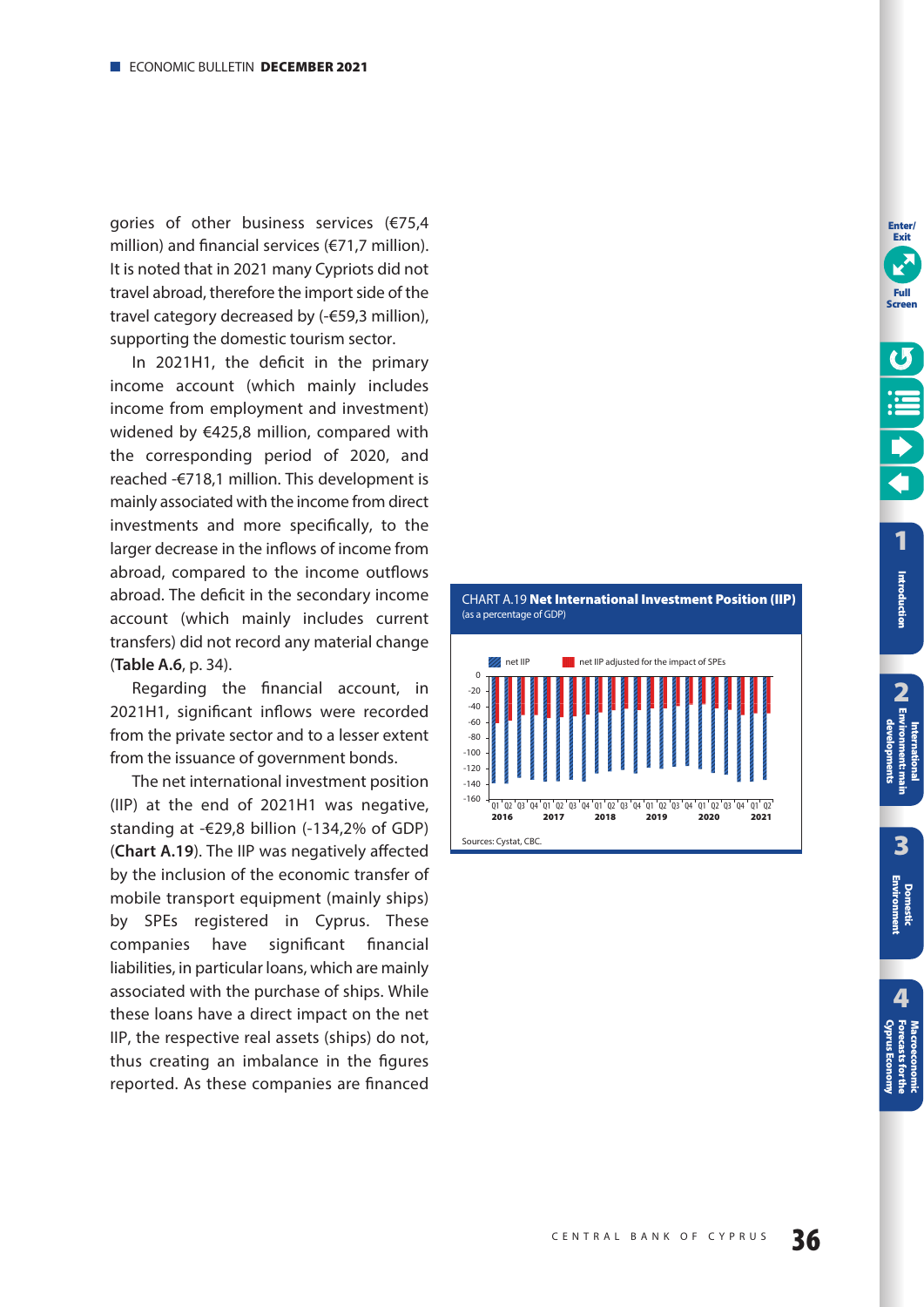<span id="page-36-0"></span>almost entirely by non-domestic banks, they do not constitute a risk to the Cypriot financial system.

Adjusted for the impact of SPEs, the net IIP improved by 86,2 percentage points, standing at -€10,7 billion or -48% of GDP, compared with -€10,8 billion or -50,3% of GDP at the end of 2020 (**Chart A.19**, [p. 36\)](#page-35-0). It is noted, that the marginal improvement in the net IIP as a percentage of GDP in 2021H1, was mainly due to the strong GDP recovery.

## **Tourism**

Tourism constitutes one of the most important pillars of the Cyprus economy, which has been significantly affected by the pandemic crisis, recording a record of negative arrivals and revenues in 2020 and the first quarter of 2021. Nevertheless, the tourism sector is on a recovery path being in line with the improvement of the epidemiological picture, the progress in the rate of vaccination coverage of the population and the gradual lifting of the restrictive measures.

On the basis of available data, arrivals for the first ten months of 2021, increased by 175,9% (1,1 million) on an annual basis reaching 1,7 million tourist (**Table A.8** and **Chart A.20a**). More specifically in the first quarter of 2021, significant reductions were recorded due to the outbreak of the pandemic and restrictive measures taken in order to limit the spread of the pandemic. From April, with the improvement of the epidemiological picture, tourist arrivals increased. During the summer months, which have a higher weight in the total arrivals for

# TABLE A.8 **Tourism**

|                  | <b>Tourist arrivals</b><br>(thous.) | <b>Tourist receipts</b><br>$(\epsilon$ million) | <b>Expenditure</b><br>per person $(\epsilon)$ |
|------------------|-------------------------------------|-------------------------------------------------|-----------------------------------------------|
| 2019             | 3.976.8                             | 2.683.0                                         | 674,7                                         |
| 2020             | 631,6                               | 392,0                                           | 620,6                                         |
| annual % change  | $-84,1$                             | $-85,4$                                         | $-8,0$                                        |
| 2020 Jan. - Aug. | 424.9                               | 235,6                                           | 554,5                                         |
| 2021 Jan. - Aug. | 960,2                               | 777,0                                           | 809,2                                         |
| annual % change  | 126,0                               | 229,8                                           | 45,9                                          |
| 2020 Jan. - Oct. | 613,0                               | n/a                                             | n/a                                           |
| 2021 Jan. - Oct. | 1.691,0                             | n/a                                             | n/a                                           |
| annual % change  | 175,9                               | n/a                                             | n/a                                           |

Source: Cystat.

Note: Due to pandemic COVID-19 entrance to the Republic was prohibited for the period 15/3- 8/6/2020 and since then threre was a gradual lifting of the restrictive measures.



**[Cyprus Economy](#page-51-0) Forecasts for the Macroeconomic** 

**International** 

**3**

**[Domestic Environment](#page-17-0)**

**[1](#page-7-0)**

**Enter/ Exit**

**Full Screen**

**Introduction**

Introduction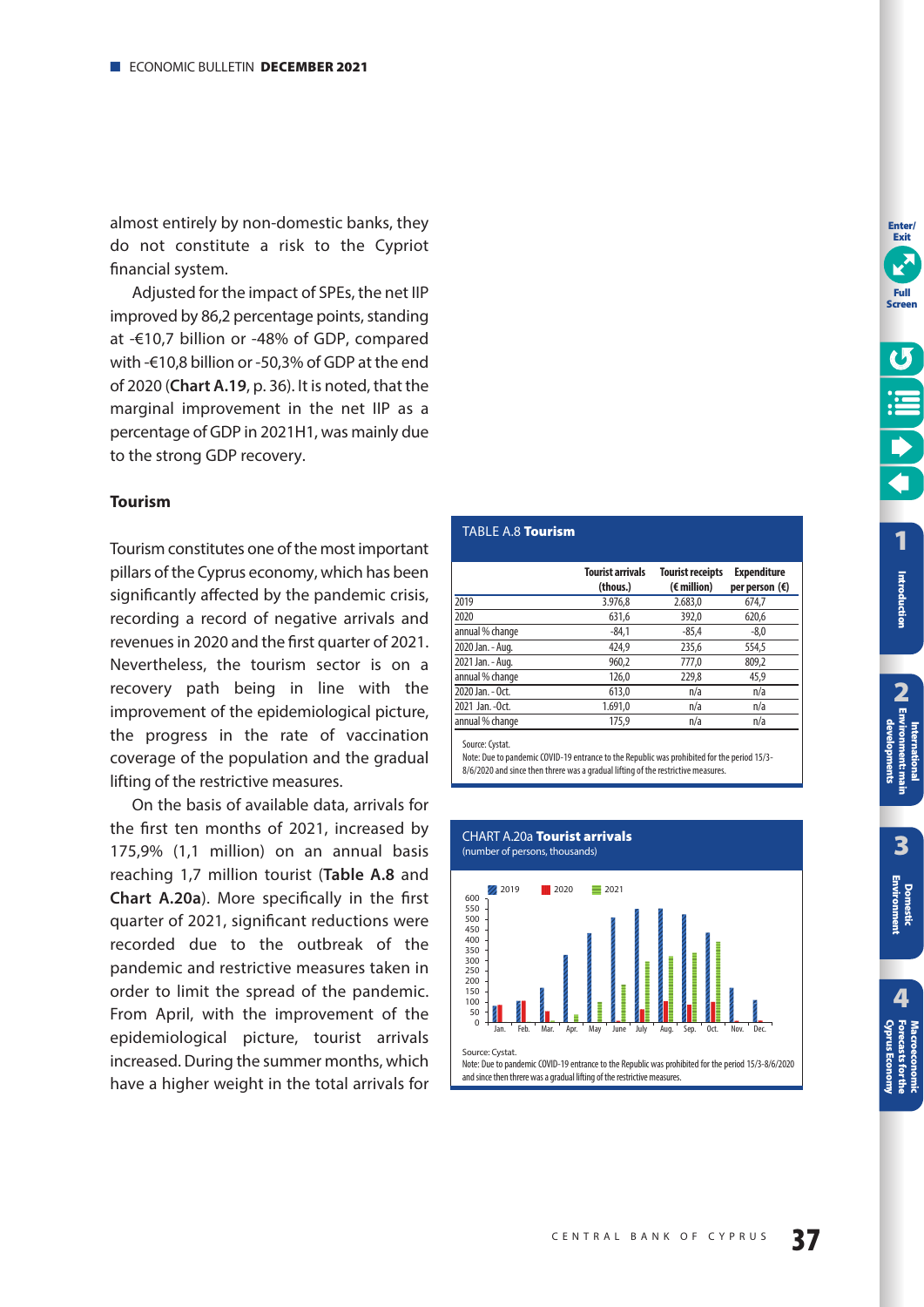<span id="page-37-0"></span>the year, significant increases have been recorded close to one million tourists, compared with the same period of 2020. This improved picture continued during the autumn months, due to the good weather conditions in Cyprus. As a result, tourist arrivals for the first ten months of 2021 reached 46% of the 2019 level. The main tourism export markets have been Russia and the UK with arrivals reaching 495 thousand tourists and 333 thousand tourists respectively in the first ten months of 2021.

Revenues from tourism increased to €777 million in the first eight months of 2021, compared with €235,6 million in the corresponding period of the previous year. This development is mainly driven by the increased number of tourist arrivals, as well as, the rise in the per capita expenditure by 45,9% (**Table A.8**, [p. 37](#page-36-0) and **Chart A.20b**).

It is noted, that the government measures to boost the performance of the tourism sector in 2020, including incentives for domestic tourism, were extended until March 2022. This was considered as another determining factor for a large number of Cypriots to choose not to travel abroad for their summer holidays, contributing, to some extent, to the easing of the losses in the tourism industry.

Based on the tourist performance so far, 2021 has recorded a better performance than originally projected, and much better than last year. For the coming years, and especially for 2022, challenges are excessive amid the uncertainty surrounding the course of the pandemic. (i.e. mutations in the virus). A gradual recovery of tourism is expected, while



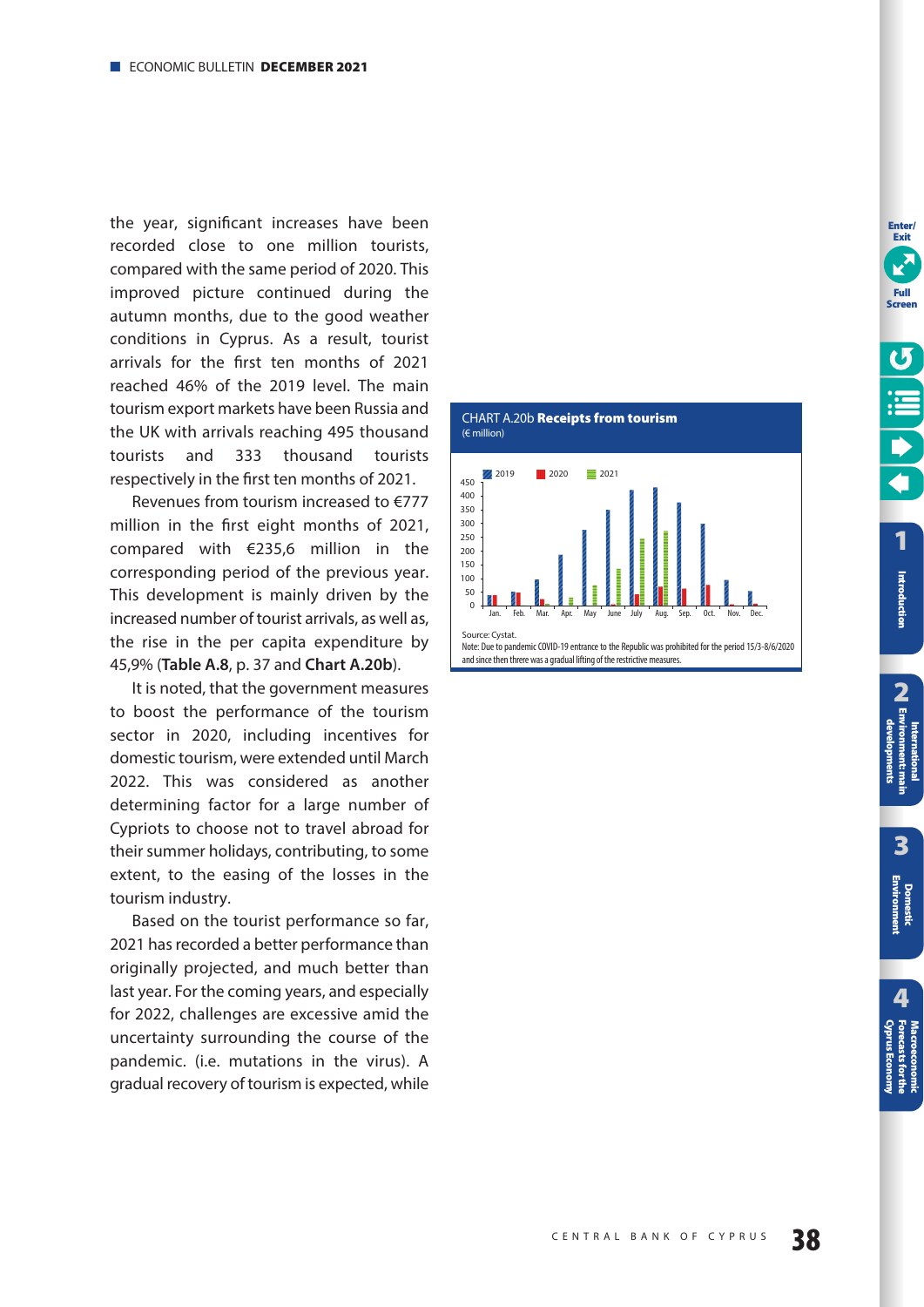<span id="page-38-0"></span>it is estimated to reach the 2019 level in 2024, at the end of the forecast horizon (see Macroeconomic Forecasts).

According to the Strategy of the Deputy Ministry of Tourism, there are ongoing efforts to further support and upgrade the tourist product. It includes hotel renovations and new infrastructure, such as the construction of luxury hotels, marinas and the casinoresort, which is expected to operate by the third quarter of 2022, and to attract a large number of tourist. All these efforts started a few years ago, aiming to attract more tourists during the winter months and to extent the tourism season.

## **Effective exchange rate**

**Chart A.21** shows the effective exchange rate (EER) index of the euro in Cyprus, in nominal (NEER) and real (REER) $11$  terms, as calculated by the IMF. The NEER index strengthened in the first six months of 2021 compared with the corresponding period of 2020, while registering a weakening trend thereafter. On the contrary, the REER index recorded weakening path since the beginning of 2021, being more pronounced in the period July to October 2021. Overall, the trend of the REER index, as well as, the widening of the gap between the NEER and REER indices was influenced by developments in the nominal value of the euro, but most importantly by domestic developments, in particular the lower inflation recorded in Cyprus compared with its trading partners.

The REER index, the inflation rate, as well as the unit labour costs that have been







**[1](#page-7-0)**

**Enter/ Exit**

**Full Screen**

**Introduction**

Introduction

<sup>11.</sup> The effective exchange rate index in Cyprus in real terms (REER) is calculated on a monthly basis by IMF taking into account the trade relations between Cyprus and its 26 main trading partners (countries).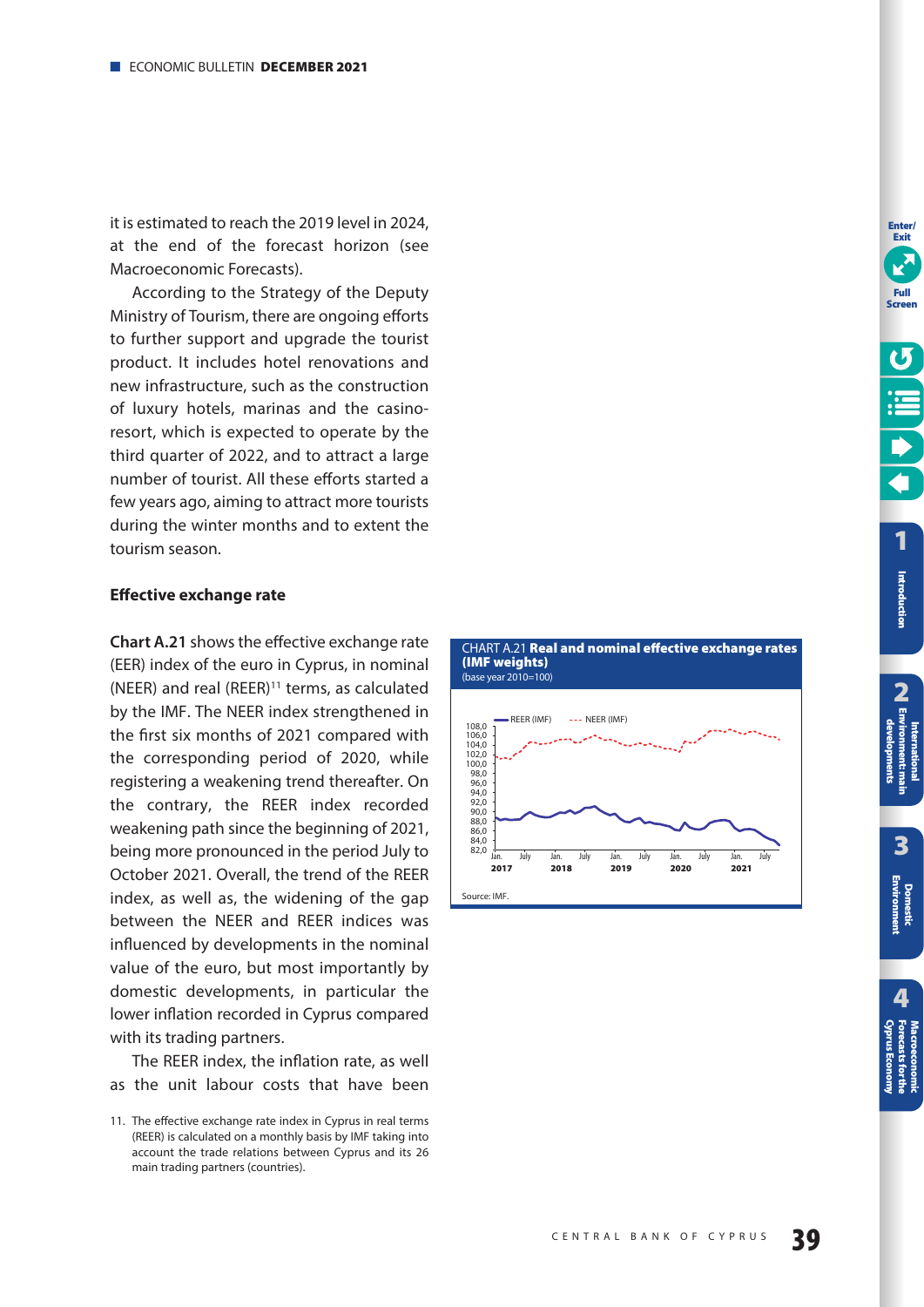analysed in the previous section, are important measures of the competitiveness of an economy. Lower unit labour costs (see Labour Costsand a lower REER in Cyprus compared with competing countries, suggest that domestic exports tend to be more price competitive. In general, inflation is related to, among other factors, the variables mentioned above, also reflects the degree of competitiveness of the Cyprus economy.

**Enter/ Exit**

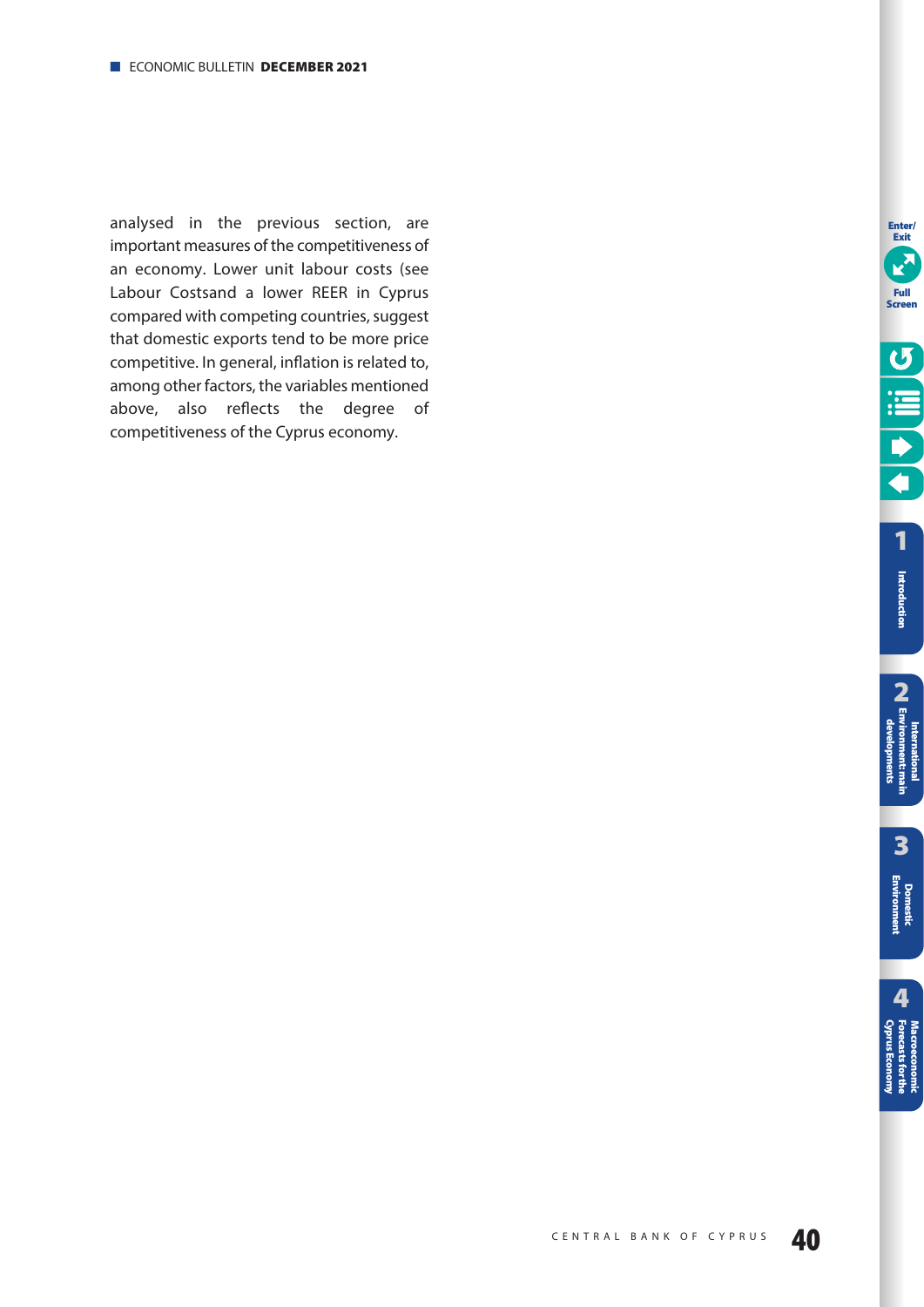# <span id="page-40-0"></span>**5. Deposits, credit growth, and interest rates12,13**

The wide range and timely usage of fiscal and monetary policy measures for the support of the economy have greatly alleviated the negative impact of the pandemic, reflected among other things in deposits as well. Despite the historically low deposit interest rate environment, domestic private sector<sup>14</sup> deposits recorded an annual increase of 5,3% in October 2021, compared with 2,5% in December 2020 and 2,9% in October 2020.

The ongoing uncertainty associated with the evolution of the pandemic has led to a marked increase in precautionary savings. Furthermore, the restrictive measures on services and retail trade inevitably limited private consumption, despite the fiscal support measures adopted to protect disposable income. Specifically, the domestic households' deposits annual growth reached 3,8% in October 2021 from 3,2% in December 2020 and 2,7% in October 2020.

In addition, domestic non-financial corporations' deposits annual growth increased significantly by 7,6% in October 2021, from 4,0% in December 2020 and 2,8% in October 2020 (**Chart A.22**). This is mainly attributed to the government's measures to support the economy, the suspension of loan instalments until the end of June 2021 and the postponement of investment projects due to uncertainty concerning future

14. Domestic private sector refers to non-MFIs domestic residents, excluding SPEs and central government.



#### CHART A.22 **Deposits of the domestic private sector**  (annual change, %)

<sup>12.</sup> For a detailed explanation of the methodology and technical analysis of monetary aggregates (deposits and credit growth), see Technical Notes on [p. 62.](#page-61-0)

<sup>13.</sup> The analysis on deposits and credit growth in this section of the Economic Bulletin focuses on domestic residents excluding SPEs. SPEs are included in the non-residents category.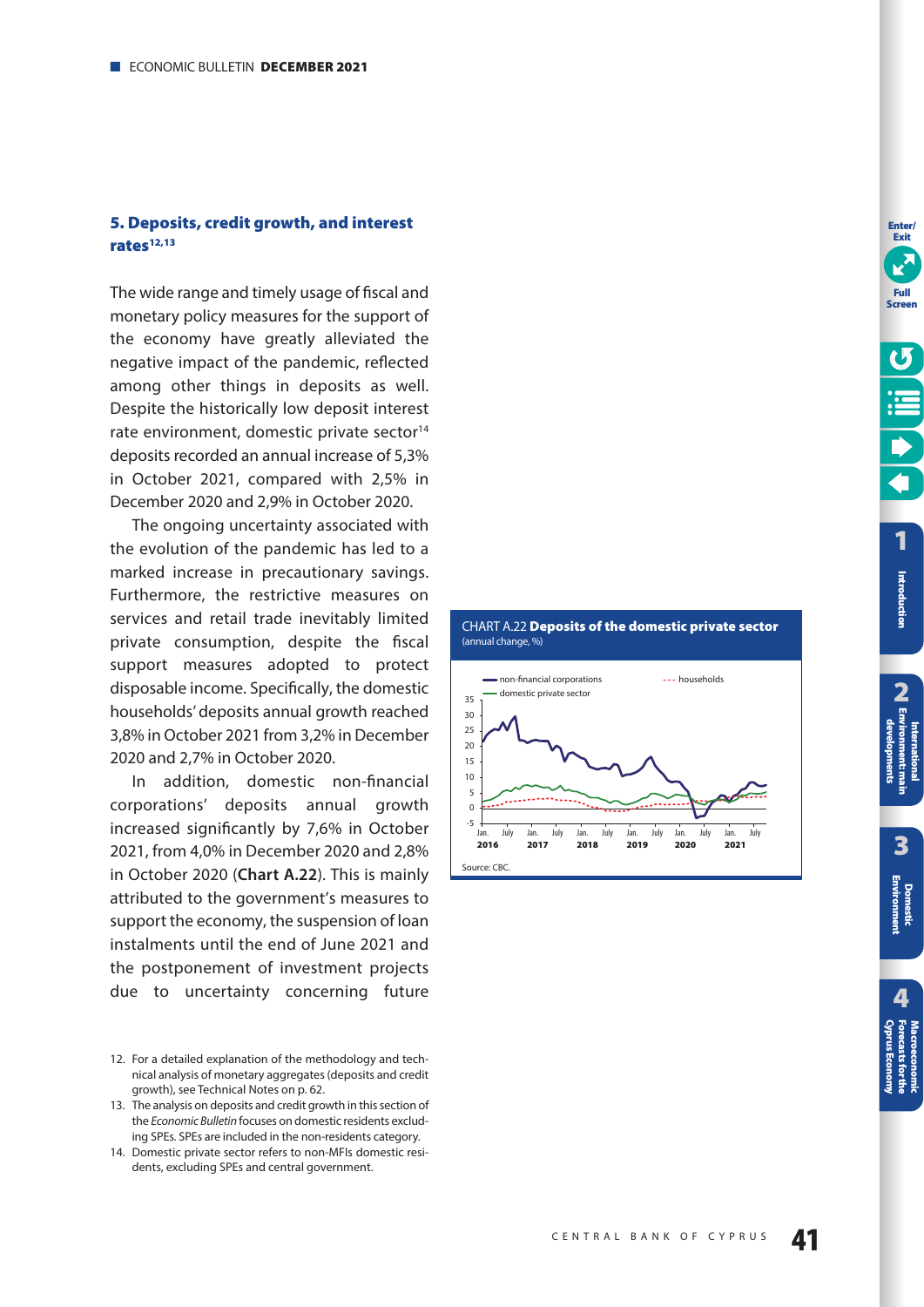<span id="page-41-0"></span>prospects. In addition, the resumption of economic activity following the significant lifting of restrictions since mid-May 2021, the improvement of the epidemiological situation and the reopening of important sectors of the economy such as tourism, contributed to the recovery of revenues and the reinforcement of business deposits.

At the same time, non-residents deposits $15$ , which traditionally exhibit high volatility, turned positive since August 2021 and reversed the negative trend of previous years. Specifically, the annual growth of nonresidents deposits stood at 2,0% in October 2021 compared with -6,9% in December 2020 and -9,5% in October 2020 (**Chart A.23**).

In terms of credit growth, new lending to the non-financial private sector<sup>16</sup> recovered as from mid-2020. The recovery continued in the first ten months of 2021. This development is mainly due to the government interest rate subsidisation scheme for new housing and business loans, which was extended until the end of 2021, as well as to the largest than expected economic activity recovery from 2021Q2. Specifically, new lending to the non-financial private sector reached €2,3 billion in the first ten months of 2021 (**Chart A.24**) compared with €1,9 billion and €2,7 billion in the same period of 2020 and 2019, respectively. The increase in new lending in the first ten months of 2021 concerns both new loans to non-financial corporations and households, mainly housing loans. Specifically, new housing loans, which have exceeded their pre-pandemic levels, reached €887 million in the first ten months of 2021 compared with

16. New loan contracts (euro-denominated) to euro area nonfinancial corporations and households.



CHART Α.24 **Volumes of pure new loans (eurodenominated) to euro area non-fianancial corporations and households(1)** (€ million)



**Enter/ Exit**

<sup>15.</sup> Including SPEs.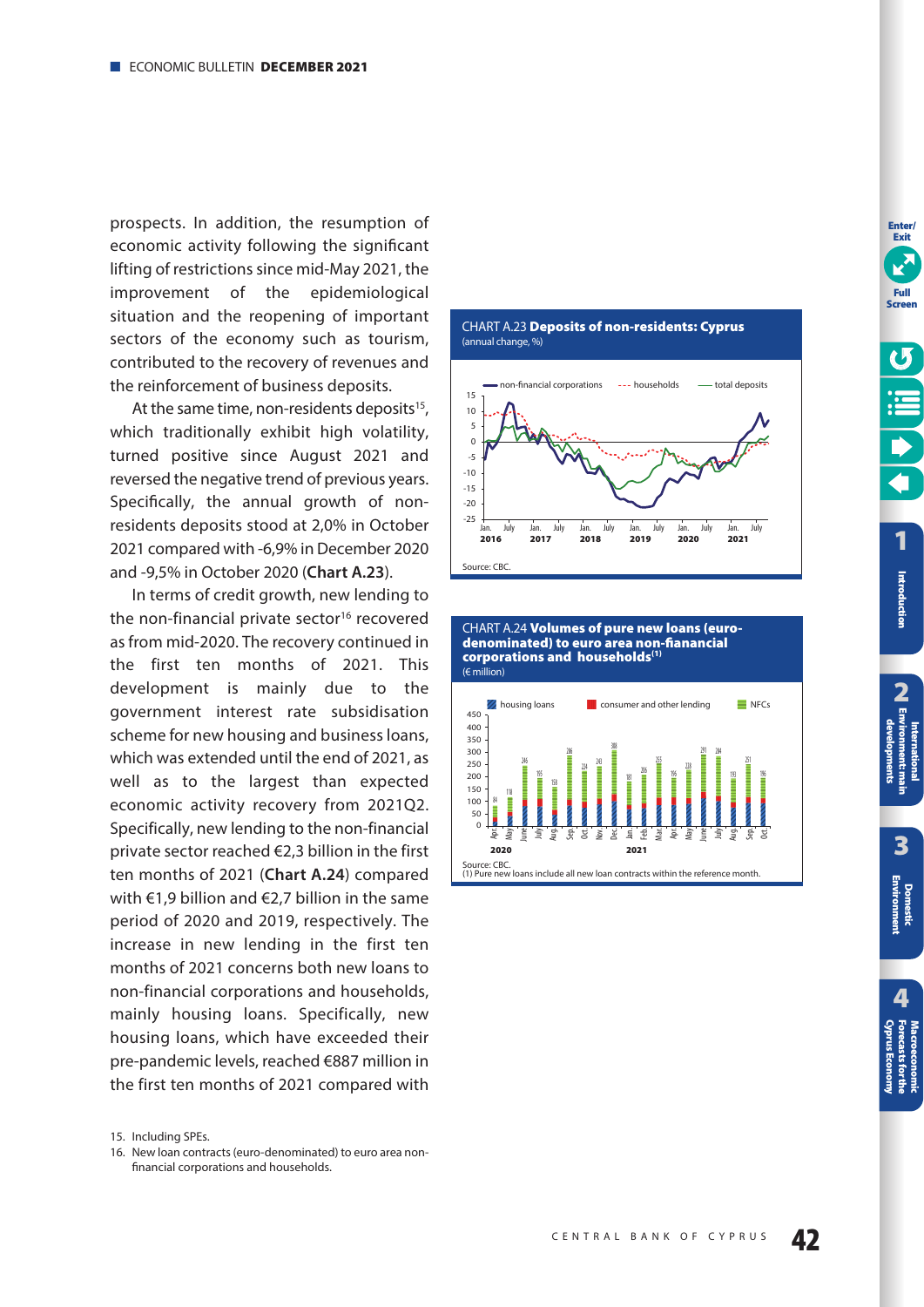<span id="page-42-0"></span>€594 million in the same period of 2020 and €734 million in the corresponding, prepandemic, period of 2019. New lending to non-financial corporations reached €1,2 billion compared with €1 billion and €1,7 billion in the same period of 2020 and 2019, respectively. It is noted that in the first ten months of 2021 new loans up to €1 million to non-financial corporations have exceeded their pre-pandemic levels. As derived from the Bank Lending Survey since March 2020, this may reflect the firms' increased financing needs for working capital.

The increase in new lending resulted in an acceleration of the annual growth rate of net loans<sup>17</sup> to the domestic private sector<sup>18</sup> during the first ten months of 2021. This occurred despite the expiry of the initial loan instalment suspension scheme in December 2020 and, consequently, the end of its positive impact on net loans' annual growth rates due to reduced repayments. Although there was a second loan instalment suspension scheme, which expired in June 2021, strict eligibility criteria significantly limited borrowers' interest. Specifically, the annual growth rate of net loans to the domestic private sector reached 3,8% in October 2021 compared with 3,3% in December 2020 and 1,4% in October 2020. More analytically, the annual growth rate of net loans to domestic non-financial corporations reached 4,1% in October 2021 compared with 2,1% in December 2020 and -0,1% in October 2020. Loans to domestic households recorded an annual increase of 3,7% in October 2021 compared with 3,6% in December 2020 and 2,5% in October 2020 (**Chart A.25**). Most of the twelve-month

<sup>18.</sup> Domestic private sector refers to non-MFIs domestic residents, excluding SPEs and general government.





**Enter/** 

<sup>17.</sup> New lending plus capitalisation of interest minus repayments.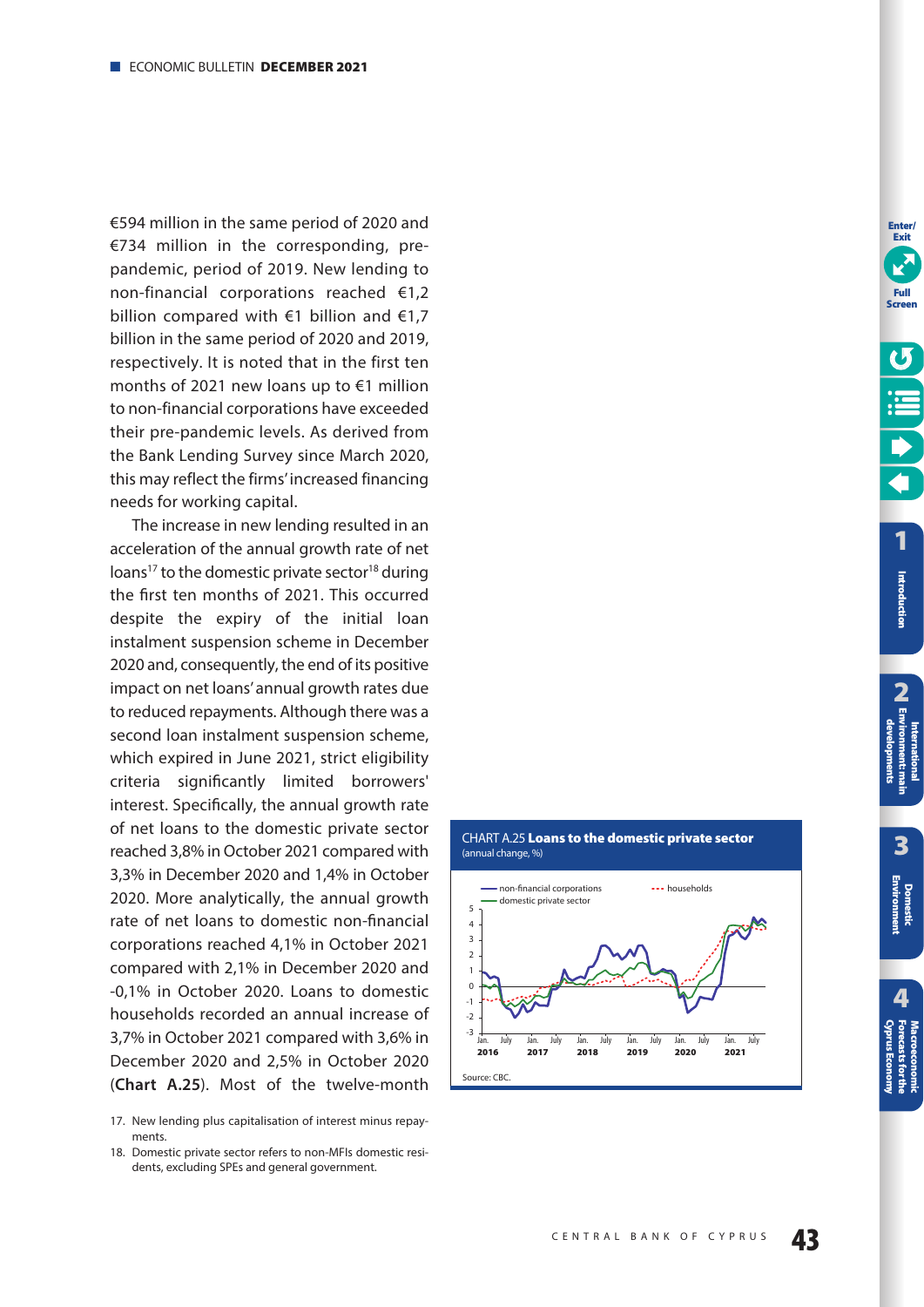<span id="page-43-0"></span>increase in household loans until October 2021 came from housing loans. Specifically, at the end of October 2021, an annual increase of 5,3% and 2,1% was recorded in housing loans and consumer credit, respectively, while the annual growth rate in other lending to households was negative at -1,4% (**Table A.9**).

According to the October 2021 Bank Lending Survey19 (**Table A.10**), credit standards for loans to enterprises in 2021Q3 remained unchanged, for a third consecutive quarter. This development followed the net tightening observed in 2020 for business loans, mainly driven by the heightened banks' risk perceptions, as a result of the pandemic. This is the second quarter since the start of the pandemic in Cyprus that no increase in risk perception was reported by the surveyed banks, possibly reflecting the improved pandemic situation and the general perception of stabilised credit risk.

On the other hand, credit standards for loans to households have tightened in 2021Q3, for all loan categories. The factor contributing to the tightening of credit standards for housing loans as well as consumer credit and other lending to households was, according to the survey, the "European Banking Authority guidelines on loan origination and monitoring". In addition, according to the surveyed banks' expectations for 2021Q4, credit standards for loans to enterprises and households for all loan categories will remain unchanged compared with the previous quarter.

At the same time, enterprises' net demand for loans in Cyprus recorded an increase during 2021Q3 due to increased financing

## TABLE A.9 **Loans to domestic households(1),(2)**

|                               | <b>Outstanding</b>      | Annual percentage change |      |      |      |        |      |
|-------------------------------|-------------------------|--------------------------|------|------|------|--------|------|
|                               | balance as %            | 2020                     | 2020 | 2020 | 2021 | 2021   | 2021 |
|                               | of total <sup>(3)</sup> | June                     | Sep. | Dec. | Mar. | June   | Oct. |
| Domestic households           | 100.0                   | 1.1                      | 2.2  | 3.6  | 3,6  | 3.9    | 3,7  |
| 1. Consumer credit            | 11.6                    | $-0.9$                   | -0.4 | 1.3  | 1.1  | 2.5    | 2.1  |
| 2. Lending for house purchase | 72,2                    | 1.7                      | 3,0  | 4,5  | 4,9  | 5.3    | 5.3  |
| 3. Other lending              | 16.2                    | 0.9                      | 1.0  | 1.9  | 0.6  | $-0.3$ | -1.4 |

Source: CBC.

(1) Sectoral classification is based on ESA 2010.

(2) Including non-profit institutions serving households.

(3) As at the end of the last month available. Figures may not add up due to rounding.

|                                               |                  | <b>Cyprus</b>            |
|-----------------------------------------------|------------------|--------------------------|
| <b>Summary of BLS results</b><br>October 2021 | 202103           | 202104<br>(expectations) |
| <b>Credit standards for loans</b>             |                  |                          |
| <b>Enterprises</b>                            | <b>Unchanged</b> | <b>Unchanged</b>         |
| Households                                    |                  |                          |
| - Housing loans                               | Tightening       | <b>Unchanged</b>         |
| - Consumer credit and other lending           | Tightening       | <b>Unchanged</b>         |
| <b>Demand for loans</b>                       |                  |                          |
| <b>Enterprises</b>                            | Increase         | Increase                 |
| Households                                    |                  |                          |
| - Housing loans                               | Unchanged        | Increase                 |
| - Consumer credit and other lending           | Unchanged        | Increase                 |

Πίνακας A.6 **Επιτόκια νέων καταθέσεων σε ευρώ σε TABLE A.10 <b>Banking Lending Survey (BLS)**  **Enter/** 

<sup>19.</sup> Detailed analysis of the survey results for Cyprus is available on the CBC website (Central Bank of Cyprus - Bank Lending Survey).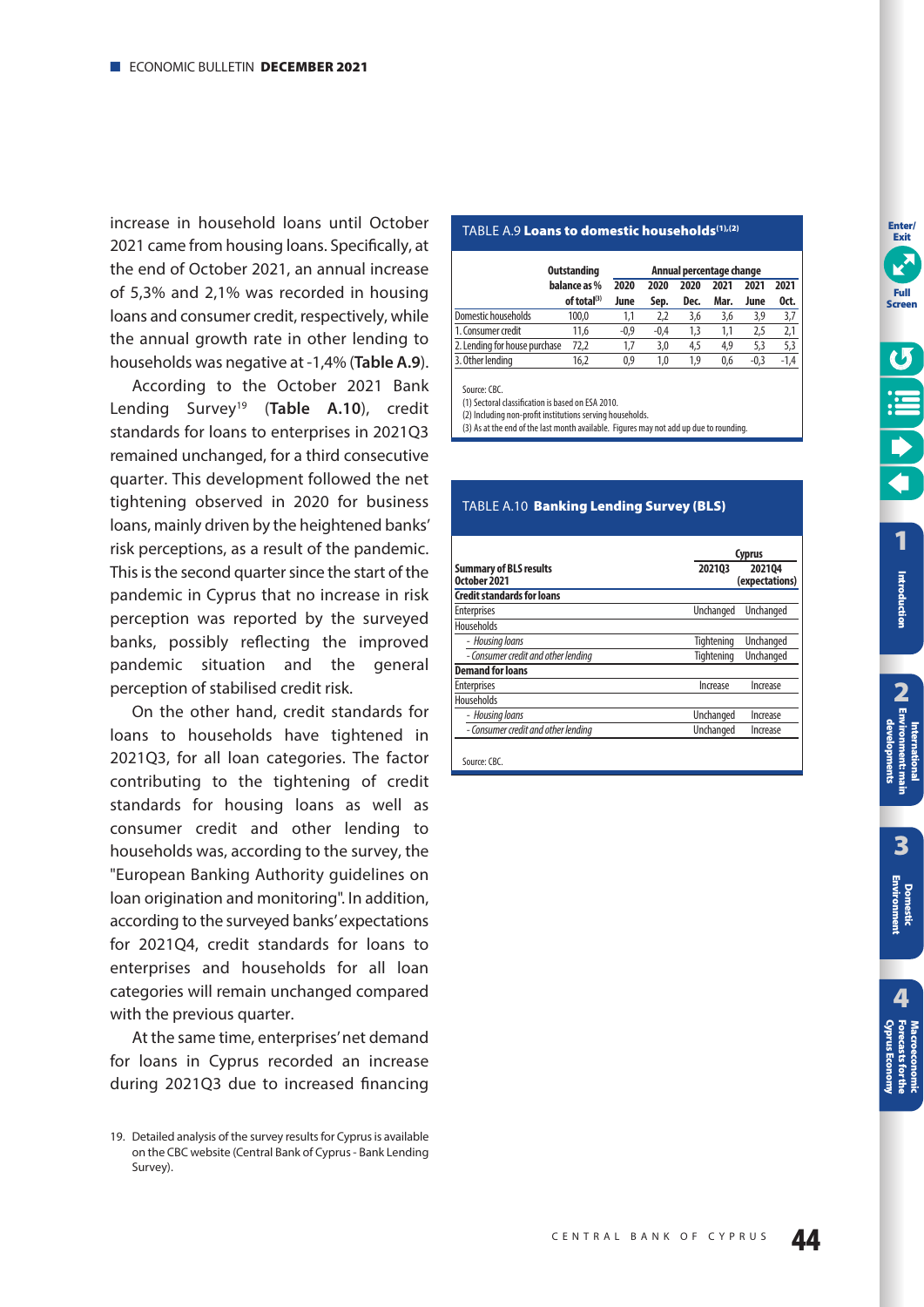needs for inventories and working capital, debt restructuring and for the first time since the onset of the pandemic for financing fixed investment. This development partly reflects the improved macroeconomic environment and positive outlook.

In contrast, net demand for loans from households for all loan categories remained unchanged during 2021Q3 compared with the previous quarter. In 2021Q4 banks expect a net increase in demand for loans, compared with the previous quarter, both from enterprises and households for all loan categories.

Regarding NPFs<sup>20</sup>, during the first eight months of 2021 the level of NPFs remained broadly stable after the decline recorded in 2020, mainly due to loan sales and write-offs. Specifically, in August 2021 (latest available data) the balance of NPFs in the banking sector amounted to €4,97 billion (17,4% of total loans), remaining at approximately the same levels of 2020, compared with €9 billion (27,9% of total loans) at the end of 2019.

It is noted that a significant proportion of businesses and households, which serviced their loans, participated in the initial ninemonth loan instalments suspension scheme, which expired at the end of December 2020. A very limited number joined the second scheme which had an expiration date of June 2021. With the expiration of both schemes, the attention of banks and supervisory authorities is focused on the evolution of the quality of loan portfolios. To date, the repayment of the loans that were included in the loan instalment suspension schemes is overall positive, given the limited percentage that has turned non-performing. However,



**Enter/ Exit**

<sup>20.</sup> All credit institutions operating in Cyprus (domestic operations only).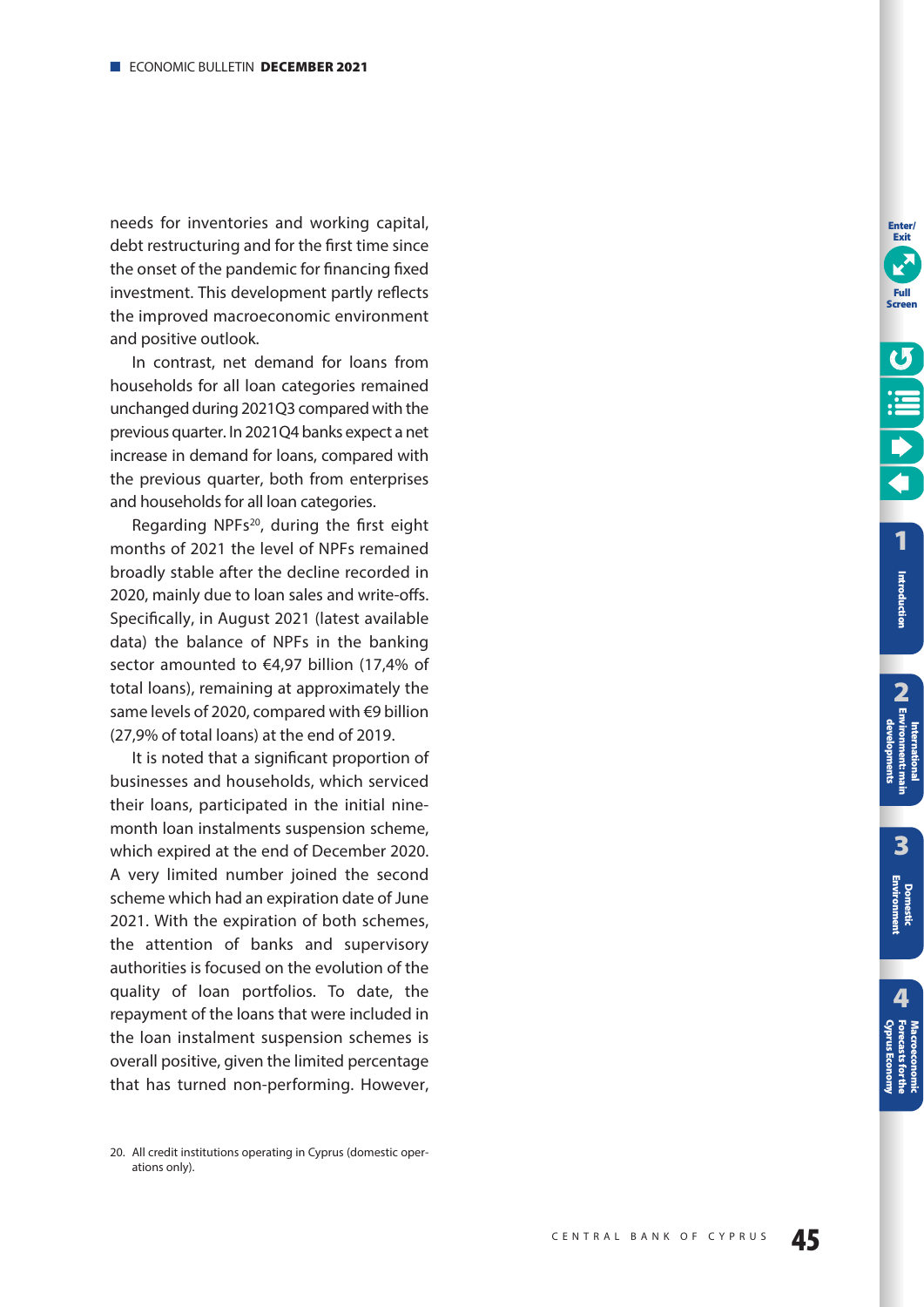given the prevailing uncertainty over the evolution of the pandemic, the challenges of addressing potential new restructuring applications and a new wave of NPFs remain.

Despite the decline in NPFs in both the banking system and the economy as a whole, the non-financial private debt to GDP ratio remains high despite its notable decrease in the last five years 2015-2019. The downward trajectory of the non-financial private debt to GDP ratio was reversed in 2020, due to the decline in economic activity from the pandemic. However, this was temporary and in the first half of 2021 private debt returned to its downward trend. Specifically, the ratio at the end of 2021Q2 stood at 260,7% compared with 269,4% at the end of 2020 and 258% at the end of 2019.

Amidst the continuous challenges associated with the negative impact of the pandemic, interest rates in Cyprus remained at very low levels during the first nine months of 2021 compared with the last five-year period, supported by the ECB's expansionary monetary policy and its revised strategy, as well as the government interest subsidisation scheme for new housing and business loans. However, the continued uncertainty about the duration of the pandemic, its negative effects on the real economy and the increased credit risk perception by banks, have caused slight upward pressures on certain categories of lending rates during the period under review.

Indicatively, the average interest rate on new loans to households for house purchase<sup>21</sup> increased to 2,20% in September 2021 compared with 2,16% in December 2020 and

**[1](#page-7-0)Full Screen**

**Enter/ Exit**

<sup>21.</sup> Euro-denominated loans from Cyprus MFIs with an initial rate fixation of up to one year.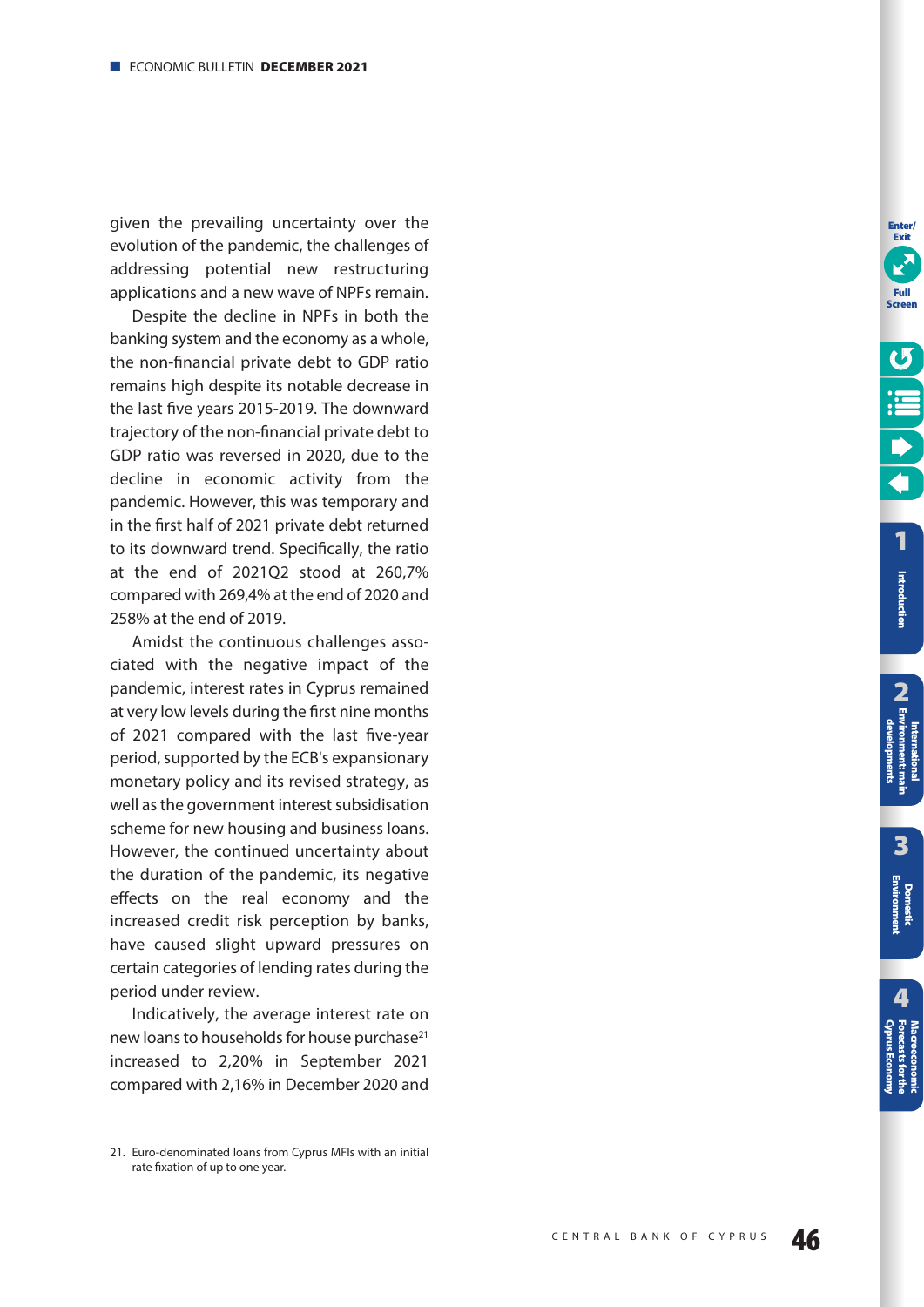<span id="page-46-0"></span>2,12% in September 2020 (**Chart A.26**). The cost of new lending from domestic MFIs to euro area non-financial corporations for amounts of up to  $\epsilon$  1 million increased to 3,27% in September 2021 from 3,13% in December 2020. The specific category might concern loans to small and medium-sized enterprises, associated with a higher credit risk rather than large enterprises. At the same time, the cost of new lending for amounts over € 1 million decreased to 3,05% in September 2021 from 3,26% at the end of 2020 (**Chart A.27**).

The spread between domestic and euro area housing lending rates increased by 6 basis points in September 2021 compared with December 2020, reaching 88 basis points. For non-financial corporations<sup>22</sup>, the corresponding spread increased by 24 basis points, reaching 156 basis points, partly related to the contained financing costs for euro area NFCs which benefited from the government-guaranteed loan schemes. It is recalled that, in Cyprus the corresponding tool was only recently adopted in November 2021, and is not expected to have a significant impact due to its short-term duration.

Domestic deposit interest rates remained at extremely low levels, supported by the ECB's continuous expansionary conventional and non-conventional monetary policy measures, as well as banks' increased liquidity. In summary, the domestic average interest rate<sup>23</sup> on new household deposits decreased to 0.06% in September 2021 from 0.08% in December 2020 (**Chart A.28**), while the average interest rate on deposits for nonfinancial corporations increased to 0,11% in



<sup>23.</sup> Average interest rate with an agreed maturity of up to one year.







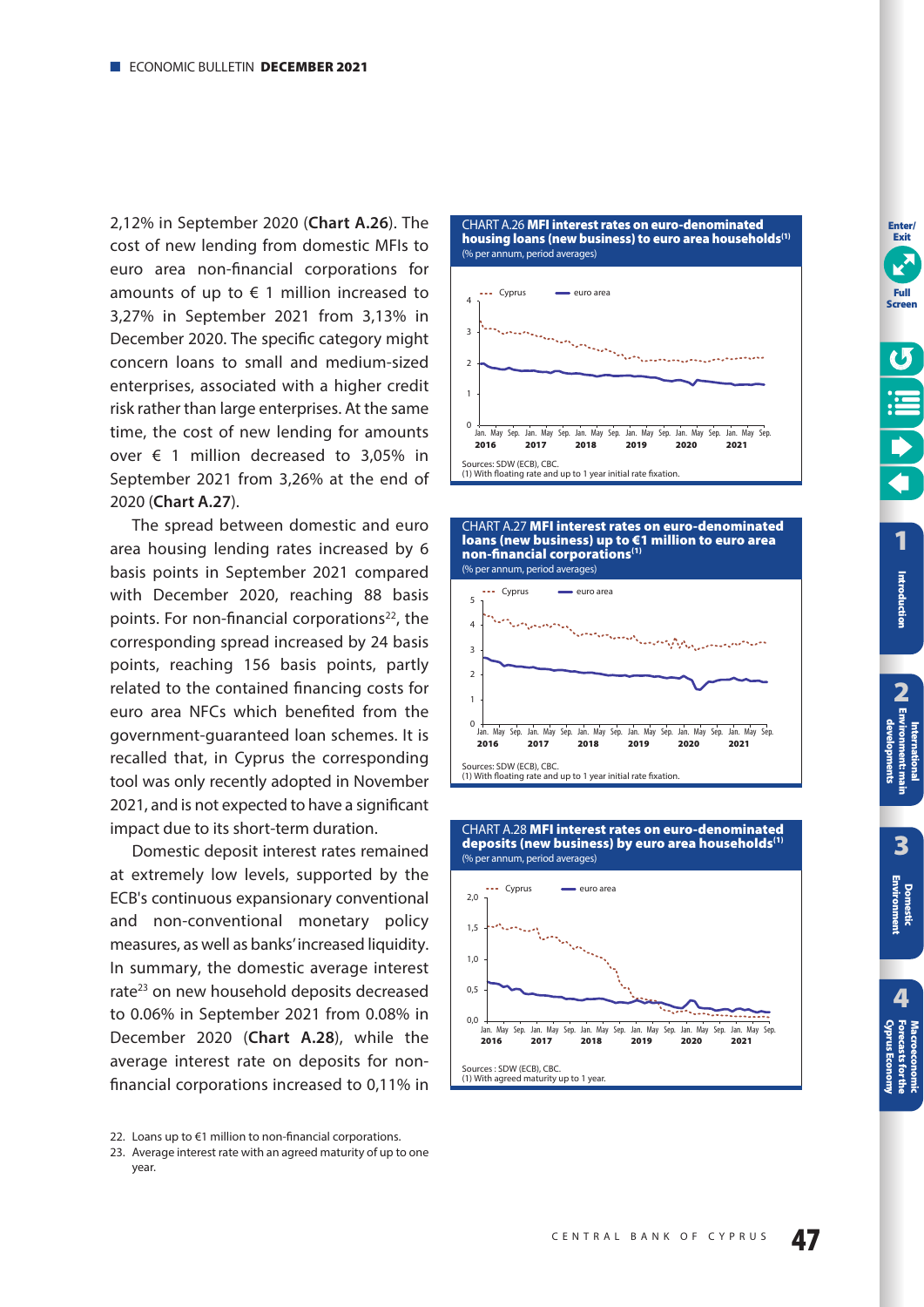<span id="page-47-0"></span>September 2021 from 0,09% in December 2020 (**Chart A.29**).

Withdrawal of the pandemic emergency support measures for households and businesses could lead to further upward pressures on lending rates if credit risk deteriorates. These pressures could be mitigated by the positive effects associated with the resumption of economic activity, the government-guarantee scheme in Cyprus and ECB's expansionary monetary policy.

CHART Α.29 **MFI interest rates on euro-denominated deposits (new business) by euro area non-financial corporations(1)** (% per annum, period averages)



**Enter/ Exit**

E

**Full Screen**

 $\boldsymbol{\mathcal{G}}$ 

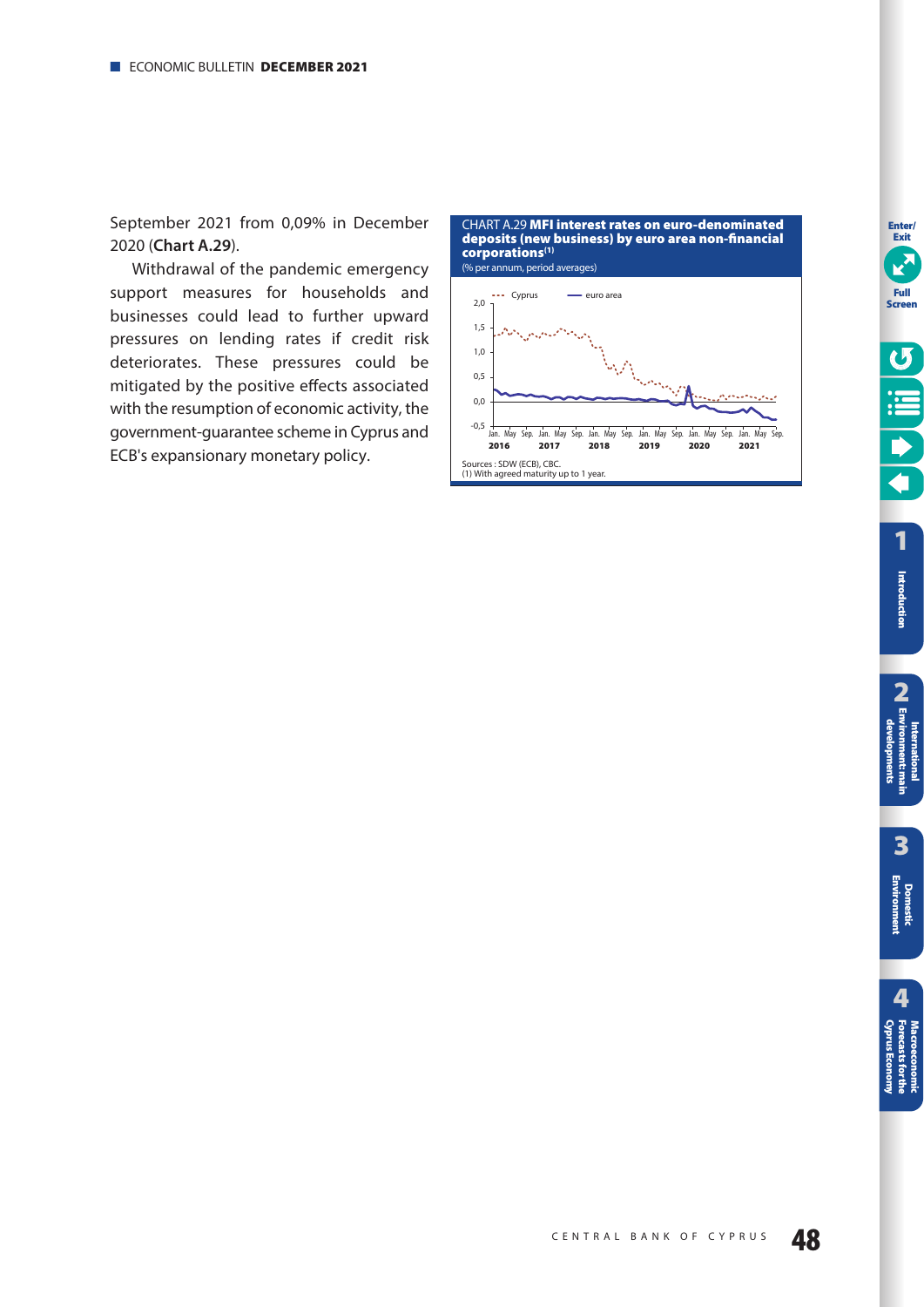### <span id="page-48-0"></span>**6. Fiscal developments**

The significant economic recovery has a positive impact on public finances, as reflected by the strong increase in tax revenue and social contributions. The government pandemic-related support measures, despite their gradual withdrawal, are expected to sum to around €800 million in 2021 or 3,5% of GDP. The largest part of these fiscal measures aimed to business support, either through direct subsidies or by subsidising employees' wages (about 65% of the total support package in 2021), and support of the health system (about 20% of the total support package in 2021).

According to Cystat data, the budget deficit in the first nine months of 2021 reached 2,1% of GDP compared with a deficit of 2,8% of GDP in the corresponding period of 2020 (**Chart A.30** and **Table A.11**). The budget deficit is expected to be somewhat larger at the end of the year, despite the expected economic recovery, due to the deficits traditionally observed in December of each year (due to payments of 13th salaries and pensions and sizeable payments for investment projects).

In more detail, the budget balance for the first nine months of 2021 was affected by increased revenue from social contributions, taxes on production and current taxes on income (+16,9%, +9,8% and +13,4%, respectively, compared with the first nine months of 2020; **Table A.11**). The increase in social contributions is due to the increased contribution rates to the GHS that applied to all 12 months of 2021 (as opposed to 7 months





# Note: The budget and primary balance for 2018Q3 do not include the fiscal impacts associated with the Cyprus Cooperative Bank (€1,5 billion).

#### TABLE A.11 **Accounts of general government**

|                                        | Jan.-Sep.<br>2020    | Jan.-Sep.<br>2021    | Change        |
|----------------------------------------|----------------------|----------------------|---------------|
|                                        | $(\epsilon$ million) | $(\epsilon$ million) | $\frac{0}{0}$ |
| <b>EXPENDITURE</b>                     |                      |                      |               |
| Intermediate consumption               | 586,7                | 659,6                | 12,4          |
| <b>Compensation of employees</b>       | 1.973.7              | 2075,1               | 5,1           |
| Social transfers                       | 2.395,4              | 2738                 | 14,3          |
| Interest                               | 358,0                | 367,1                | 2,5           |
| Subsidies                              | 481,7                | 543,3                | 12,8          |
| Other current expenditure              | 376,9                | 444,4                | 17,9          |
| Gross fixed capital formation          | 309,4                | 326,9                | 5,7           |
| Other capital expenditure              | 96,5                 | 77,5                 | $-19,7$       |
| <b>Total expenditure</b>               | 6.578,3              | 7.231,9              | 9,9           |
| Total expenditure as a % of GDP        | 30,5                 | 31,2                 |               |
| <b>REVENUE</b>                         |                      |                      |               |
| Taxes on production and imports        | 2.192,7              | 2.408,5              | 9,8           |
| Current taxes on income, wealth, etc   | 1.434,0              | 1.626,5              | 13,4          |
| Social contributions                   | 1.666,6              | 1.947,8              | 16,9          |
| Other current revenue                  | 123,0                | 159,1                | 29,3          |
| <b>Sales</b>                           | 414,2                | 427,9                | 3,3           |
| Capital transfers received             | 63,1                 | 78,4                 | 24,2          |
| Property income                        | 84,6                 | 100,3                | 18,6          |
| <b>Total revenue</b>                   | 5.978,2              | 6.748,5              | 12,9          |
| Total revenue as a % of GDP            | 27,7                 | 29,1                 |               |
| <b>Primary balance</b>                 | $-242,1$             | $-116,3$             |               |
| Primary Balance as a % of GDP          | $-1.1$               | $-0.5$               |               |
| Budget Surplus (+) / Deficit (-)       | $-600,1$             | $-483.4$             |               |
| Surplus $(+)$ / Deficit $(-)$ % of GDP | $-2,8$               | $-2,1$               |               |
| Sources: Cystat, CBC.                  |                      |                      |               |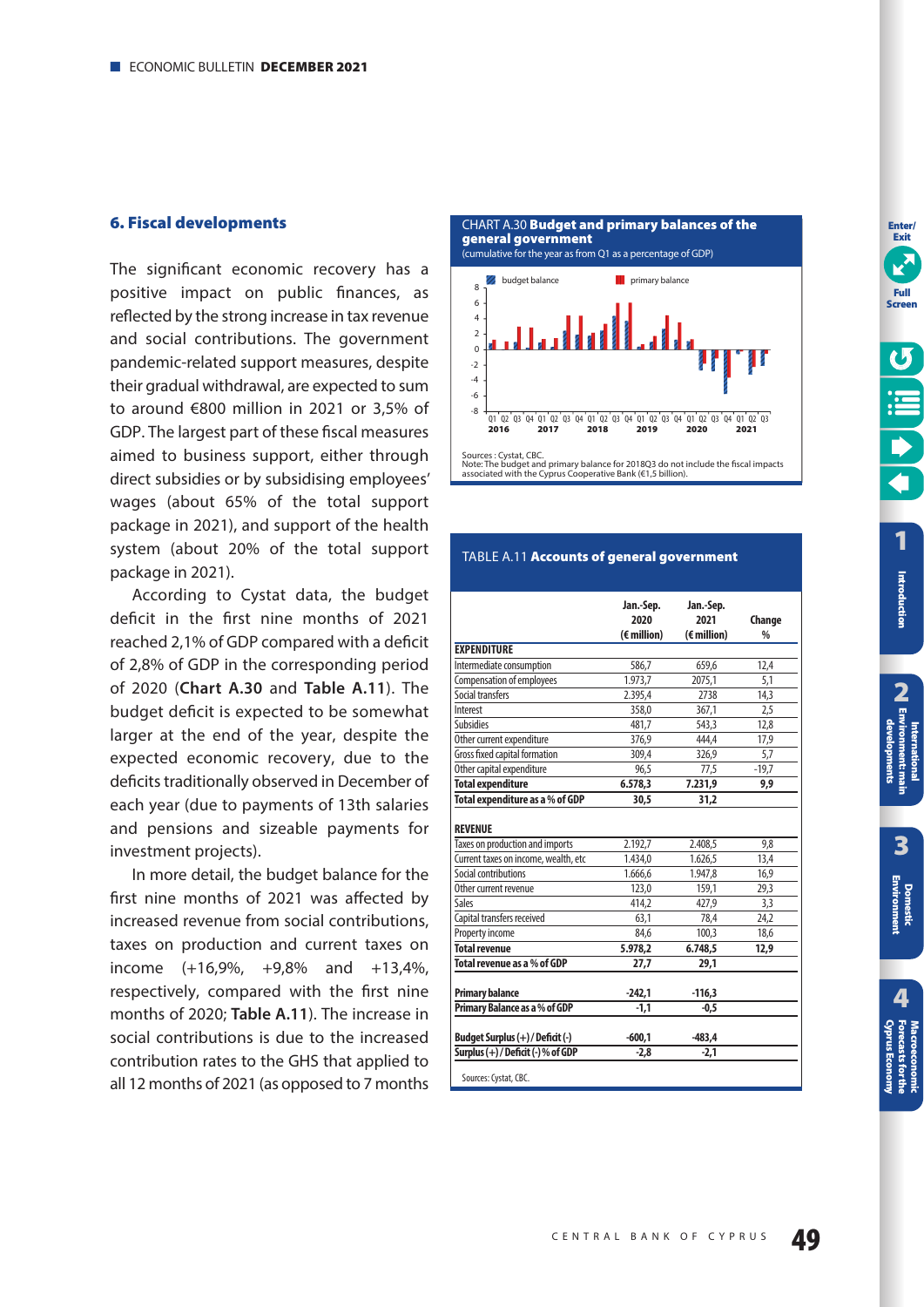<span id="page-49-0"></span>in 2020) and the base effect of the impact of wage subsidisation schemes – which were not subject to social contributions – that were larger in size in 2020 compared with 2021. The increase in taxes on production reflects the increase in economic activity, and the increase in current taxes on income reflects the improvement in the labour market and the increase in operating profits.

Public expenditure also increased significantly compared with the same period of the previous year (+9,9%), although at a lower rate than the increase in revenue. This was mainly due to increased social payments and, to a lesser extent, due to increases in compensation of employees and interme diate consumption. The increase in social payments (14,3% compared with the same period of the previous year) mainly reflects the increase in GHS-related expenses. The increase in compensation of employees (5.1% compared with the same period of the previous year) mainly reflects the gradual restitution of public wages, and to a lesser extent, the increase in the number of government employees, the granting of increments, the increased payments to medical staff due to the needs created by the pandemic and the higher contributions of the State as an employer due to increased GHS contributions. The increase in intermediate consumption (12,4% compared with the same period of the previous year) is mainly due to purchases of vaccines, drugs and services relating to the pandemic.

Regarding government debt (**Chart A.31**), it stood at 107,1% of GDP in September 2021, recording a decrease of about 10 percentage



**Full Screen**

**Enter/ Exit**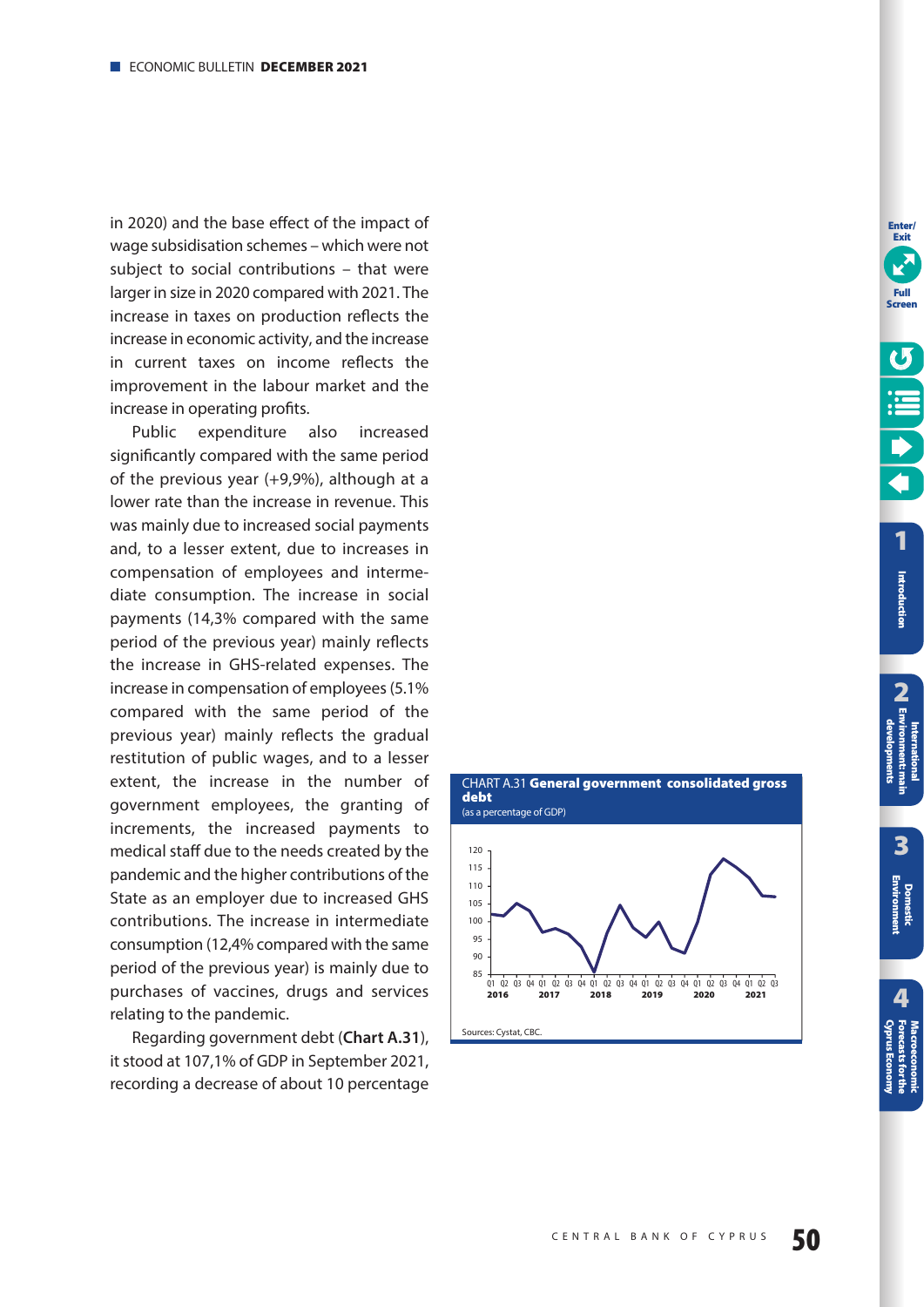points compared to September 2020, despite the primary deficit recorded in the first nine months of the year (0,5% of GDP). This is mainly due to the use of cash reserves to repay maturing debt (decline in cash reserves) and the strong economic recovery.

Public debt-to-GDP ratio is expected to decline significantly in the coming years, reflecting the estimates for the recovery in economic activity. It is noted that rating agencies expect a significant reduction in government debt; thus, any derailment not associated with the needs created by the pandemic, will have a serious impact on the credibility of fiscal policy.

Finally, the crisis, despite causing several problems, has also created the opportunity for a faster transition to a sustainable economy. Our economy's recovery plans, and in particular the effective absorption of the funds of the European Recovery and Resilience Facility, offers the opportunity to carry out and support development projects that centre on the dual goal of digital development and green growth. If this endeavour is successful, it can be an important pillar for supporting sustainable economic growth in the coming years.

**Enter/ Exit**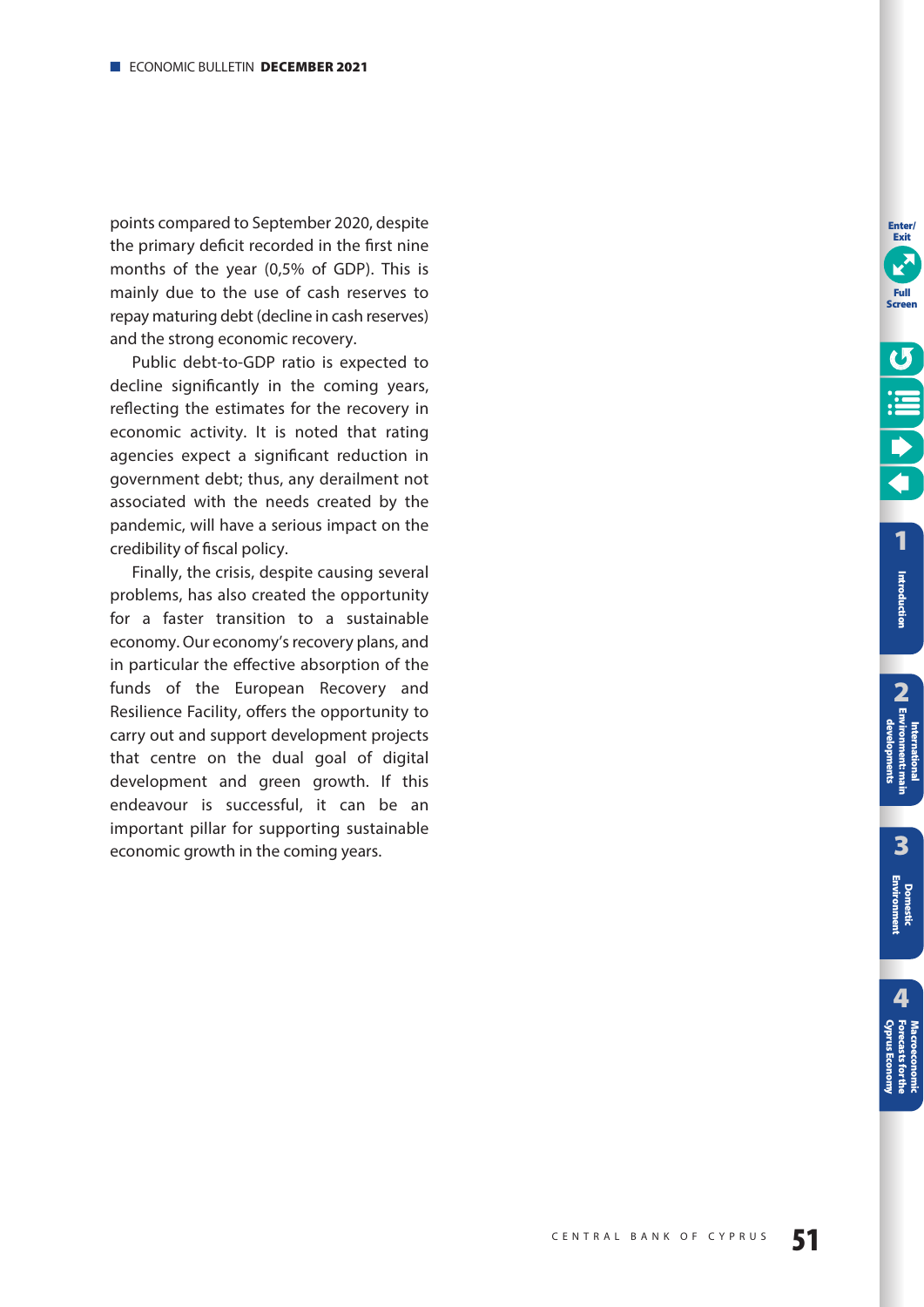# <span id="page-51-0"></span>**(C) Macroeconomic Forecasts for the Cyprus Economy24**

24. Forecasts and assumptions have been prepared taking into account economic developments and available data until the 26th of November 2021.

**3**

**2**<br>**2** Environment: main **International [Environment: main](#page-12-0)  developments**

**[Domestic Environment](#page-17-0)**

**[1](#page-7-0)** Introduction **Introduction**

**Enter/ Exit**

K

**Full Screen**

O III C

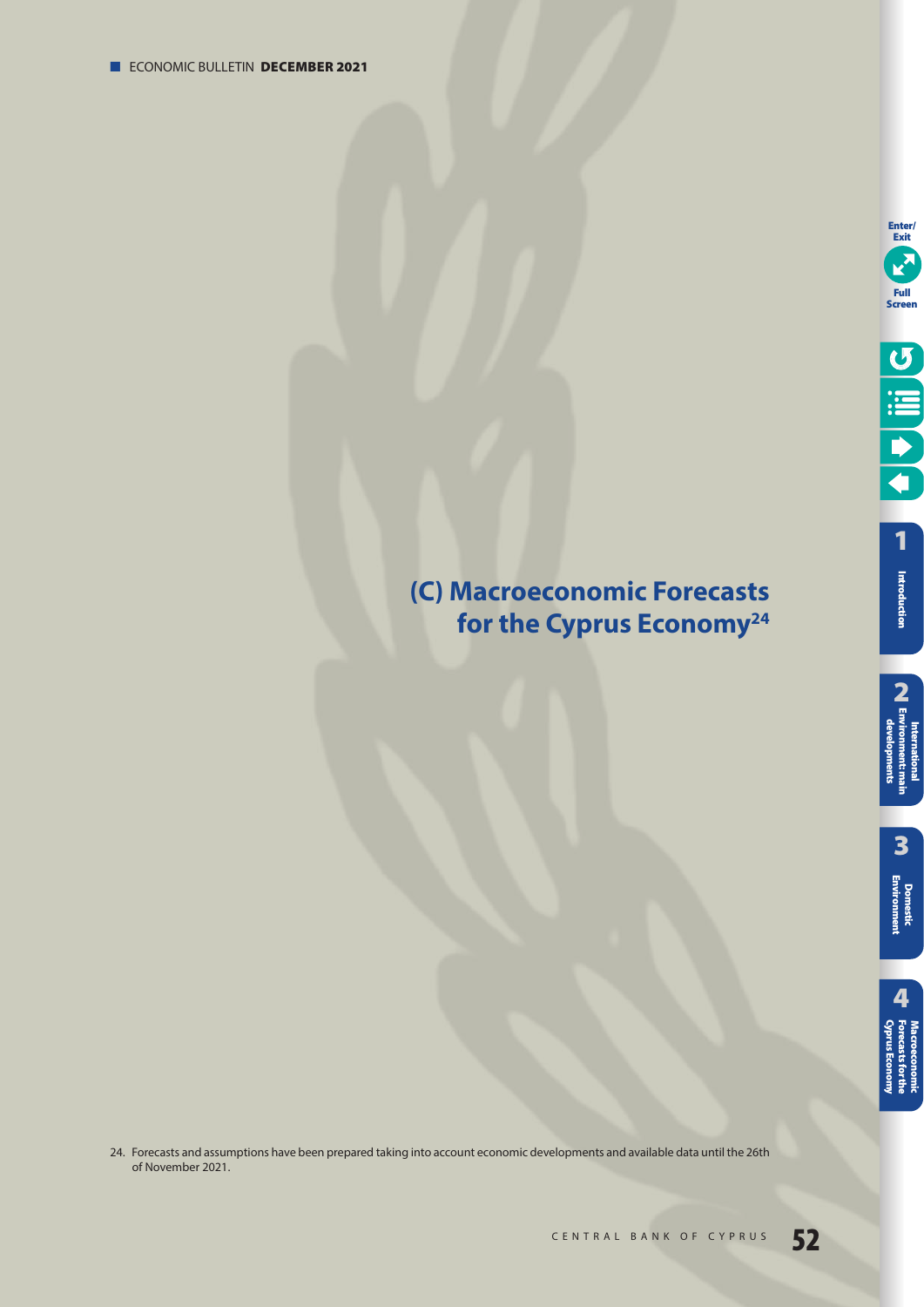- Positive GDP growth rates for the period 2021-24 owing to the recovery in domestic demand and net exports.
- Drop in unemployment over 2021H1, with an ongoing decline in the coming years. Hysteresis effects owing to the impact of the pandemic are not expected.
- Significant rise in inflation in 2021 and 2022, mainly due to significant increases in energy prices, as well as supply chain bottlenecks. More modest rates expected over 2023-24, owing to the reductions in oil prices.
- Balanced risks in relation to the baseline scenario for GDP and slightly to the upside for inflation for the period 2021-24.

The macroeconomic forecasts presented in this Economic Bulletin have been prepared in the context of the Eurosystem exercises using common assumptions. Compared with the June 2021 forecasts, the assumptions in the updated set of projections are partially differentiated as follows:

First, the recent deterioration in the epidemiological situation and the introduction of incentives to expand the vaccination coverage of the population are taken into account, while the working hypothesis is that no new lockdowns or strict measures having significant impact on economic activity would be introduced, with a resolution of the health crisis expected during the course of 2022.

Second, supply chain bottlenecks are assumed to persist longer than previously envisaged. Specifically, they are foreseen to intensify over 2022H1, to gradually ameliorate over the second half of the year, and to fully normalise by the beginning of 2023.

**Enter/ Exit**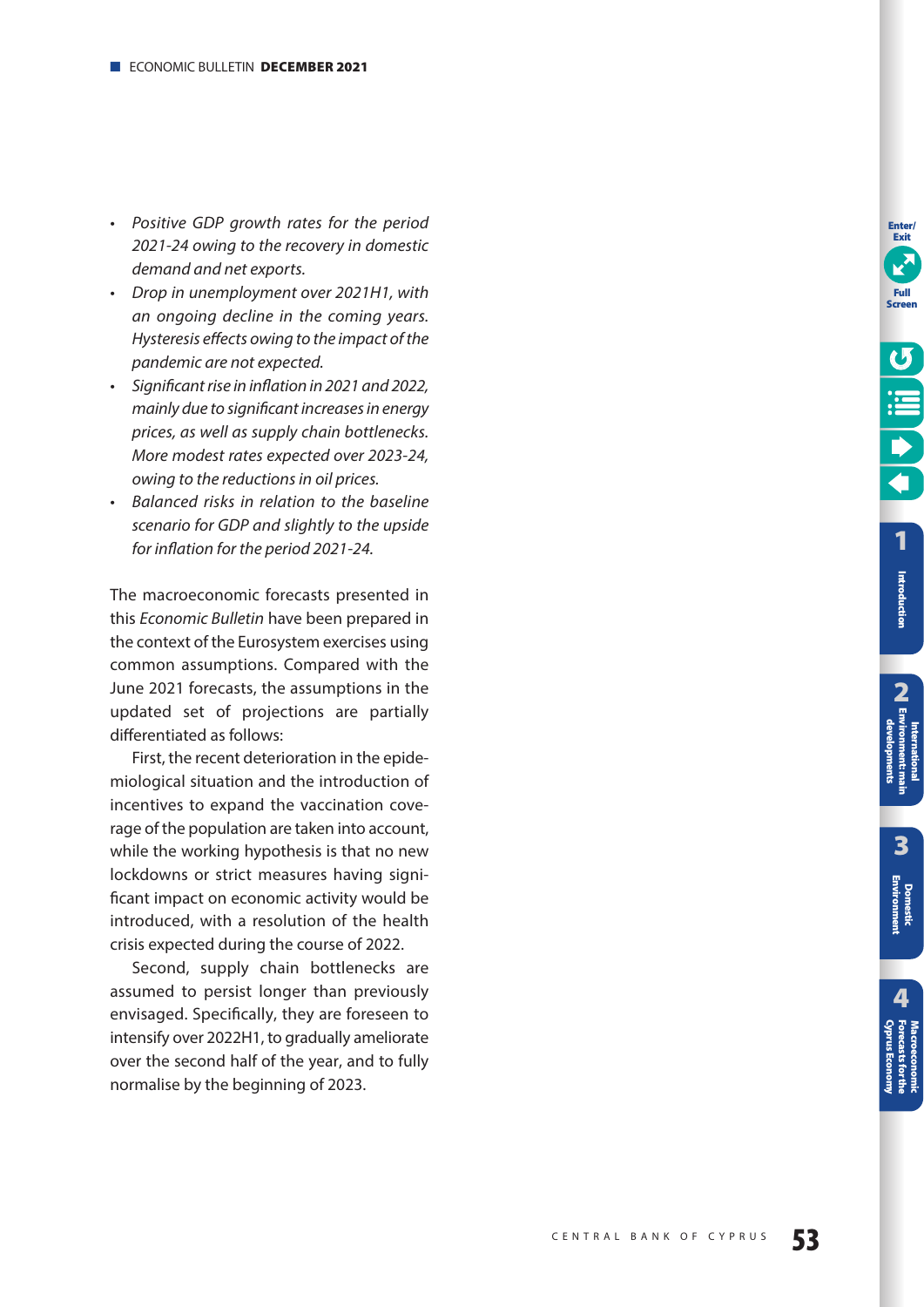Third, the downward revision of the external environment prospects is taken into account, owing to the ongoing supply chain problems and the deterioration in the general epidemiological situation.

Fourth, both direct and indirect economic impacts emanating from the absorption of financing from the EU's Recovery and Resilience Fund (RFF) have been incorporated in the projections.

The CBC's updated GDP forecasts have been revised significantly upwards for all years of the forecast horizon. This is motivated by the significant adaptation effects demonstrated by households and businesses since the beginning of the pandemic, the higher vaccination coverage of the population compared with the situation prior to the summer, as well as the significant support to economic activity that is expected from the aforementioned absorption of EU funds.

Regarding inflation, the CBC's updated projections for the HICP point to a significant upward revision, especially in 2021 and 2022. This is attributable to the common assumptions incorporating larger increases in energy prices as well as upward pressure on the HICP's main components, owing to persistent supply chain bottlenecks in conjunction with growing demand, in a context of a continuing recovery in economic activity. The projected reduction in oil prices contributes to the slowdown in the HICP in 2023 and 2024.

## **Economic Activity**

Further to a rise of 5,1% registered over the first half of this year, GDP for 2021 is projected **Enter/ Exit**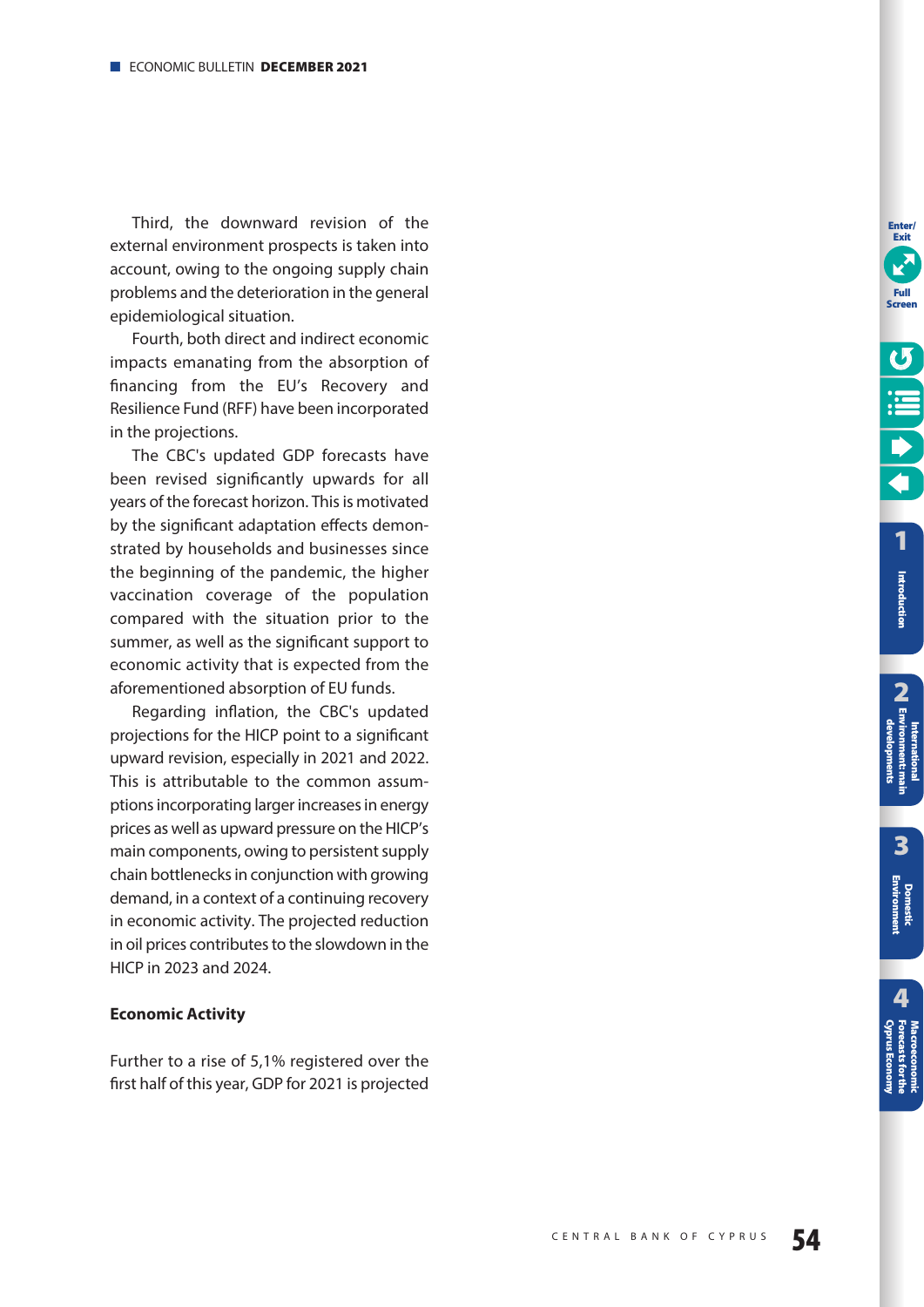<span id="page-54-0"></span>to record a recovery of 5,6% (**Table A.12**). This is driven from all GDP sub-categories, partly owing to the ongoing implementation of fiscal support measures totalling approximately to 3,5% of GDP as well as the measures adopted by the European Central Bank and the Central Bank of Cyprus. Specifically, the increase in private consumption by 1,3% is driven by a base effect owing to the lockdowns over 2020 and the restoration of the level of disposable income in 2021 (**Table A.12**). At the same time, the fact that the savings rate - which increased significantly in 2020, partly due to the prolonged lockdown - remains high, is a factor that constrains growth in private consumption. Gross fixed capital formation is expected to recover by 9% in 2021, following the stagnation observed in the previous year owing to the postponement and / or cancellation of some investment plans over 2020 (**Table A.12**). The relative slowdown in public consumption growth to 10,6% is due to a base effect relating to increased spending for health services purchases by the GHS in 2020. At the same time, it reflects the ongoing gradual restitution of wage cuts adopted during the crisis years (see Economic Activity, [p. 19](#page-18-0) and **Table A.12**).

The increase in net exports is also expected to contribute to the foreseen GDP recovery in 2021. Exports of goods and services are foreseen to increase by 8,1% in 2021 (**Table A.12**), mainly due to the gradual recovery in tourism revenues, with a better than previously envisaged path for the current year (see Balance of Payments). The increase in imports of goods and services by 6,7% (**Table** 

#### TABLE A.12 **National accounts projections in real terms**  (annual change, %)

| 2020   | 2021f | 2022f  | 2023f | 2024f |
|--------|-------|--------|-------|-------|
| $-5,2$ | 5.6   | 3,6    | 3.7   | 3,8   |
| $-5,0$ | 1,3   | 1,5    | 1,8   | 2,3   |
| 15.0   | 10.6  | $-1.5$ | 1.3   | 2,1   |
| 0.0    | 9.0   | 2.1    | 2.8   | 4,8   |
| -5.1   | 8,1   | 5,9    | 5.5   | 4,0   |
| -2.5   | 6.7   | 2.6    | 3.2   | 2.9   |
|        |       |        |       |       |

Sources: Cystat, CBC.

**Enter/ Exit**

**[1](#page-7-0)**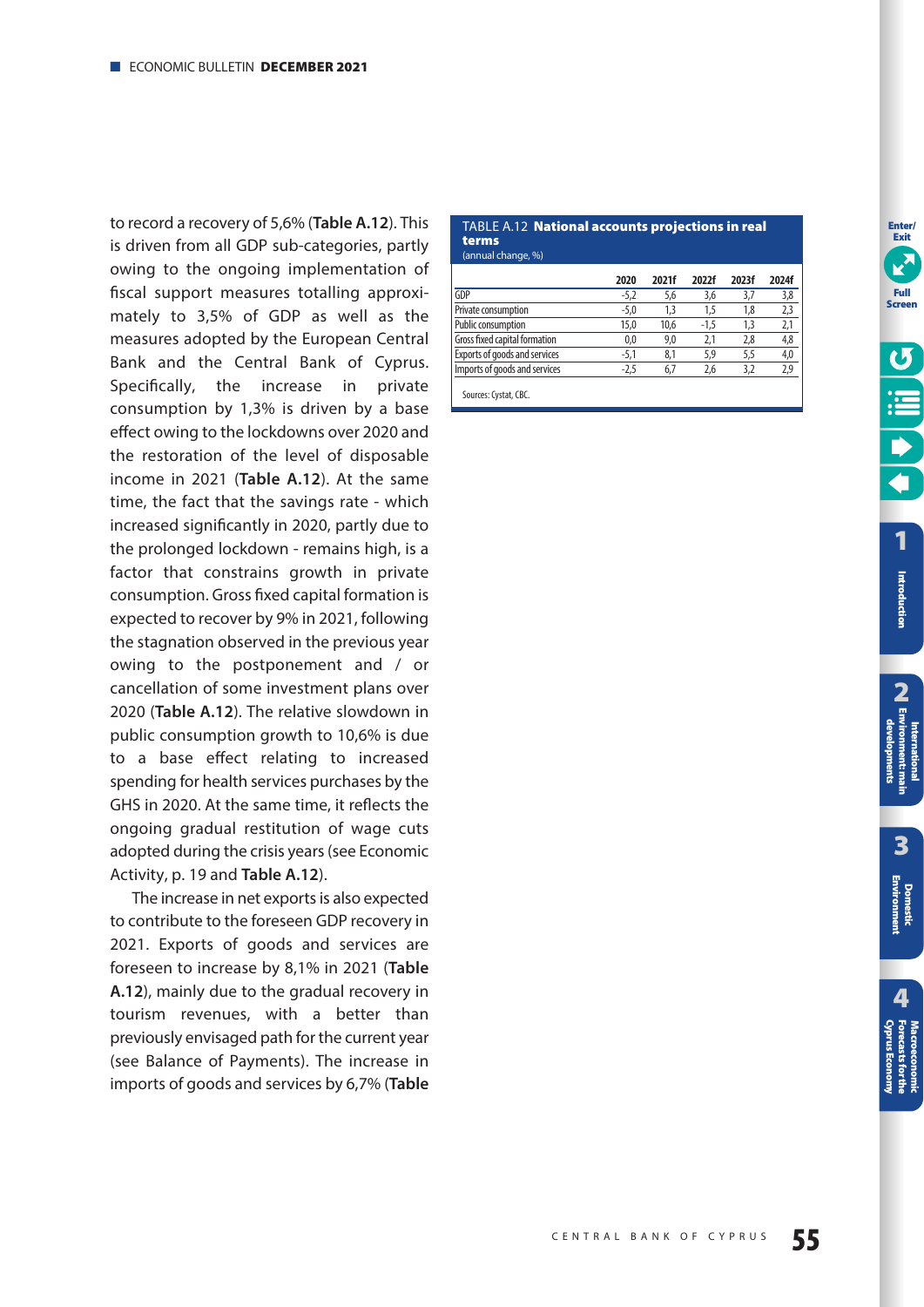**A.12**, [p. 55\)](#page-54-0) is due, in part, to the recovery in imports of goods for private consumption and investment.

GDP growth of about 3,7% per annum is forecasted for the period 2022-24 (**Table A.12**, [p. 55\)](#page-54-0), driven by the recovery in domestic demand and net exports. The gradual rise in private consumption, expected to reach 2,3% in 2024, is also affected by the increase in disposable income from labour sources (**Table A.12**, [p. 55\)](#page-54-0). At the same time, the savings rate is expected to remain high compared with the period prior to the crisis owing to "precautionary savings", reflecting the prevailing uncertainty, the need to repay loans and possible introduction of measures to improve public finances (Ricardian effects). Gross fixed capital formation is expected to exhibit a dynamic path, reaching 4,8% in 2024, owing to new projects to be financed by the RRF as well as the gradual completion of large and multi-year projects that have already begun (**Table A.12**, [p. 55\)](#page-54-0). These projects span the areas of energy, tourism, transport and the casino-resort. Public consumption is projected to contract by 1,5% in 2022 due to a base effect relating to health services expenditures by the GHS, including spending on vaccines and testing, followed by small rises in the following years (**Table A.12**, [p. 55\)](#page-54-0). It is noted that the gradual restitution of public wages is completed in 2023.

Net exports are expected to continue to positively contribute to economic growth in the period 2022-24. Exports are projected to grow slowly, reaching 4% in 2024 (**Table A.12**, [p. 55\)](#page-54-0), with a significant contribution coming from tourism and, to a lesser extent, from the

**Enter/ Exit**

**Introduction**

Introduction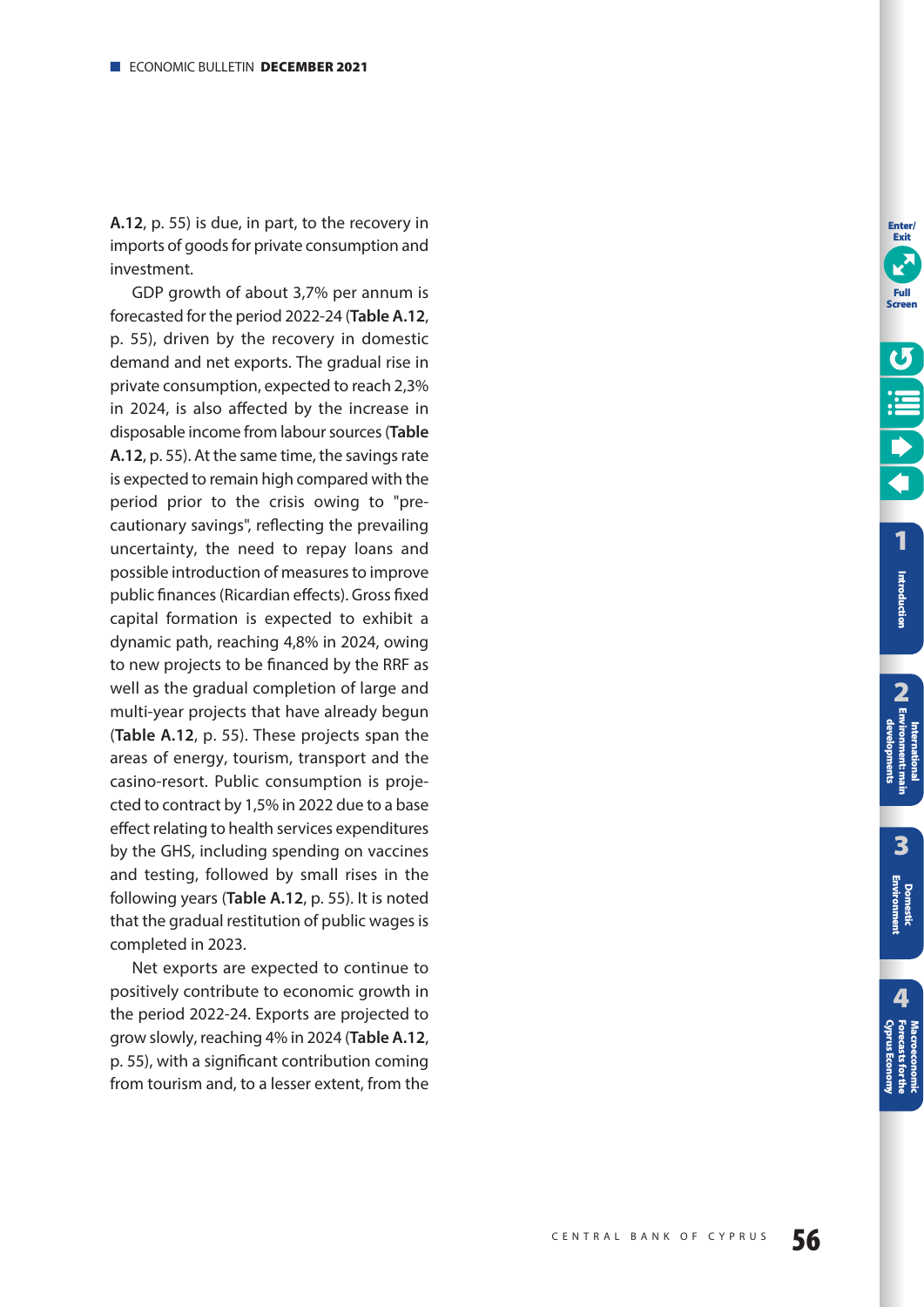<span id="page-56-0"></span>sectors of telecommunications, computer and information services, financial services (investment funds) and transport. A complete normalisation in tourism is expected in 2024 owing to uncertainty associated with possible virus mutations, as currently observed ("Omicron" variant). The recovery projected in tourism is also linked to the expected operation of the casino-resort<sup>25</sup>. Total imports are expected to recover further over the period 2022-24, in conjunction with the ongoing improvement in domestic demand (**Table A.12**, [p. 55\)](#page-54-0).

# **Compensation, productivity and the labour market**

The GDP recovery is reflected in the employment path, which is projected to increase by around 1,6% per annum in the period 2021- 24 (**Table A.13**). Policy support measures were extended to end-October 2021, supporting private sector employment, with the impact of the pandemic clearly visible in the path of working hours per employed person.

The unemployment rate is expected to decline significantly from the second half of the current year, reaching 7,5% in 2021 due to the extensive recovery of economic activity and the absence of hysteresis effects from the pandemic. The downward trend in unemployment is projected to continue in the coming years, reaching 5,6% of the labour force in 2024.

The relatively small rises projected in nominal compensation per employee for the period 2021-24 (annual average of 2,7%) compared with the GDP rebound (**Table A.13**)

#### TABLE A.13 **Labour market projections**  (annual change, %, unless otherwise indicated)

|                                      | 2020 | 2021f  | 2022f | 2023f | 2024f |
|--------------------------------------|------|--------|-------|-------|-------|
| Compensation per employee            |      | 2,8    | 2.7   | 2.1   | 2,6   |
| Unit labour costs                    | 1.9  | $-1.2$ | 0.8   | 0.5   | 0,4   |
| Productivity                         | -4.0 | 4.0    | 1.9   | 2.2   | 2.2   |
| Total employement                    | -1.2 | 1.6    | 1.6   | 1.5   |       |
| Unemployment rate(% of labour force) | 7.6  | 7.5    | 6.8   | 6.2   | 5.6   |
|                                      |      |        |       |       |       |

Sources: Cystat, CBC.

**[1](#page-7-0)**

**Enter/ Exit**

**Full Screen**

**Introduction**

Introduction

<sup>25.</sup> Owing to the pandemic, the operation of the casino-resort is expected as from 2022Q3 in the December 2021 forecast, with only a partial impact from its operation included, as in previous sets of projections.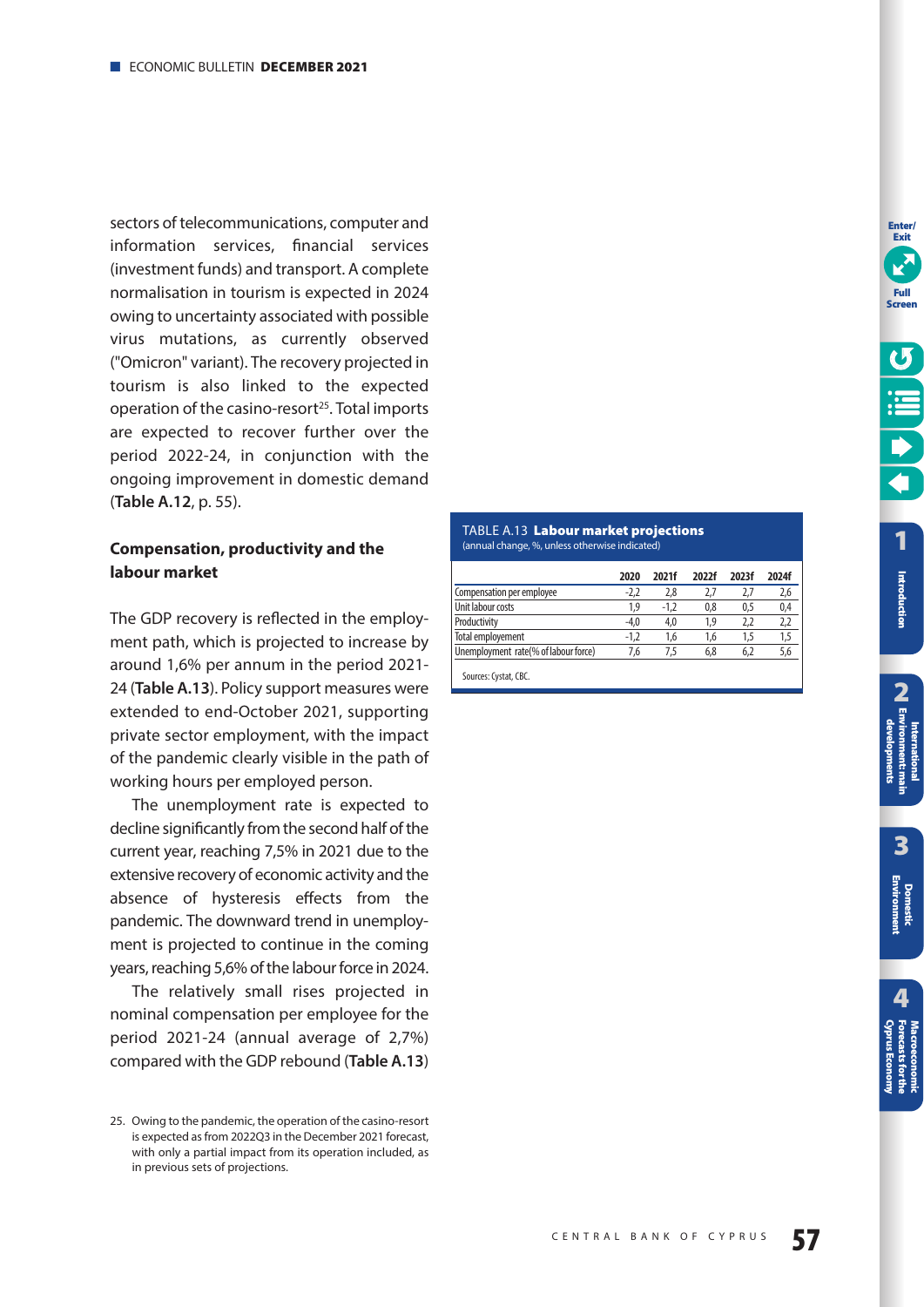reflect the modest increases expected in the private sector, given the level of unemployment, which should converge to full-time employment conditions only in 2024. At the same time, larger increases are recorded in the public sector, mainly due to the continued gradual restitution of wages and pensions, with its completion in 2023 (see Labour Costs). The 2024 growth rate of nominal compensation per employee includes the increase in social contribution rates towards the Social Insurance Fund that will be valid for the next five years.

Productivity is expected to recover in the coming years, following the significant 4% drop recorded in 2020 due to the effects of the pandemic, registering a positive rate of change of 4% in 2021 and around 2,1% per annum over the period 2022–24 (**Table A.13**, [p. 57\)](#page-56-0).

Unit labour costs are expected to fluctuate slightly over the forecast horizon (**Table A.13**, [p.](#page-56-0)  [57\)](#page-56-0). In 2021, the modest increase in wages relative to the significant rise in productivity is expected to lead to a drop in unit labour costs by 1,2%. On the contrary, for the period 2022- 24 small and decelerating increases are foreseen, reaching 0,4% in 2024. The unit labour costs index in Cyprus maintains a comparative advantage compared with the rest of the euro area due to the wage reductions observed in the past and, as a consequence, the improvement in competitiveness recorded in previous years (see Labour Costs).

## **Inflation**

HICP inflation is expected to reach 2,2% in 2021 and 2,5% in 2022 compared with -1,1%

**Enter/ Exit**

**Full Screen**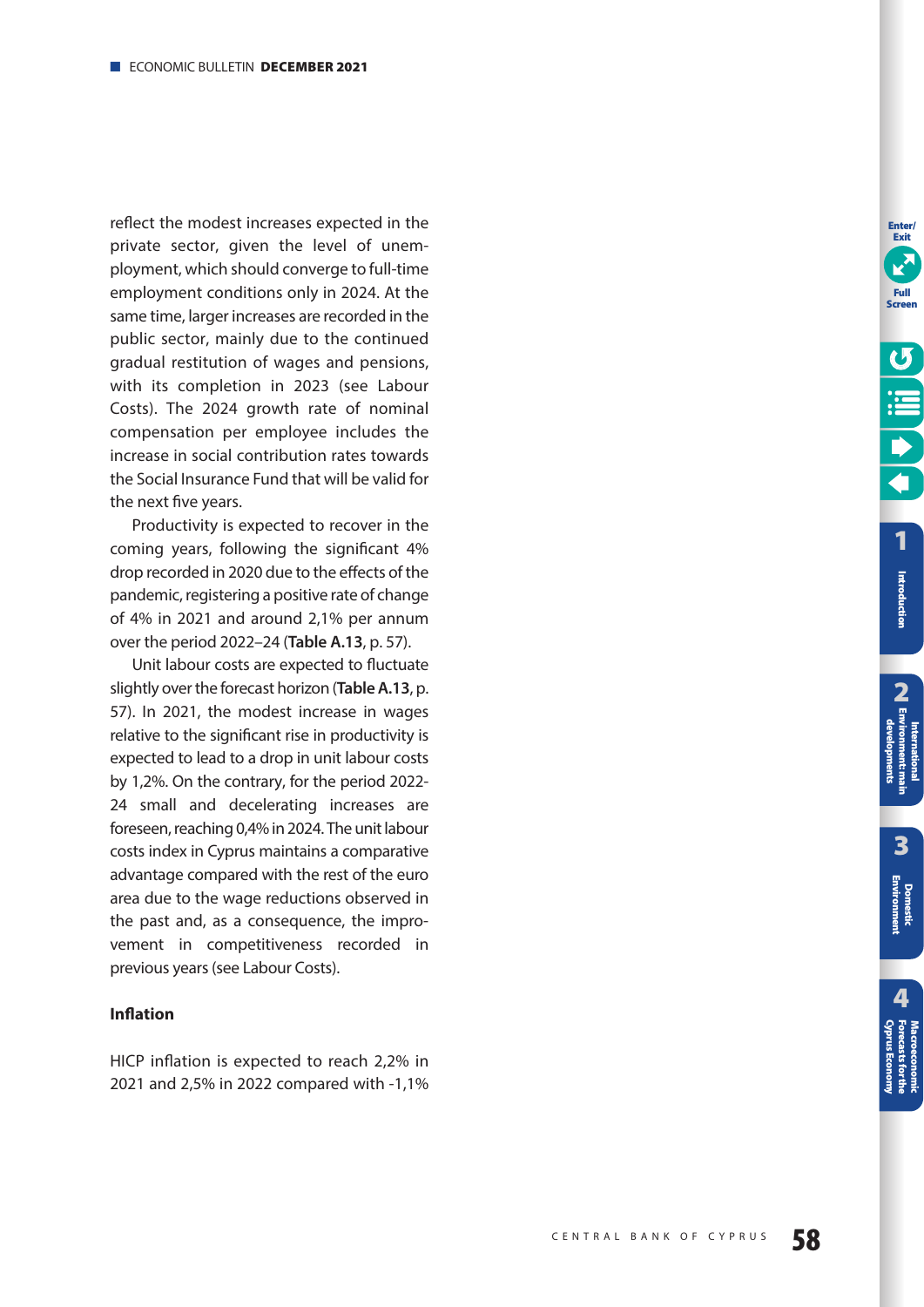<span id="page-58-0"></span>in 2020 (**Table A.14**), mainly as a result of the GDP recovery and significant increases in energy and services prices. To a lesser extent, it is attributable to the prices of non-energy industrial goods due to ongoing problems in supply chains. In line with the GDP recovery path, core inflation is projected to reach 1,3% in 2021 and 1,6% in 2022 compared with -0,8% in 2020.

In 2023 and 2024, HICP inflation is expected to slow to 1,2% and 1,5%, respectively, affected by the significant drop in energy prices, in line with the common oil price assumptions. Core inflation is projected to reach 1,7% and 1,9% in the years 2023-24, respectively, in line with the expected positive developments in the prices of non-energy industrial goods as well as services, owing to the projected strong economic activity.

# **Risk assessment of macroeconomic forecasts26**

The expected GDP path (**Table A.12**, [p. 55\)](#page-54-0), as well as the HICP and the core inflation projections (**Table A.14**) represent the baseline scenario. The probabilities of deviating from the baseline scenario for GDP and HICP are outlined in **Charts A.32** and **A.33** [\(p. 60\)](#page-59-0) respectively. Possible deviations in the forecast of core inflation are presented in **Chart A.34** [\(p. 60\)](#page-59-0). A summary of the risk assessment relating to possible deviations from the baseline scenario is presented in **Table A.15** [\(p. 61\)](#page-60-0).

The risks of deviating from the baseline GDP forecasts over 2021-24 are assessed to be balanced overall. Upside risks are

#### TABLE A.14 **Inflation projections**  (annual change, %)

CHART A.32 **Real GDP fan chart** 

(annual change, %)

|                                | 2020   | 2021f | 2022f 2023f | 2024f |
|--------------------------------|--------|-------|-------------|-------|
| <b>HICP</b>                    | $-1.1$ |       | 2.5         |       |
| HICP excluding energy and food |        | ا - 1 | 1.6         |       |
| Sources: Cystat, CBC.          |        |       |             |       |



**Enter/ Exit**

<sup>26.</sup> For further information regarding the methodology of the risk assessment of macroeconomic projections, see Economic Bulletin, June 2015, p. 6.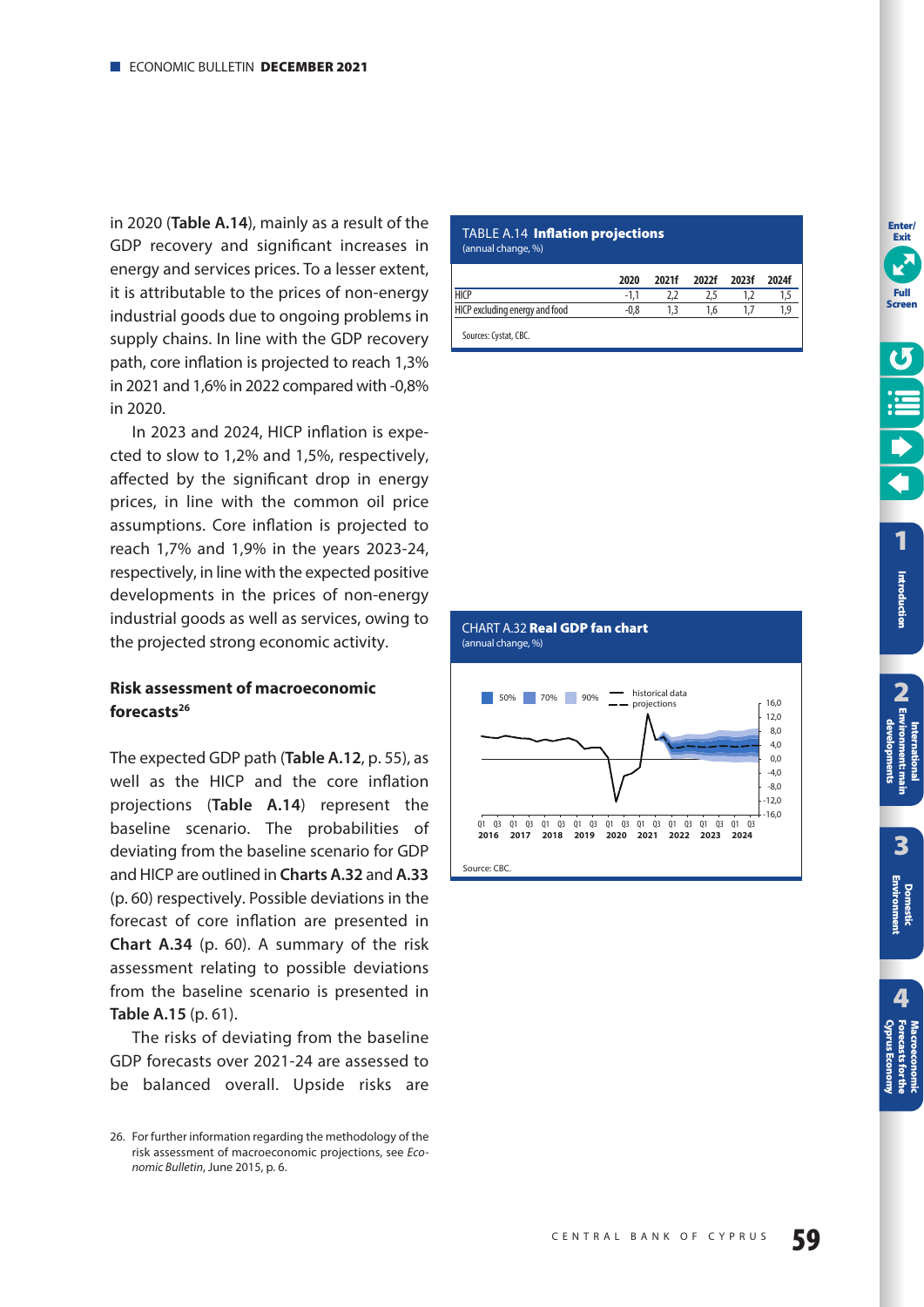<span id="page-59-0"></span>associated with a higher than expected impact from absorption of available financing for investments under the RRF, as well as possible greater than expected impact on private consumption from pandemic-delayed spending ("pent-up demand"), associated with a lower than foreseen savings rate. In addition, they are associated with higher than envisaged performance in the tourism sector, at least in the medium-term, in line with the Eurosystem common assumption of a resolution to the health crisis in 2022. Finally, robust economic growth and the abundance of the relevant upside risks to GDP suggest a continuation of the significant drop in the public debt ratio, thus reducing the risk of adopting restrictive fiscal measures to reduce the high level of public debt. Downside risks are associated with worse than foreseen prospects regarding the external environment as well as ongoing disruptions and / or greater than expected impacts relating to supply chain problems. Domestically, they include worse than expected epidemiological developments that partially affect economic activity, whilst assuming that no new lockdowns are introduced.

Risks in relation to HICP inflation for the years 2021-24 are assessed to be tilted slightly upwards. Upside risks stem mainly from potentially larger than expected impacts on prices owing to supply chain bottlenecks. They are also associated with a more positive than expected path in private consumption, due to pent-up demand. In addition, a better than foreseen implementation of various







**Enter/ Exit**



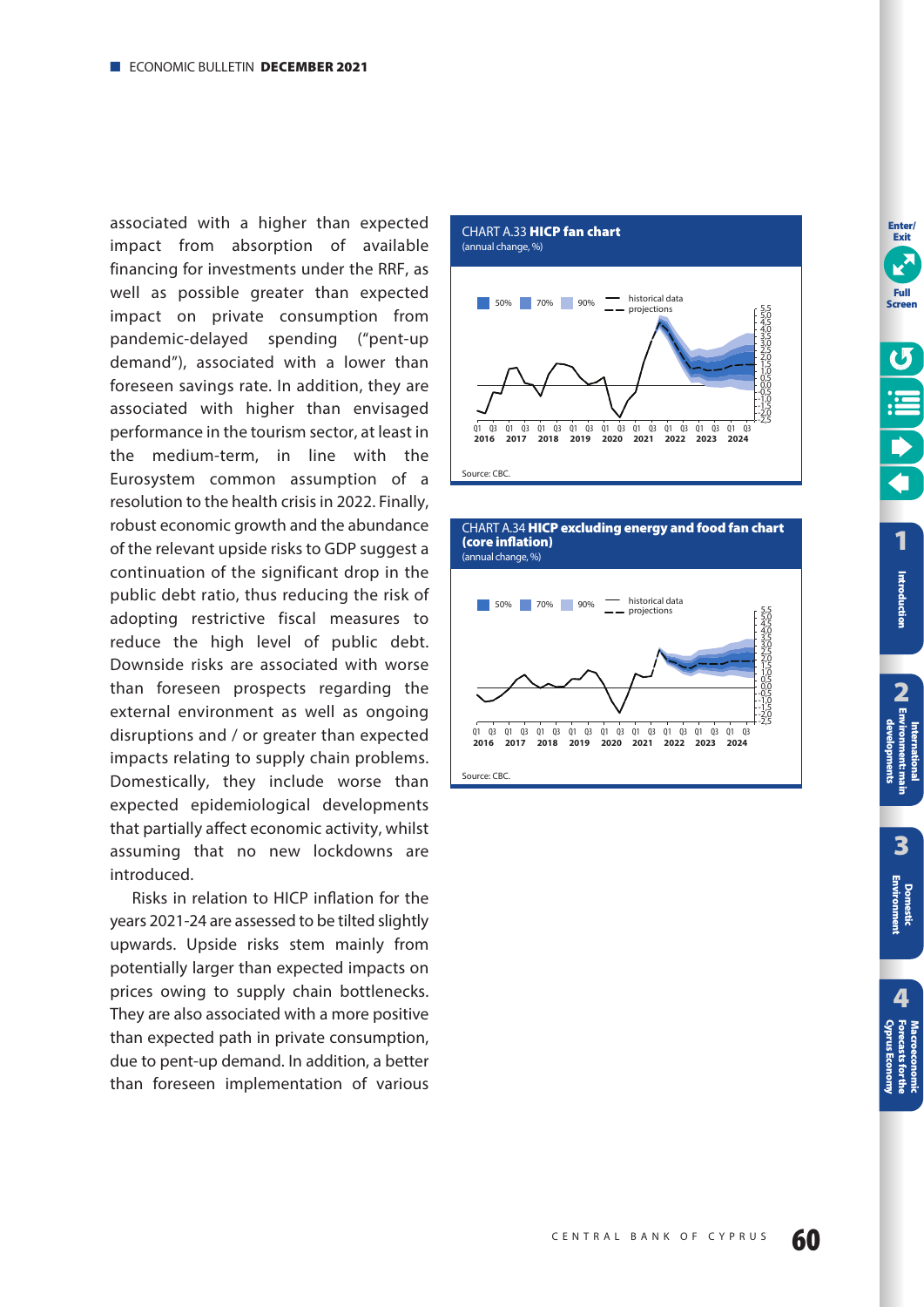<span id="page-60-0"></span>investment plans as well as performance in services, in particular tourism, is expected to have a positive effect on inflation. In relation to oil prices, relevant risks are assessed to be balanced for the period 2021-24. The risk of adopting restrictive fiscal measures, as mentioned above, are also balanced for the entire period 2021-24, as is the case for GDP. Downside risks to inflation are associated with a worse than expected outlook relating to the external environment. Finally, the risks of deviating from the baseline scenario for core inflation are also assessed to be slightly upwards, as is the case for HICP.

### TABLE A.15 **Summary of risk assessment**

| <b>Risk</b>                                                                                             | GDP<br>(2021-2024) | <b>Inflation</b><br>$(2021 - 2024)$ |
|---------------------------------------------------------------------------------------------------------|--------------------|-------------------------------------|
| Epidemiological developments and                                                                        |                    |                                     |
| vaccination rollout against the virus                                                                   |                    |                                     |
| Greater than expected impact from absorption of funds                                                   |                    |                                     |
| from EU support package                                                                                 | $\overline{+}$     |                                     |
| Higher than foreseen oil prices                                                                         |                    |                                     |
| Continued and/or higher than foreseen impacts                                                           |                    |                                     |
| on supply chains                                                                                        |                    | $^{+}$                              |
| Impact on domestic economic outlook as a result                                                         |                    |                                     |
| of external environment developments                                                                    |                    |                                     |
| Adoption of contractionary fiscal measures aimed                                                        |                    |                                     |
| at lowering the public debt-to-GDP ratio                                                                |                    |                                     |
| Better than foreseen developments in the tourism sector                                                 | $^{+}$             |                                     |
| Higher than expected impact owing to accumulated                                                        |                    |                                     |
| savings and pent-up demand                                                                              | $^{+}$             | $^{+}$                              |
| <b>Overall assessment</b>                                                                               |                    | +                                   |
| Source: CBC.<br>Note: the following symbols cover the spectrum of risks: $++$ , $+$ , $=$ , $-$ , $-$ . |                    |                                     |

**[1](#page-7-0)**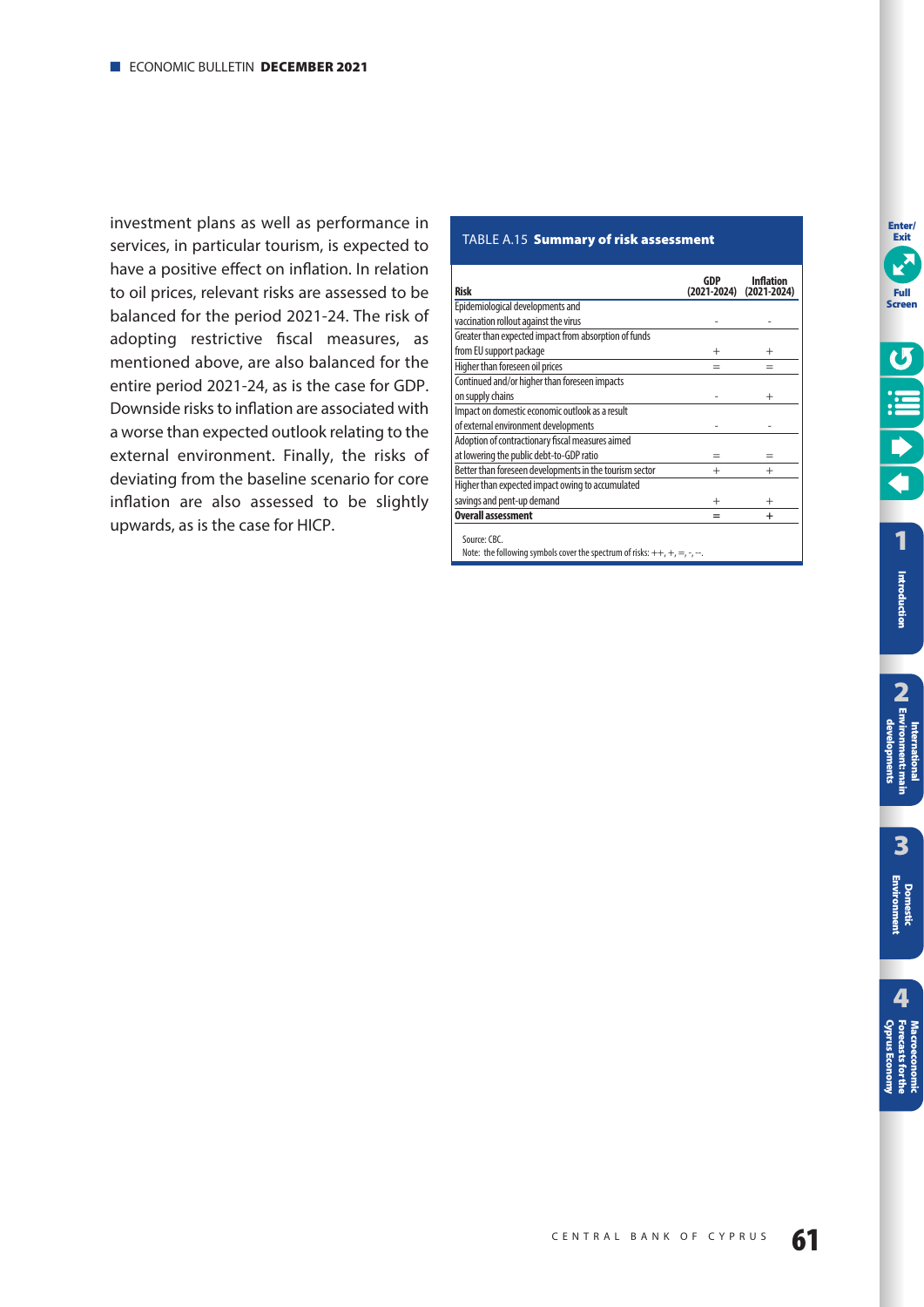# <span id="page-61-0"></span>**Technical Notes**

**3**

International<br>**2**<br>developments<br>developments **International [Environment: main](#page-12-0)  developments**

**[Domestic Environment](#page-17-0)**

**[1](#page-7-0) Introduction**

**Enter/ Exit**

**Full Screen**

U BILL

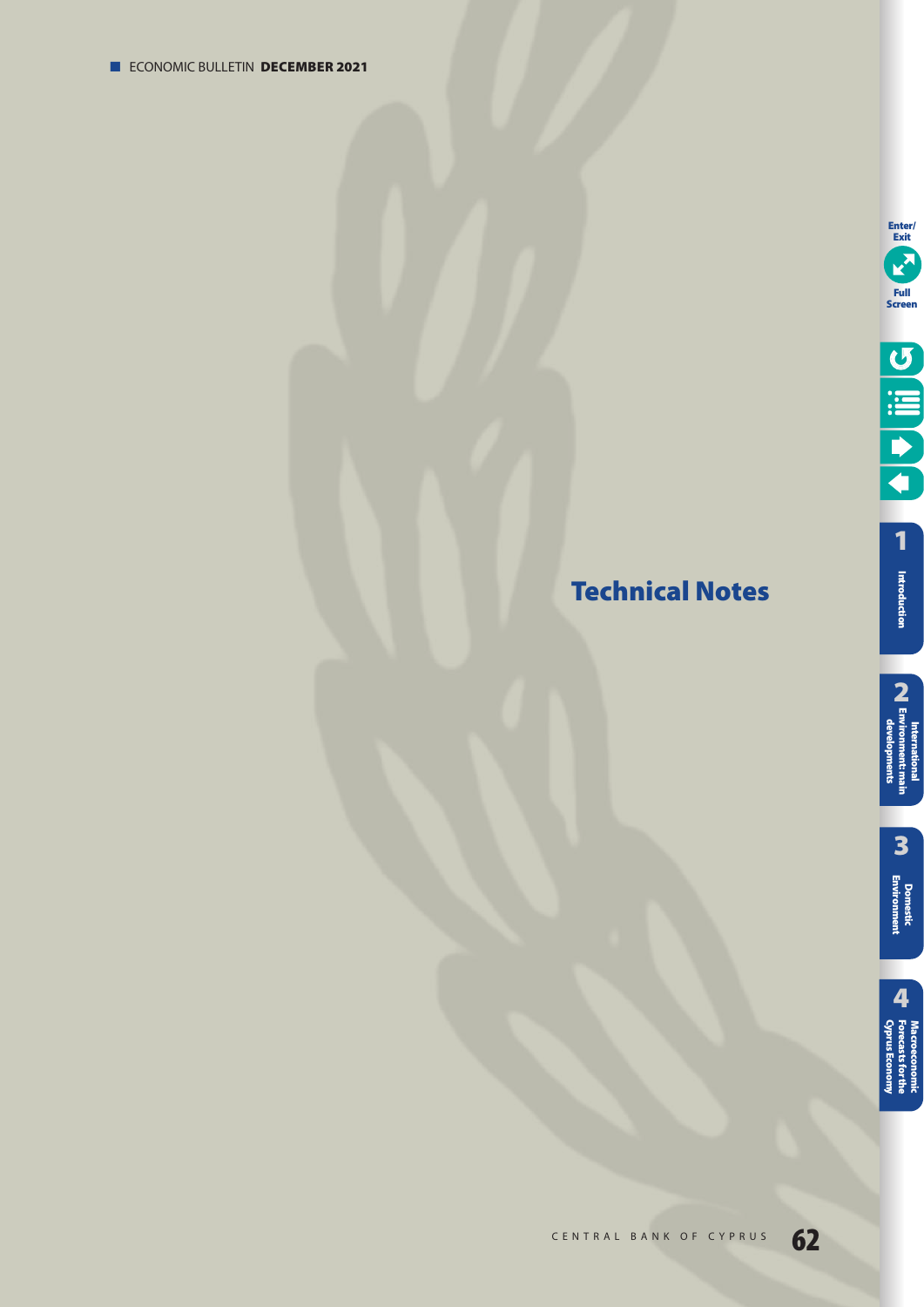# **(A) Domestic monetary aggregates (deposits and credit grouwth)**

All monetary aggregates' data exclude the CBC.

On 1 July 2008, a new definition of residents of Cyprus entered into force (Statistical Purposes Directive, 2008). As a result, MFIs reclassified a large number of organisations or customers' businesses with limited or no physical presence in Cyprus, known as 'special purpose entities (SPEs), from non-residents to residents. The effect of this change is excluded from the monetary and financial statistics series presented in this publication, which reports domestic residents data excluding SPEs. For purposes of normalisation and comparability of monetary time series, data have been further processed by the CBC's Economic Analysis and Research Department.

The calculation of annual percentage changes is based on the methodology used by the ECB. More specifically, the growth of monetary aggregates is calculated based on the monthly differences in outstanding amounts adjusted for amounts that do not arise from transactions, such as reclassifications/other adjustments, revaluation adjustments and exchange rate adjustments, so as to reflect changes due to net transactions.

The above methodology has been adopted since the December 2009 edition of the Economic Bulletin. In previous editions of the Bulletin, the growth rate of monetary variables was calculated as the annual

percentage change of outstanding balances at the end of the period. Details of the methodology can be found in the Monetary and Financial Statistics, published by the Statistics Department of the CBC, which is available on the CBC website.

## **(B) Balance of Payments**

The present statistical collection system adopted as of June 2014, is based on the methodology of International Monetary Fund (BPM6), which has also been adopted by the EU, as well as on additional requirements and the level of detail required by both the Statistical Service (Eurostat) and the European Central Bank (ECB).

The adoption of BPM6 by the external statistics of the Cyprus took place in June 2014. In October 2014 was the first publication of the data. The published data for BoP, IIP and external debt cover the period from 2008 to date.

The application of new manuals provided the opportunity to adopt broader changes and revisions to improve the coverage and quality of the statistics of the external sector. Specifically, in addition to the incorporation in all external statistics produced and published of the special purpose entities that are registered / incorporated in Cyprus, the CBC has also upgraded the collection systems and compiling statistics of the external sector, giving greater emphasis to the application of new research and the use of available administrative sources.

**[1](#page-7-0)**

**Enter/ Exit**

**Full Screen**

**Introduction**

Introduction